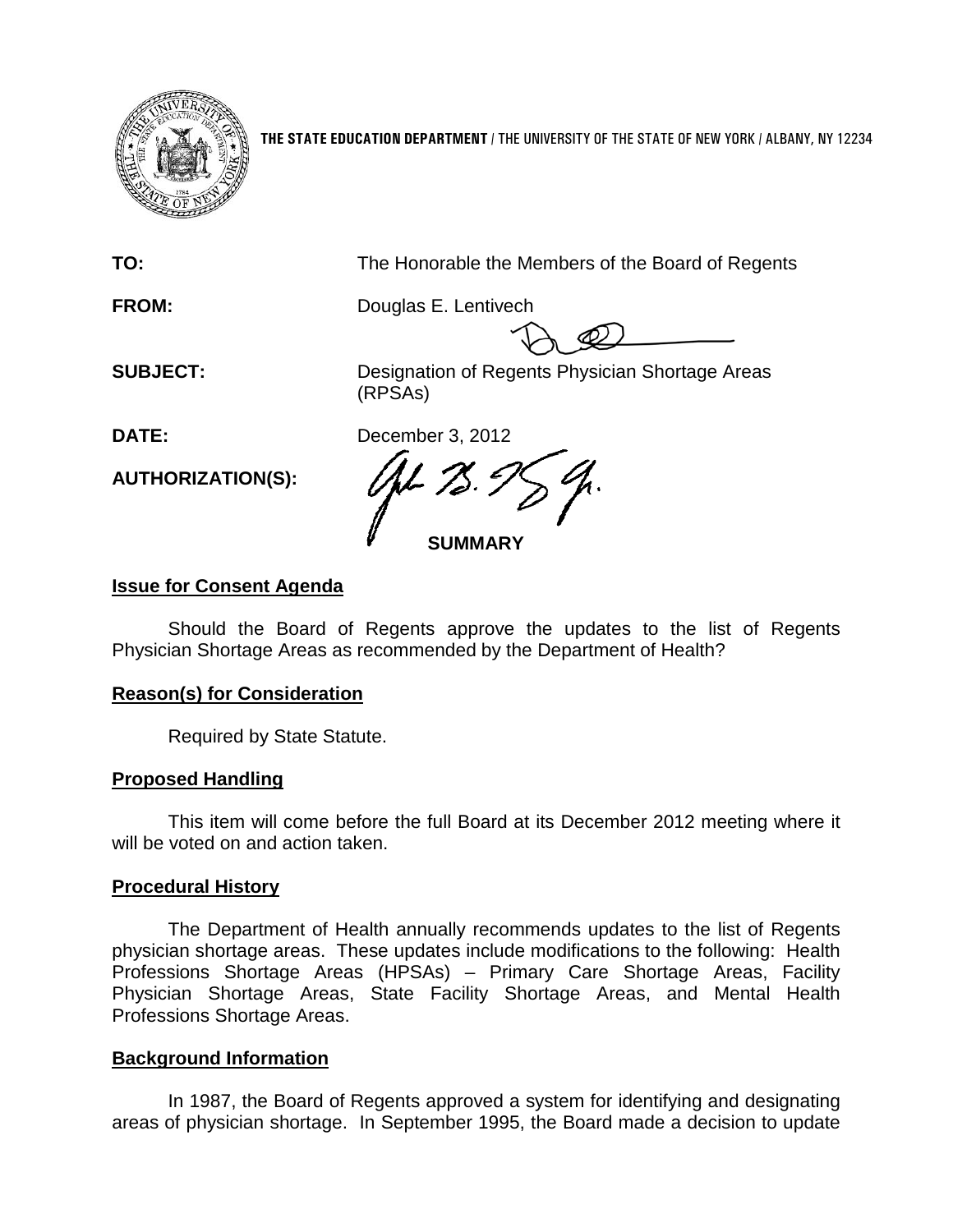the shortage area list once a year. In addition, at its September 1997 meeting, the Board of Regents modified the system by adding a category of Mental Health Professions Shortage Areas, along with the following categories of shortage areas:

#### • Health Professions Shortage Areas (HPSA)

Federal Health Professions Shortage Areas (HPSAs) are used by the Federal government to identify areas of primary care physician shortages. The Federal government requires that all HPSA designations be updated every three years using the HPSA criteria. The basic eligibility criterion is the physician-to-population ratio; in addition, infant mortality, physician availability in contiguous areas, and other factors are also considered. The NYS Department of Health reviews and comments on all requests for Federal HPSA designation.

#### • County Non-Primary Care Specialty Shortage Areas

Counties where less than one-third of the recommended number of specialists in the 15 most common specialties are available.

#### • Hospital Non-Primary Care Specialty Shortage Areas

Hospitals are designated as RPSAs for non-primary care specialties as approved by the Board of Regents in 1987. In order to receive credit toward fulfillment of a service obligation, non-primary care specialists are required to devote at least 50 percent of their practice to Medicaid recipients and/or the uninsured. The most recent data available on percentages of Medicaid and self-pay days are used to identify hospitals where service-obligated specialists may fulfill this obligation.

#### • State Facility Physician Shortage Areas

Facilities operated by the Office for People with Developmental Disabilities, the Office of Mental Health, and the Department of Correctional Services are identified.

#### • Facilities Providing Services to Special Populations Shortage Areas

Facilities are designated as serving special populations identified by the Regents as experiencing special barriers to health care.

#### • Mental Health Professions Shortage Areas

Mental Health Professions Shortage Areas are counties identified as having less than one-third of the recommended number of mental health professionals and specific areas and facilities designated by the federal government.

The Department of Health is now recommending updates to the list of Regents physician shortage areas approved in November 2012. Attachment 1 consists of recommended amendments to the various categories of shortage areas.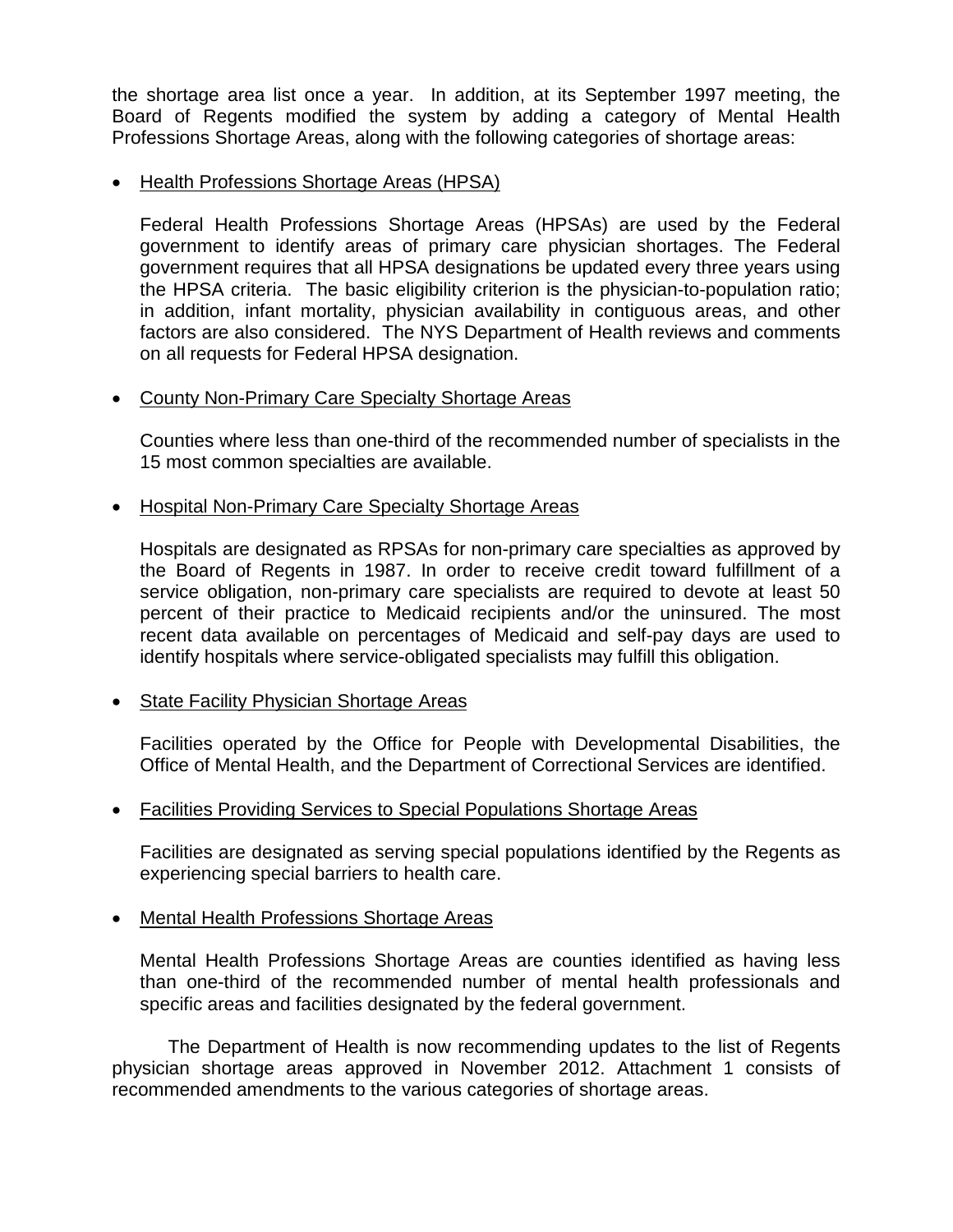In summary, the updated list of primary care shortage areas has more changes this year than last due to actions by the federal Health Resources and Services Administration, which on June 29, 2012 de-designated three years' worth of designated areas that had expired and had not been re-designated by that date. Other changes in currently designated underserved areas are the result of changes in Census Tracts which were re-drawn based on new 2010 Census data. There was also a need to redesignate some "geographic" areas as "Medicaid Eligible" or "Low Income" population groups to reflect the dynamics of physician FTEs upon which the designations depended. Overall, many areas of New York State continue to face primary care physician shortages. The list of facilities approved to provide primary services also was revised to reflect hospital closures, mergers and name changes. Finally, the list of shortage areas for non-primary care providers remained essentially unchanged because of the lack of current, "benchmarked" specialty-specific physician-topopulation ratios by which specialty shortages could be calculated, as well as a lack of current data on the supply of physicians by specialty in New York State.

#### **Recommendation**

The Regents should approve the changes in the lists of designated physician shortage areas described in Attachment 1 with an effective date of January 1, 2013.

#### **Timetable for Implementation**

The changes to the list of designated physician shortage areas will be effective January 1, 2013.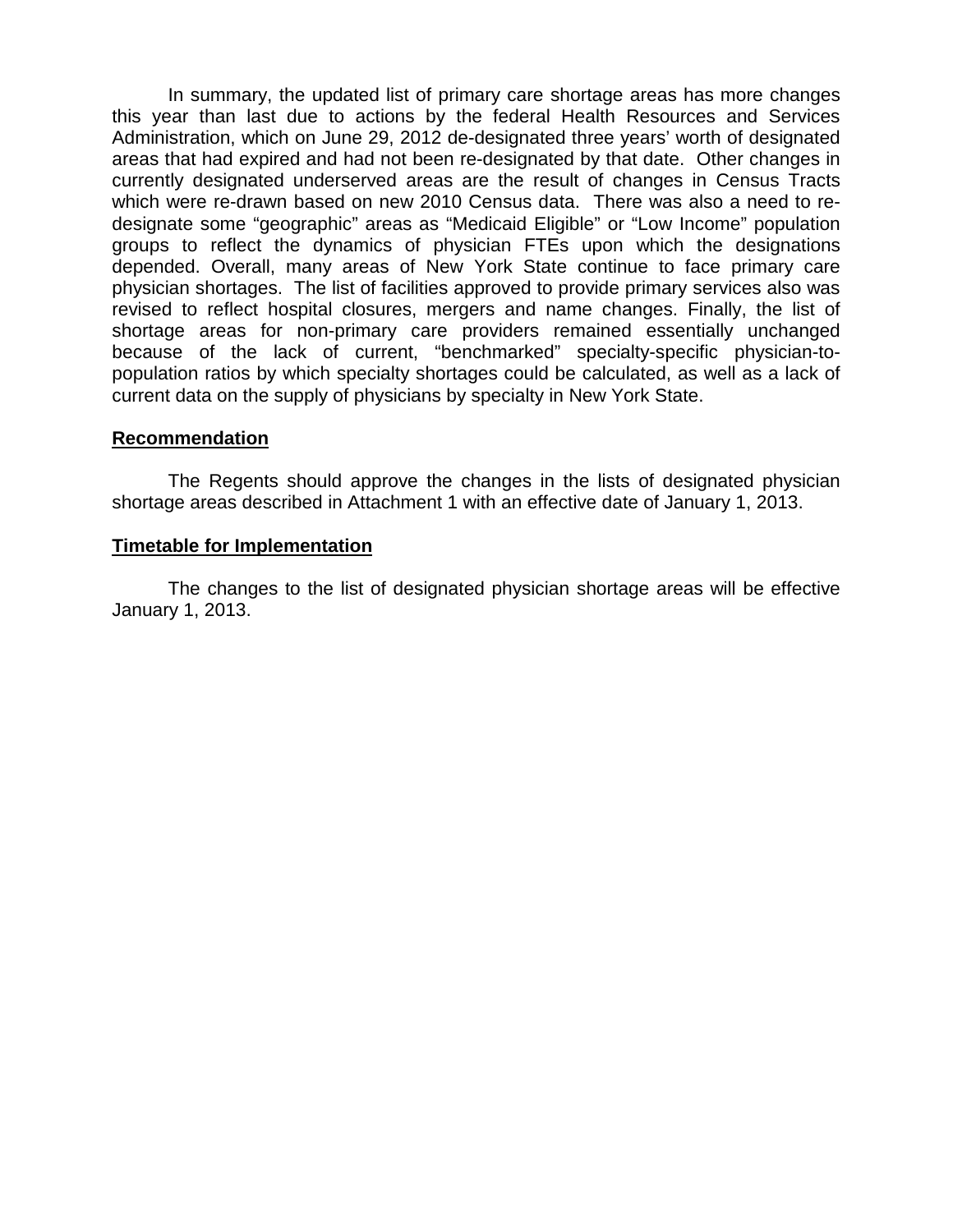# **BOARD OF REGENTS**

# **DESIGNATED PHYSICIAN SHORTAGE AREAS**

# **IN**

# **NEW YORK STATE**

The University of the State of New York THE STATE EDUCATION DEPARTMENT Office of K-16 Initiatives and Access Programs Scholarships and Grants Administration Unit Room 967, Education Building Addition Albany, NY 12234

Effective January 1, 2013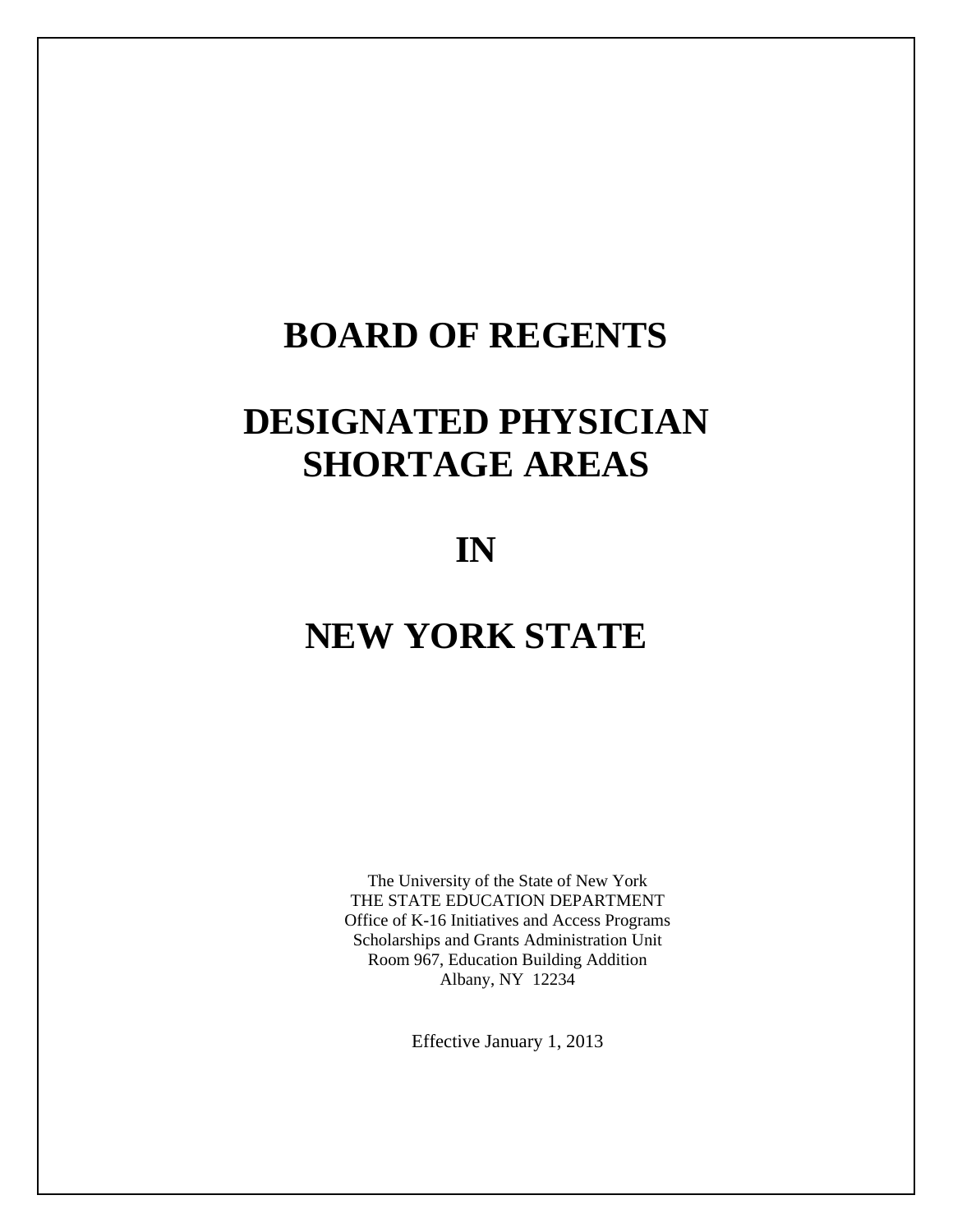### **THE UNIVERSITY OF THE STATE OF NEW YORK**

#### **Regents of The University**

| New York            |
|---------------------|
| Syracuse            |
| Tonawanda           |
| Plattsburgh         |
| <b>Belle Harbor</b> |
| Hartsdale           |
| Binghamton          |
| <b>Great Neck</b>   |
| Manhattan           |
| <b>Bronx</b>        |
| Oakland Gardens     |
| Staten Island       |
| Rochester           |
| Albany              |
| <b>Brooklyn</b>     |
| New York            |
| Rochester           |

#### **Commissioner of Education**

**President of The University of the State of New York** JOHN B. KING, JR.

**Executive Deputy Commissioner**  VALERIE GREY

**Deputy Commissioner for Higher Education**  JOHN D'AGATI

..........................................................................................

**Executive Coordinator, Office of K-16 Initiatives and Access Programs Supervisor, Scholarships and Grants Administration**  STANLEY S. HANSEN, JR.

The State Education Department does not discriminate on the basis of age, color, religion, creed, disability, marital status, veteran status, national origin, race, gender, genetic predisposition or carrier status, or sexual orientation in its educational programs, services and activities. Portions of this publication can be made available in a variety of formats, including braille, large print or audio tape, upon request. Inquiries concerning this policy of nondiscrimination should be directed to the Department's Office for Diversity, Ethics, and Access, Room 530, Education Building, Albany, NY 12234. **Requests for additional copies of this publication may be made by contacting the Publications Sales Desk, Room 309, Education Building, Albany, NY 12234.**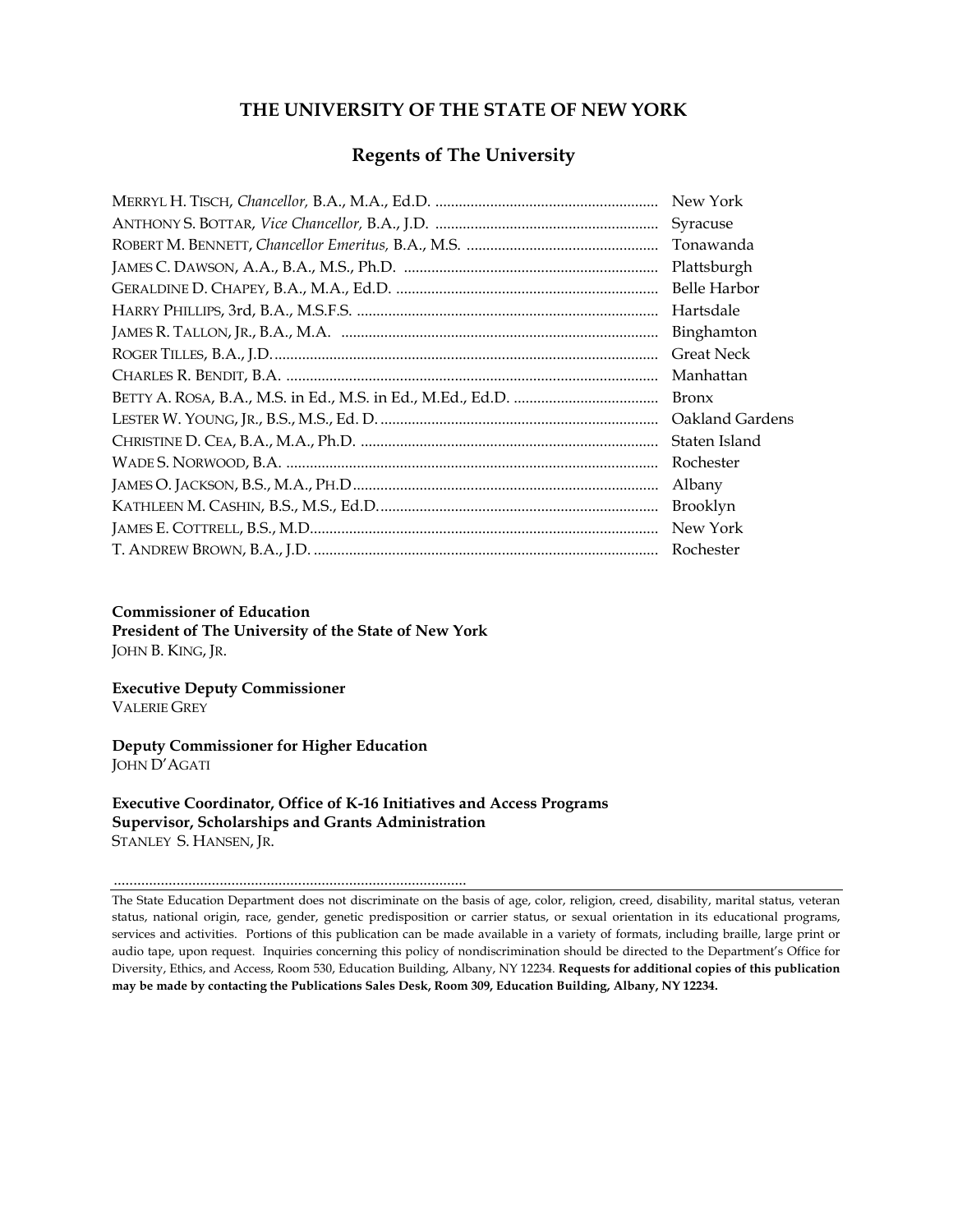# **Regents-Designated Physician Shortage Areas (RPSA's)**

# **Table of Contents**

Page

| General Information regarding the Regents-Designated Service Shortage Areas,                  |
|-----------------------------------------------------------------------------------------------|
|                                                                                               |
| Facilities Eligible for Primary Care and Mental Health Shortage Area Designation              |
| New York State Operated Facilities Designated as Regents Physician Shortage                   |
| Other Facilities Eligible for Primary Care Shortage Area Designation Only, by<br>24<br>County |
| Additional Facilities Designated as Primary and Non-Primary Care Shortage Areas               |
|                                                                                               |
| Hospitals Eligible for Primary Care and Non-Primary Care Shortage Area                        |
|                                                                                               |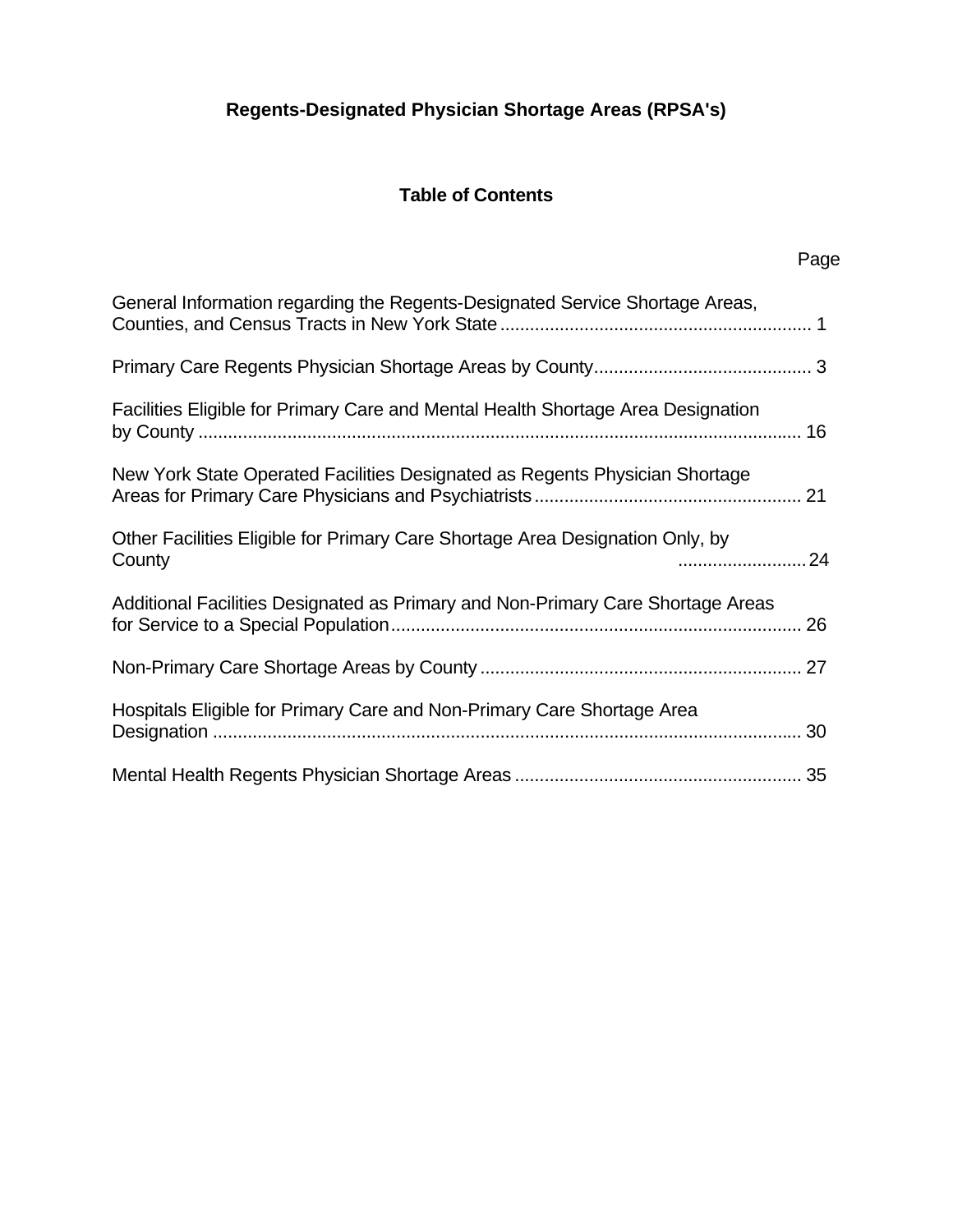#### **GENERAL INFORMATION REGARDING REGENTS-DESIGNATED SERVICE SHORTAGE AREAS (RPSAs), COUNTIES, AND CENSUS TRACTS IN NEW YORK STATE**

#### **How to use the Regents Physician Shortage Area (RPSA) Listing**

**Primary Care Regents Physician Shortage Areas by County:** This section, one of several within the book applicable for primary care physicians, is applicable to *primary care physicians only*, and lists shortage areas by Service Area and Population Group within the indicated county.

Examples: To be eligible for any program for which Regents shortage areas pertain:

- 1. A primary care physician working in Bronx County (Borough) and practicing in the Morris Heights area would have to be working in a census tract (C.T.) (e.g., 53.02, 235.01, 237.01, etc.) listed in this section. To identify the C.T. of a practice site address, you can go to the following website: **http://www.ffiec.gov/Geocode/default.aspx.** Enter the address of the site. Click on "search" and note the "Tract Code." If the address is located in an underserved area, the C.T. number will be listed in one of the Service Areas or Population Groups in the appropriate county.
- 2. A primary care physician working in Clinton County would have to work within the Service Area of Greater Clinton County in the towns of Au Sable, Beekmantown, Black Brook, Champlain, or Chazy, for example, *or* provide services to a Low-Income population group in the town of Altona, Clinton or Ellenburg.
- 3. A primary care physician would have to work in listed facilities (e.g., Metropolitan Correctional Center in New York county), which are applicable for primary care physicians only, as indicated within the appropriate counties.

**Facilities Eligible for Primary Care and Mental Health Shortage Area Designation by County:** This section lists individual facilities, by county, applicable for either primary care *or* mental health physicians.

**NY State Operated Facilities Designated as Regents Physician Shortage Areas for Primary Care Physicians and Psychiatrists:** This section lists New York State facilities applicable for either primary care physicians *or* psychiatrists.

**Additional Facilities Designated as Primary and Non-Primary Care Shortage Areas for Service to a Special Population:** This section is applicable to both primary and non-primary care physicians.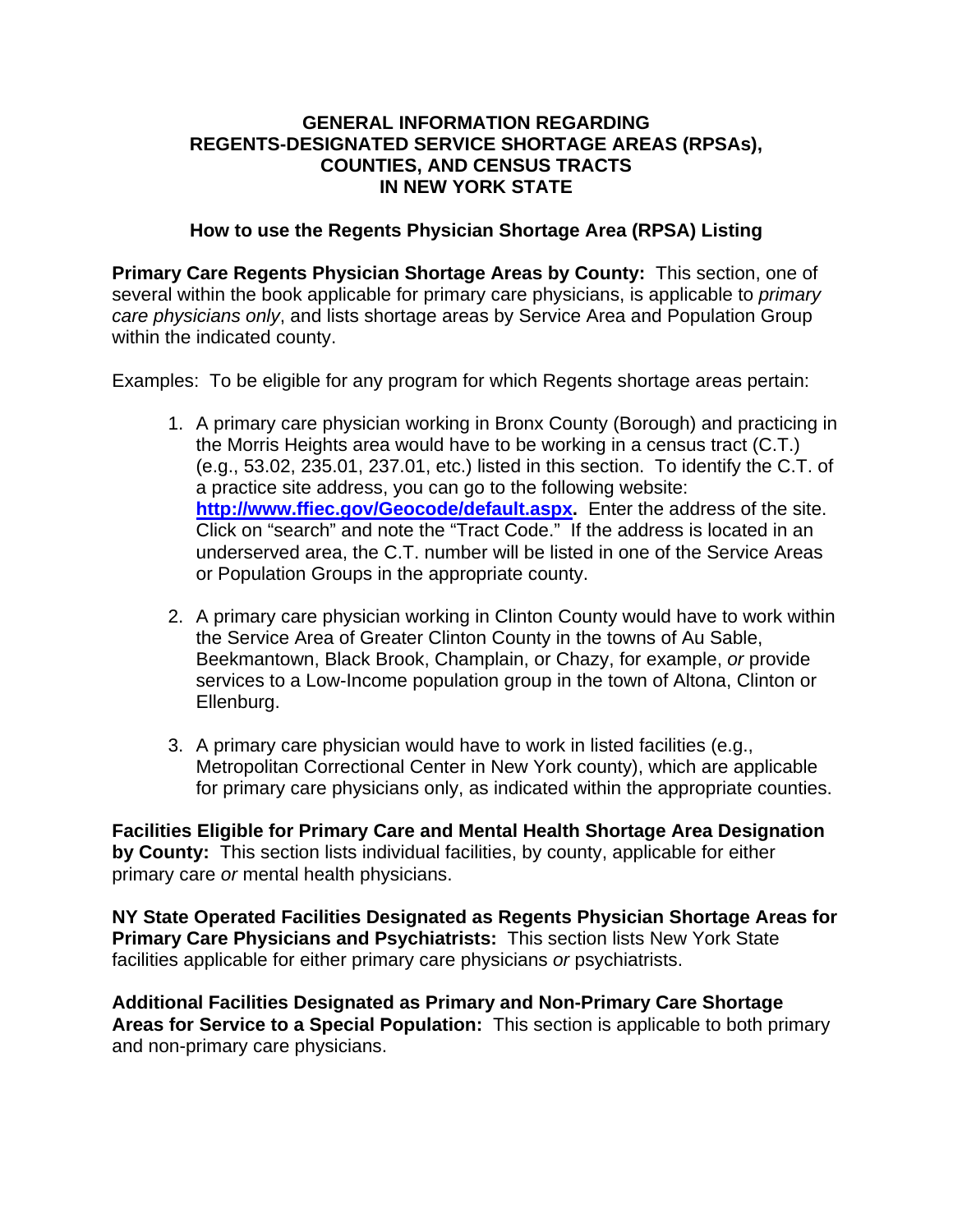**Non-Primary Care Shortage Areas by County:** This section is applicable only to nonprimary (specialist) physicians who have incurred, and seek to repay, obligated service under the Doctors Across New York Loan Repayment or Practice Support Programs.

**Hospitals Eligible for Primary Care and Non-Primary Care Shortage Area Designation:** This section is applicable to both primary and non-primary (specialist) physicians who have incurred, and seek to repay, obligated service under New York State Regents Physician Loan Forgiveness Award Program.

**Regents Psychiatric Shortage Areas**: This section is applicable to **psychiatrists** who have incurred, and seek to repay, obligated service under New York State Regents Physician Loan Forgiveness Award Program.

# **NOTE TO PRIMARY CARE PRACTITIONERS AND PROVIDERS**

 The National Health Service Corps loan repayment program is available to primary care physicians, nurse practitioners, physician assistants and midwives interested in serving in federally designated underserved communities in New York State. For more information about the National Health Service Corps, call 1-800-221- 9393, or visit the following website:

### http://nhsc.hrsa.gov/

 For information about federally designated shortage areas eligible for federal scholarship and loan repayment programs, visit the following websites:

http://hpsafind.hrsa.gov/ http://datawarehouse.hrsa.gov/GeoAdvisor/ShortageDesignationAdvisor.aspx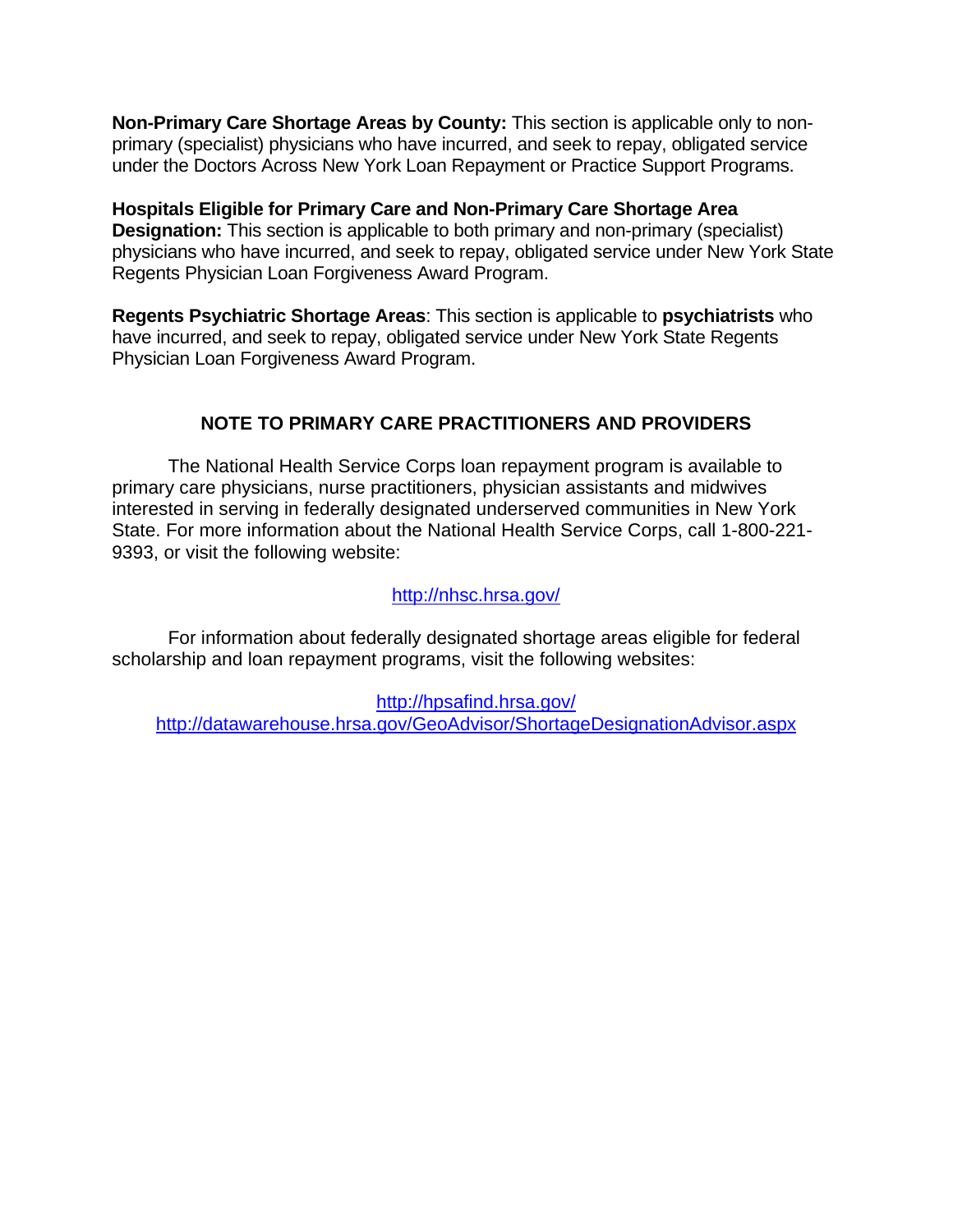NOTE: Entries that are double-underlined are proposed additions; strikeouts indicate proposed deletions for 2013.

# **Primary Care Regents Physician Shortage Areas by County**

| Albany          |                                                                             |
|-----------------|-----------------------------------------------------------------------------|
|                 | Service Area: Westerlo-Rensselaerville                                      |
|                 | <b>Towns of: Rensselaerville, Westerlo</b><br><u>Parts: ____</u>            |
| <b>Allegany</b> |                                                                             |
|                 | Service Area: Entire County                                                 |
| <b>Bronx</b>    |                                                                             |
|                 | Service Area: High Bridge                                                   |
|                 | Parts: C.T. 53.01, 57, 59.01, 187, 189, 193, 195, 197, 199, 201, 205,       |
|                 | 211, 213.01, 213.02, 215.01, 215.02, 217.01, 217.02, 219,                   |
|                 | 221, 223, 227.01, 227.02, 233.01                                            |
|                 | Service Area: Hunts Point/Mott Haven                                        |
|                 | C.T. 5, 11, 15, 17, 23, 25, 27.01, 27.02, 31, 33, 35, 37, 39, 41,<br>Parts: |
|                 | 43, 47, 49, 59.02, 61, 65, 67, 69, 71, 73, 75, 77, 79, 81, 83, 85,          |
|                 | 87, 89, 91, 97, 99, 105, 115.01, 115.02, 119, 121.02, 127.02,               |
|                 | <del>129.02</del>                                                           |
|                 | Service Area: Morrisania                                                    |
|                 | Parts: C.T. 121.01, 123, 125, 127.01, 129.01, 131, 133, 135, 137,           |
|                 | 139, 141, 143, 145, 147, 149, 151, 153, 155, 157, 161, 163,                 |
|                 | 165, 167, 169, 171, 173, 175, 177, 179, 181, 183, 225, 227.03,              |
|                 | 229.02, 367, 369.02                                                         |
|                 | Service Area:<br><b>Morris Heights</b>                                      |
|                 | C.T. 53.02, 235.01, 237.01, 237.03, 237.04, 239, 241, 243,<br>Parts:        |
|                 | 245.01, 245.02, 247, 249, 251, 253, 255, 257                                |
|                 | Population Group: Medicaid Eligible - Fordham/Norwood                       |
|                 | <u>C.T. 261,263, 265, 267.01,</u><br>Parts:                                 |
|                 | 267.02.269.399.01.401.403.02,403.03                                         |
|                 | 403.04,405.01,405.02,407.02,409,411,413,415,419,421,423,                    |
|                 | 425,                                                                        |
|                 | <u>429.01,429.02, 431</u>                                                   |
|                 | <b>Population Group: Medicaid Eligible - Hunts Point/Mott Haven</b>         |
|                 | <u>-Parts: C.T.</u>                                                         |
|                 | <u>19,23,25,27.01,27.02,31,33,35,37,39,41,43,51,59.02,61,65,67,</u>         |
|                 | 69,71,73,75,77,79,83,85,87,89,93,115.02,117,119,121.02,159                  |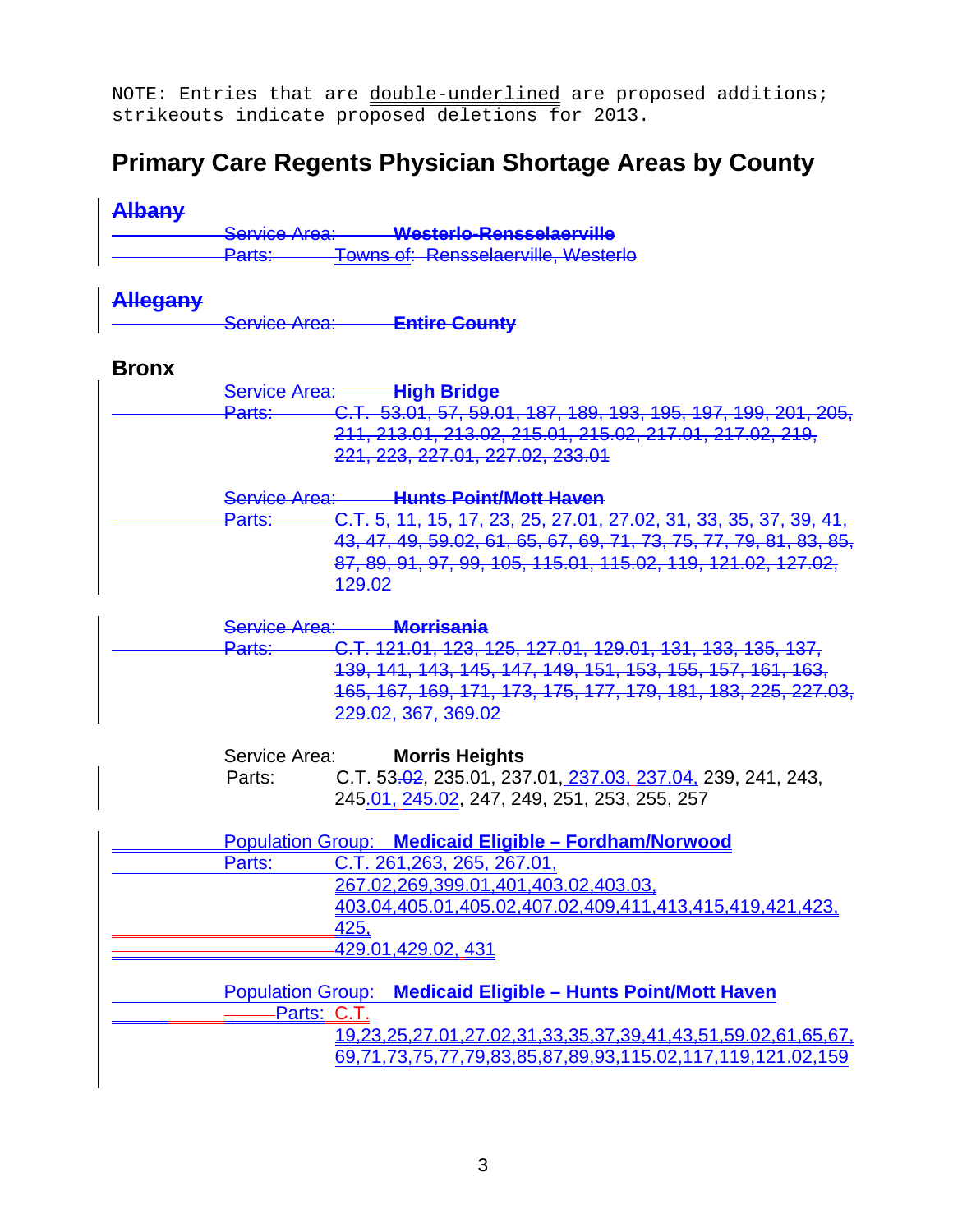Service AreaPopulation Group: **Medicaid Eligible – Parkchester/Throgs Neck** 

Parts: C.T. 90,92, 9496, 110, 118, 130, 132, 138, 144, 152, 154, 156, 158, 160, 162,164, 166, 184, 194, 196, 198, 200, 202, 204, 206.01, 206.02, 208, 210.01, 210.02, 212, 222, 224.01, 224.03, 224.04,224.02, 228, 230, 232, 234, 238, 242, 244, 246, 248, 250, 252, 254, 256, 258, 264, 266.01, 266.02, 274.01, 274.02, 276, 284, 286, 288, 296, 300

 Population Group: **Medicaid-Eligible - Soundview** Parts: C.T. 2, 4, 16, 20, 24, 28, 36, 38, 40.01, 40.02, 42, 44, 46, 48, 50.01, 50.02 52, 54, 56, 58, 60, 62, 64, 66, 68, 70, 72, 74, 78, 84, 86, 88, 90, 98, 123102, 214

 Population Group **Medicaid Eligible – Tremont** Parts C.T. 229.01, 231, 233.02, 235.02, 237.02, 334, 365.01, 365.02, 369.01, 371, 373, 375.0404, 375.02, 375.03, 377, 379, 381, 383<u>.01, 383.02</u>, 385, 387, 389, 391, 393<del>, 395</del>, 397, 399.02

 Population Group: **Medicaid-Eligible - West Farms** Parts: C.T. 60, 216.01, 216.02, 218, 220, 236, 240, 359, 361, 363

#### **Broome**

| Service Area: | <b>Deposit</b>                         |  |
|---------------|----------------------------------------|--|
| Parts:        | Towns of: Colesville, Sanford, Windsor |  |

|        | Population Group: Medicaid Population - Greater Binghamton<br><b>Service Area</b>                                                                           |
|--------|-------------------------------------------------------------------------------------------------------------------------------------------------------------|
| Parts: | Towns of: Barker, Binghamton, Chenango, Conklin,<br>Dickinson, Fenton, Kirkwood, Lisle, Maine, Nanticoke,<br>Triangle, Union, Vestal<br>City of: Binghamton |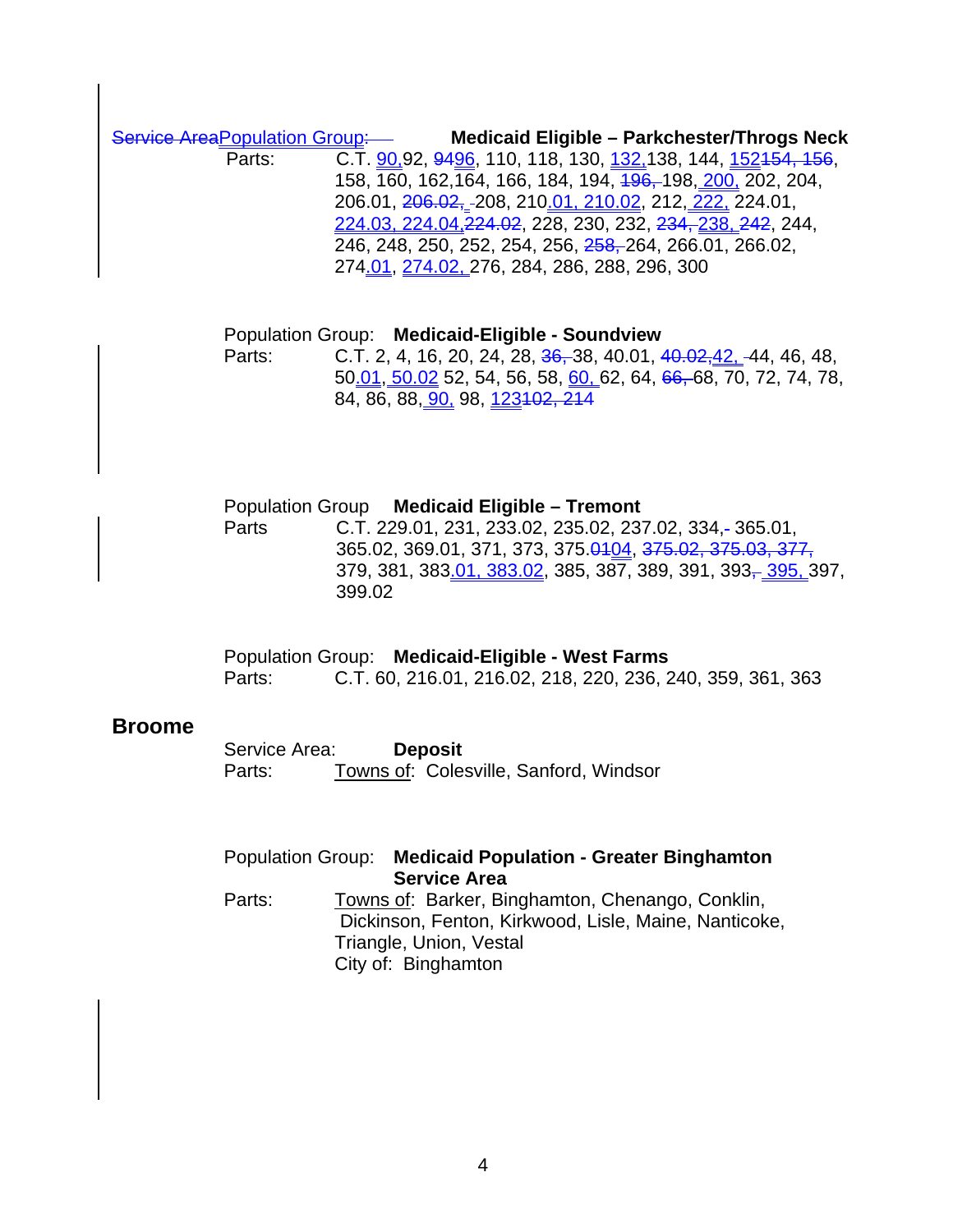# **Cattaraugus**

|        | Service Area:<br><b>Olean SA</b><br>Towns of: Allegany, Carrollton, Coldspring, Conewango,<br>Ellicottville, Franklinville, Great Valley, Hinsdale, Humphrey,<br>Ischua, Little Valley, Lyndon, Mansfield, Napoli, New Albion,<br>Olean Town, Portville, Randolph, Red House, Salamanca<br>Town, South Valley<br>Cities of: Salamanca and Olean |
|--------|-------------------------------------------------------------------------------------------------------------------------------------------------------------------------------------------------------------------------------------------------------------------------------------------------------------------------------------------------|
|        | Service Area:<br><b>Rural Chautauqua SA</b><br>Towns of: Dayton, Leon, Otto, Perrysburg, Persia<br>Parts:                                                                                                                                                                                                                                       |
|        | Population Group: Seneca Nation<br>Parts:<br><b>Allegany Reservation</b><br><b>Cattaraugus Reservation</b>                                                                                                                                                                                                                                      |
| Cayuga | Service Area:<br>Aurora<br>Towns of: Genoa, Ledyard, Scipio, Springport, Venice<br>Parts:                                                                                                                                                                                                                                                       |
|        | Service Area: Cato<br>Towns of: Cato, Conquest, Ira, Victory<br>Parts:—                                                                                                                                                                                                                                                                         |
|        | Population Group: Low IncomeMedicaid Eligible-Auburn Primary Care<br><b>Service Area</b><br>Towns of: Aurelius, Brutus, Fleming, Mentz, Montezuma,<br>Parts:<br>Owasco, Sennett, Throop<br>City of: Auburn                                                                                                                                      |
|        | <b>Population Group: Medicaid Eligible-Oswego SA</b>                                                                                                                                                                                                                                                                                            |
|        | Town of: Sterling<br>Parts:                                                                                                                                                                                                                                                                                                                     |
|        | Population Group: Medicaid Eligible - Southern Cayuga Service Area<br>Parts:<br>Towns of: Locke, Moravia, Niles, Sempronius, Summerhill                                                                                                                                                                                                         |
|        | Population Group: Low Inc-Oswego SA<br><b>Towns of: Sterling</b><br>Parts:                                                                                                                                                                                                                                                                      |

# **Chautauqua**

Service Area: **Rural Chautauqua SA**<br>Parts: **Towns of: Arkwright, Charlotte** Towns of: Arkwright, Charlotte, Chautauqua, Cherry Creek, Clymer, Dunkirk, Ellery, Ellington, French Creek, Gerry, Hanover, Harmony, Mina, North Harmony, Pomfret (Fredonia), Portland, Ripley, Sheridan, Sherman, Stockton, Villenova, Westfield City of: Dunkirk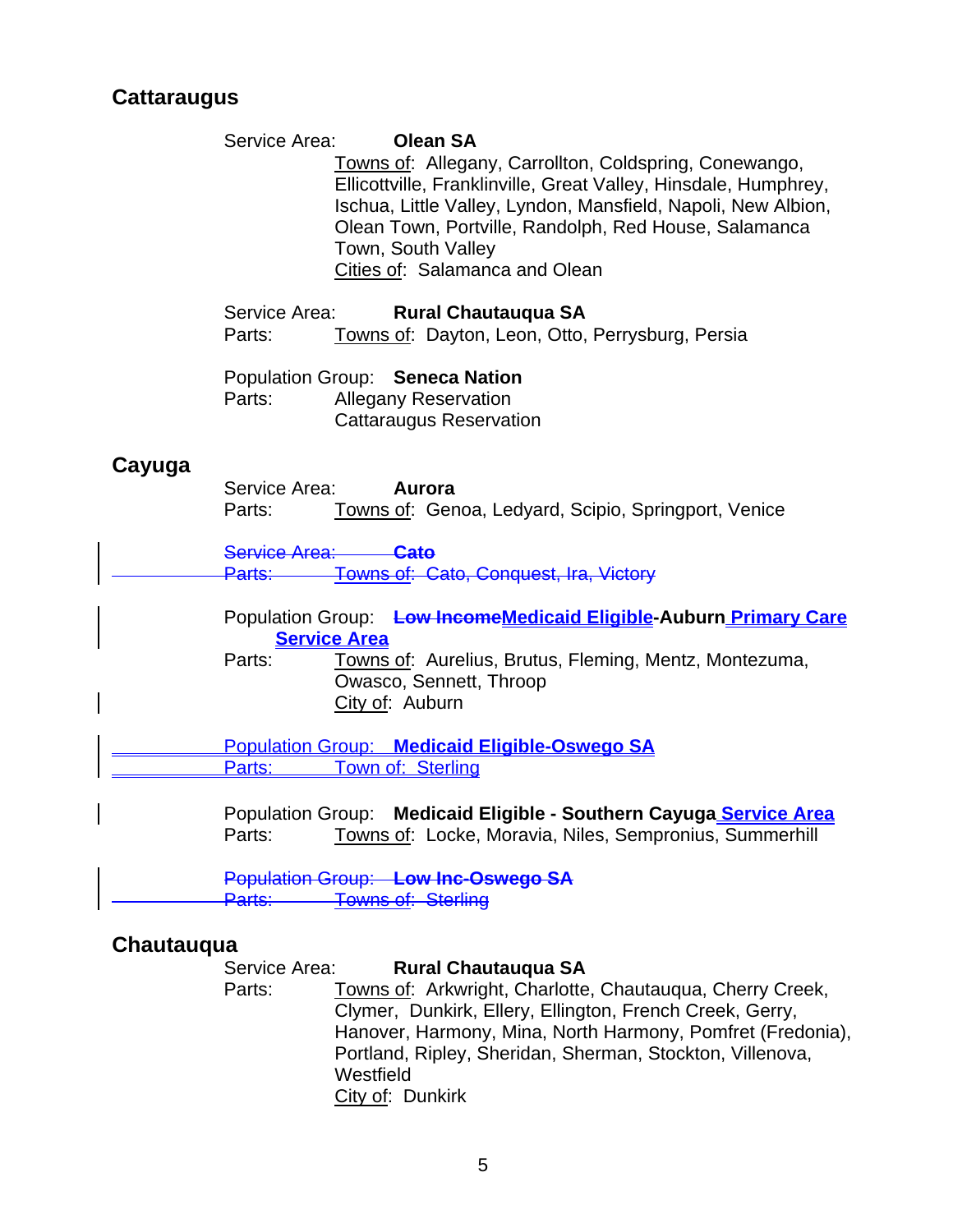Service Area: **Low-Income Jamestown** Parts: Towns of: Busti, Carroll, Ellicott, Kiantone, Poland City of: Jamestown

# **Chenango**

|        | Population Group: Low IncomeMedicaid Eligible Chenango County |  |
|--------|---------------------------------------------------------------|--|
| Parts: | <b>Entire County</b>                                          |  |

# **Clinton**

| Service Area: | Medicaid Eligible - Greater Clinton County               |
|---------------|----------------------------------------------------------|
| Parts:        | Entire County Towns of: Au Sable, Beekmantown, Black     |
|               | Brook, Champlain, Chazy, Dannemora, Mooers, Peru,        |
|               | Plattsburgh, Saranac, Schuyler Falls                     |
|               | $C$ ity of: Platteburgh<br><u>יטו אוסוואו דו זש אווט</u> |
|               |                                                          |

 Population Group: **Low Income – Northern Franklin County** Towns of: : Altona, Clinton, Ellenburg

# **Columbia**

Population Group: **Medicaid Eligible - Columbia County**  Parts: Entire County

# **Cortland**

 Population Group: **Low Income-Cortland**  Parts: Entire County

# **Delaware**

 Service Area: **Deposit**  Parts: Towns of: Deposit, Hancock, Tompkins

Service Area: **Middletown/Margaretville/Andes** Parts: Towns of: Andes, Middletown, Roxbury

 Service Area: **Northeast Delaware County SA**  Parts: Towns of: Bovina, Davenport, Delhi, Harpersfield, Kortright, Meredith, Stanford

 Service Area: **Walton SA**  Parts: Towns of: Colchester, Franklin, Hamden. Walton

 Population Group: **Medicaid Eligible-Masonville/Sidney/Unadilla**  Parts: Towns of: Masonville, Sidney

# **Dutchess**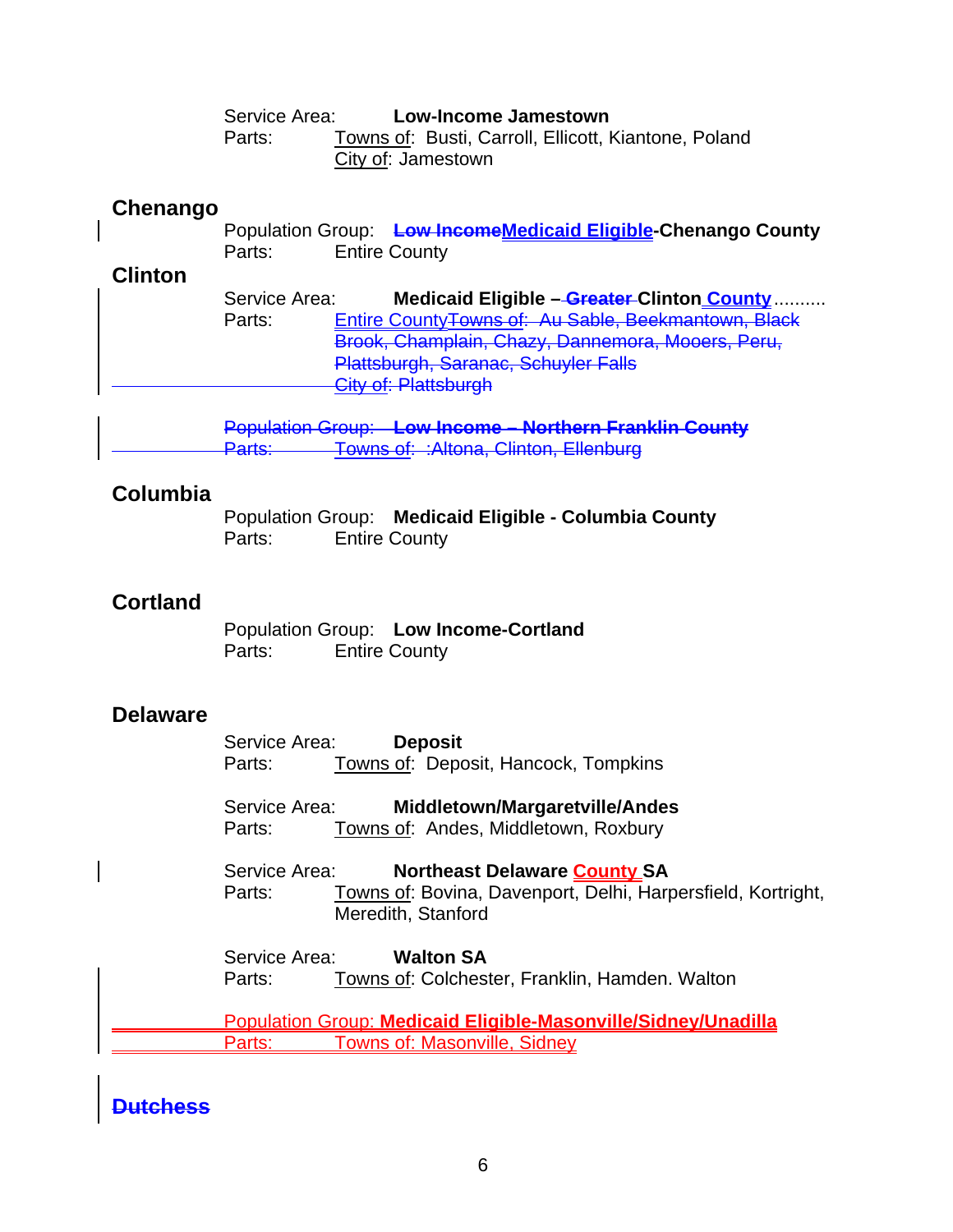| Convice Aron<br><del>oorviou niba.</del> | Eact Dutchoec<br><del>Last Dutchcss</del>                                                                                  |  |
|------------------------------------------|----------------------------------------------------------------------------------------------------------------------------|--|
| $D$ orto:<br>r <del>ano.</del>           | Towns of: Amenia Dover NorthEast Pawling Pine Plains<br><del>TUWIO UI. AINONA, DUVOI, INJINLASI, FAWIIN, FINO FIAINS</del> |  |

| <b>Population Group: Low Income-Beacon</b>               |
|----------------------------------------------------------|
| $C$ T $2404.2402$<br>Dorter<br><del>। या ত .</del>       |
| <b>Population Group: Low Income-City of Poughkeepsie</b> |
| $\cap$ T 2201 2205<br>$D$ orto:<br><u>ano.</u>           |

# **Erie**

|                 | Service Area: | <b>Buffalo N.Y. Service Area - Erie County</b>                          |
|-----------------|---------------|-------------------------------------------------------------------------|
|                 | Parts:        | C.T. 4, 5, 12, 13.01, 13.02, 14.01, 14.02, 15, 16, 17, 18, 20,          |
|                 |               | $21, 23, 24, 25.01, 25.02, 26, 27.01, 27.02, 28, 29, 30, 31,$           |
|                 |               | 32.01, 32.02, 33.01, 33.02, 34, 35, 36, 37, 38, 39.01, 39.02,           |
|                 |               | 40.01, 40.02, 41, 42, 43, 44.01, 44.02, 46.01, 46.02, 47, 52.01,        |
|                 |               | 52.02, 53, 54, 55, 56, 57, 58 <u>.01, 58.02, 59, 60,</u> 61, 62.01,     |
|                 |               | $62.02, 63.01, 63.02, 64, 65.01, 65.02, 66.01, 66.02, 67.01,$           |
|                 |               | 67.02, 68, 69.01, 69.02, 70, 71.01, 71.02, 72.01, 72.02, 163-           |
|                 |               | <u>171, 9900</u>                                                        |
| <b>Essex</b>    |               |                                                                         |
|                 |               | Service Area Population Group: Low Income - Central Adirondack          |
|                 | Parts:        | Town of: Newcomb                                                        |
|                 |               |                                                                         |
|                 |               | Service Area Population Group: Medicaid Eligible - East Central Essex   |
|                 | Parts:        | Towns of: Elizabethtown, Essex, Keene, Lewis, Moriah, North             |
|                 |               | Hudson, Westport, Willsboro                                             |
|                 |               |                                                                         |
|                 |               | <b>Population Group: Medicaid Eligible - Northern Essex Sevice Area</b> |
|                 | Parts:        | Towns of:<br>Chesterfield, Jay, North Elba, St. Armand,                 |
|                 |               | <b>Wilmington</b>                                                       |
|                 |               |                                                                         |
|                 |               | <b>Service Area Population Group Medicaid Eligible -</b>                |
|                 |               | Schroon-Ticonderoga SA                                                  |
|                 | Parts:        | Towns of: Crown Point, Schroon, Ticonderoga                             |
|                 |               |                                                                         |
|                 |               | Population Group: Low-Income - Warrensburg                              |
|                 | Parts:        | Town of: Minerva                                                        |
|                 |               |                                                                         |
| <b>Franklin</b> |               |                                                                         |
|                 | Service Area: | <b>Tupper Lake</b>                                                      |
|                 | Parts:        | Town of: Altamont                                                       |
|                 |               |                                                                         |

 Population Group: **Medicaid-Eeligible-Canton-Potsdam** Parts: <u>Towns of</u>: <del>, </del>Waverly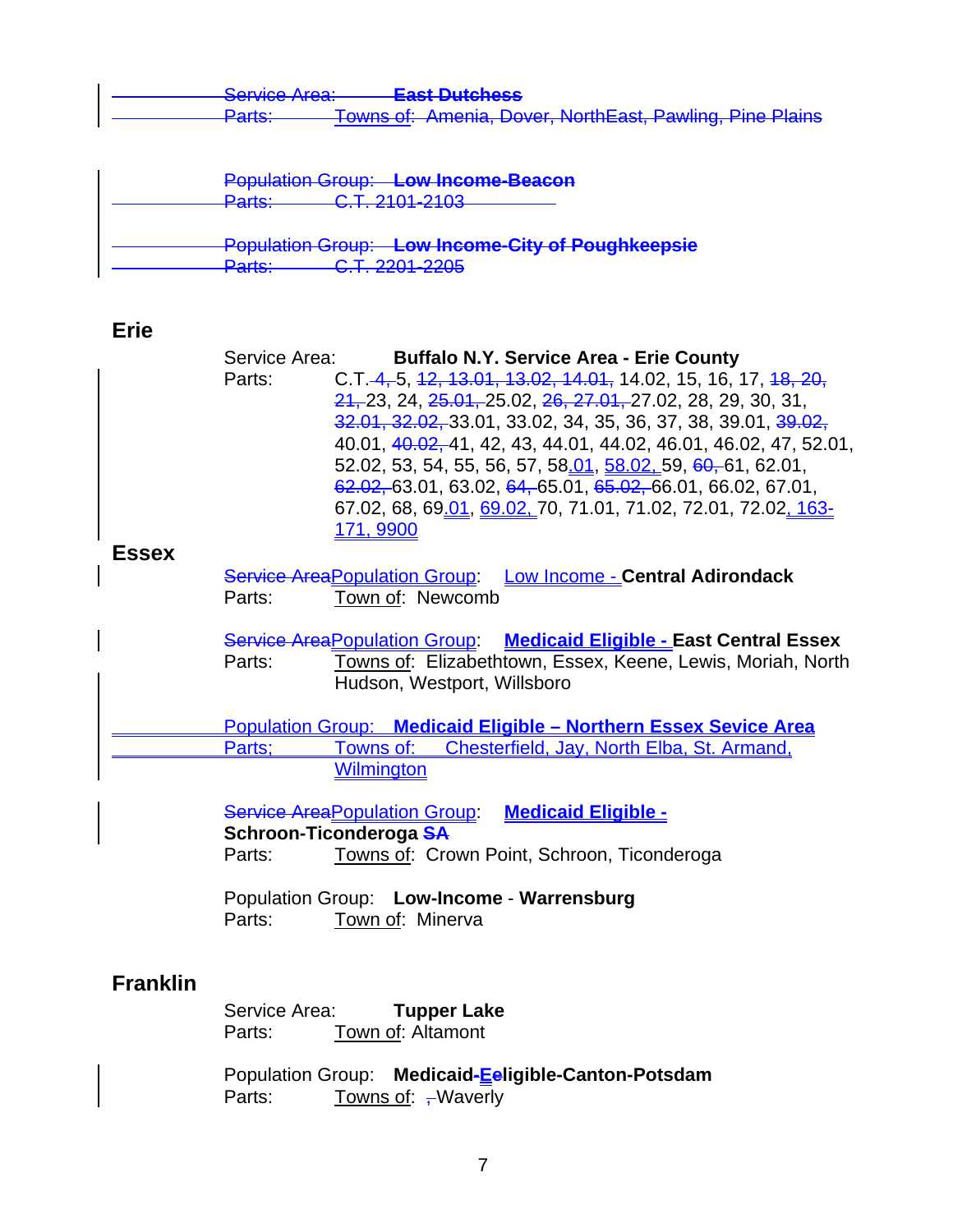|                 | <b>Population Group: Medicaid Eligible - Eastern Franklin County</b>                                                                                                                |
|-----------------|-------------------------------------------------------------------------------------------------------------------------------------------------------------------------------------|
|                 | Towns of: Bellmont, Brighton, Burke, Chateugay, Constable,<br>Parts:<br>Duane, Franklin, Malone, Santa Clara, Westville                                                             |
|                 | Population Group: Medicaid Eligible - Northern Essex Service Area<br>Town of: Harrietstown-<br>Parts:                                                                               |
|                 | Population Group: Medicaid - Eligible - Northwest Franklin County<br>Parts:<br>Towns of: Bangor, Bombay, Brandon, Dickinson, -Fort<br>Covington, $\frac{1}{2}$ Moira, $\frac{1}{2}$ |
| <b>Fulton</b>   | Service Area/Parts: Entire County                                                                                                                                                   |
| <b>Genesee</b>  | Population Group: Medicaid Eligible - Genesee County<br>Parts:<br><b>Entire County</b>                                                                                              |
|                 | Population Group: Tonawanda Seneca Nation                                                                                                                                           |
| <b>Greene</b>   | Population Group: Medicaid Eligible - Greene County<br>Parts:<br><b>Entire County</b>                                                                                               |
| <b>Hamilton</b> |                                                                                                                                                                                     |
|                 | Service Area: Central Adirondack<br>Towns of: Indian Lake, Long Lake<br><del>Parts: ____</del>                                                                                      |
|                 | Service Area:<br><b>South Hamilton</b><br>Towns of: Arietta, Benson, Hope, Lake Pleasant, Morehouse,<br>Parts:<br>Wells                                                             |
|                 | <b>Low Income Central Adirondack</b><br><b>Poulation Group:</b><br>Towns of: Indian Lake, Long Lake<br>Parts:                                                                       |
| <b>Herkimer</b> |                                                                                                                                                                                     |

 Population Group: **Medicaid Eligible - Herkimer County Parts:** Entire County

# **Jefferson**

| Service Area: | <b>Alexandria Bay</b> |
|---------------|-----------------------|
|---------------|-----------------------|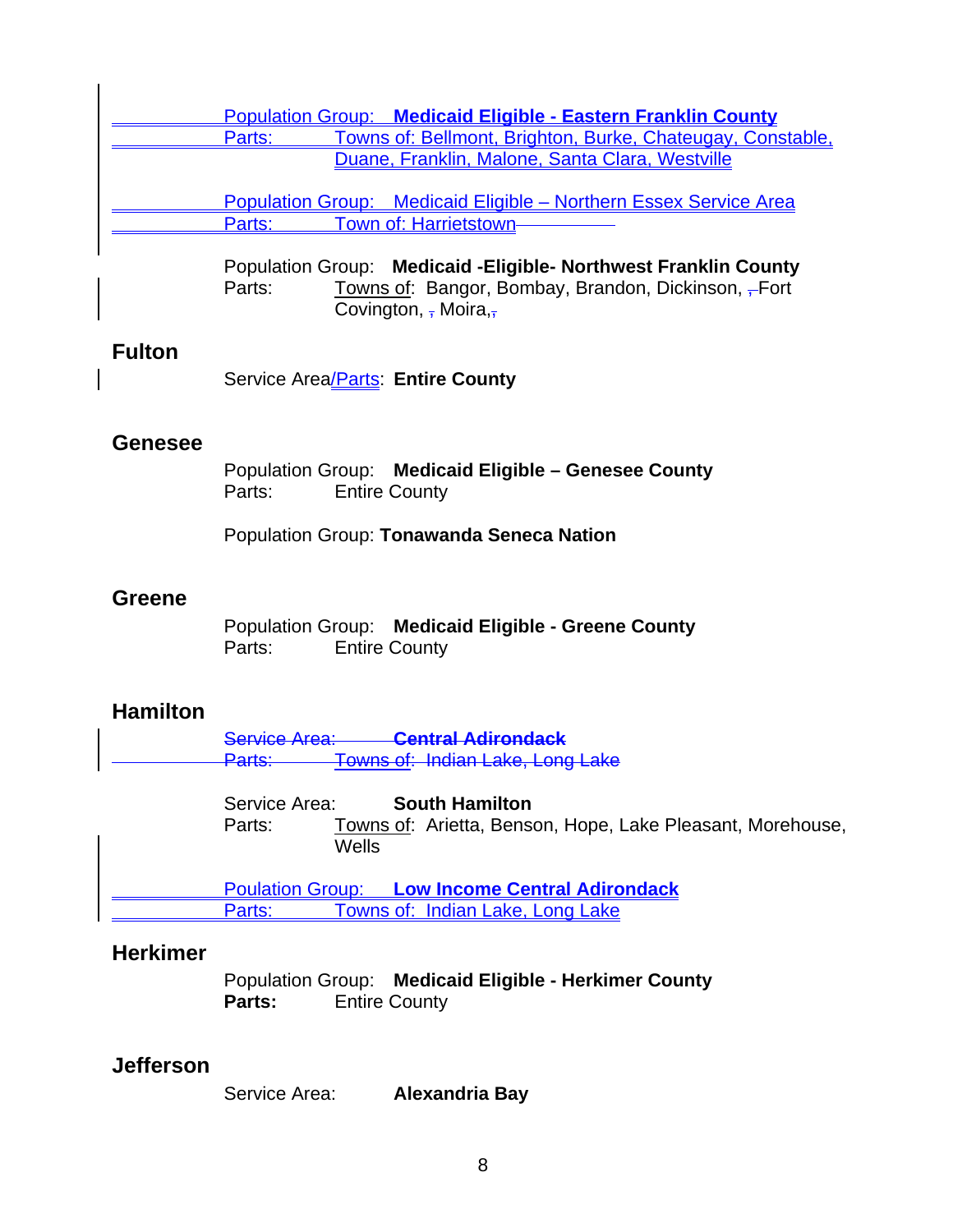#### Parts: Towns of: Alexandria, Cape Vincent, Clayton, Lyme, Orleans, Philadelphia, Theresa

Service Area: **Gouverneur**<br>Parts: Town of: Antwerp **Town of: Antwerp** 

 Population Group: **Low Income-Carthage** Parts: Towns of: Champion, Wilna

> Population Group: **Low Income-Watertown** Towns of: Brownville, Hounsfield, LeRay, Pamelia, Rutland, **Watertown** City of: Watertown

Popultion Group: **Medicaid Eligible Gouverneur** Parts: Town of: Antwerp

# **Kings**

| <u>Sarvica Aras:</u><br><u>JUNIOU NUU.</u> | Radford-Stuwaeant<br>ромога онд тоомн                                                                                                       |
|--------------------------------------------|---------------------------------------------------------------------------------------------------------------------------------------------|
| Darte:<br><del>. urto.</del>               | 11 23 25 27 20 01 20 02 31 33 35 170 181 183<br><del>11, 20, 20, 21, 20.01, 20.02, 01, 00, 00, 110, 101, 100,</del>                         |
|                                            | 185 01 185 02 187 180 101 103 105 107 100 201 203<br><del>100.01, 100.02, 107, 109, 191, 190, 190, 197, 199, 201, 200,</del>                |
|                                            | 205 207 213 215 217 210 221 223 225 227 220 231                                                                                             |
|                                            | 233 235 237 230 241 243 245 247 240 251<br>$953.955$<br><del>200, 200, 201, 200, 241, 240, 240, 241, 243, 201, 200, 200,</del>              |
|                                            | 257 259 01 259 02 261 263 265 267 269 271 01<br><u>ົ</u> ດ71 ∩ດ<br><del>201, 200.01, 200.02, 201, 200, 200, 201, 200, 211.01, 211.02,</del> |
|                                            | <u>273 275 277 270 281 283 285 01 285 02 287 280 201</u><br><del>210, 210, 211, 218, 201, 200, 200.01, 200.02, 201, 209, 291,</del>         |
|                                            | 293, 295, 297, 299, 301, 303, 307, 309, 311, 313, 315, 317.01,                                                                              |
|                                            | 317.02, 319, 321, 323, 325, 327, 329, 331, 333, 335, 337, 339,                                                                              |
|                                            | 341, 343, 345, 347, 349, 351, 353, 355, 357, 359, 361, 363,                                                                                 |
|                                            | 365 01 365 02 367 360 371 373 375 377 370 381 383                                                                                           |
|                                            | 385 387                                                                                                                                     |
|                                            | <del>ooo, oor</del>                                                                                                                         |

| Sanjica Aras:<br><del>ocrvitot Alta.</del> | <b>Puchwick</b><br><del>Duan wien</del>                                                                                   |
|--------------------------------------------|---------------------------------------------------------------------------------------------------------------------------|
| $D$ orte:<br><del>. arto.</del>            | C.T. 389, 391, 393, 395, 397, 399, 401, 403, 405, 407, 409,                                                               |
|                                            | 411, 413, 415, 417, 419, 421, 423, 425, 427, 429, 431, 433,                                                               |
|                                            | 135 137 130 111 113 115 117 153 155 165 173 177<br><del>400, 407, 409, 441, 440, 440, 447, 400, 400, 400, 470, 477,</del> |
|                                            | 481, 483, 487, 489, 491, 493, 495, 497, 501, 503, 505, 511,                                                               |
|                                            | 513, 527, 1142.01, 1142.02                                                                                                |
|                                            |                                                                                                                           |
| Sanjica Arao:                              | <b>Coney Island</b>                                                                                                       |

| $D$ orte $\cdot$ | CTR CORR NOR CAR ONE ARE ORE RES ORE TO                       |  |  |  |
|------------------|---------------------------------------------------------------|--|--|--|
| <u>rano.</u>     | <u>U.T. UZU, UZU, UUU, UUU, UTU, UTZ, UTU.UT, UTU.UZ, UUZ</u> |  |  |  |

| Sanjian A<br><del>oorvioo muu.</del> | <b>East NY-Brooklyn</b>                                                                                                                         |
|--------------------------------------|-------------------------------------------------------------------------------------------------------------------------------------------------|
| $D$ orte $\cdot$<br><u>aro.</u>      |                                                                                                                                                 |
|                                      | 070 1079 1009 1100 1100 1106 1110 111<br><del>1000, 1010, 1010, 1030, 1100, 1102, 1100, 1110, 1112, 1114,</del>                                 |
|                                      | 1121 1420 1420 1421 1426 1427 1430 1431<br>1136<br><u>127, 1120, 1120, 1130, 1132, 1134, 1</u><br>$\overline{\textbf{T}}$<br>TTU, TIZU, TILL, T |
|                                      | $1112$ 1110 1150 1150 1151 1152 11<br><u>1100, 1170, 1170, 1170, 1100, 1102, 1107, 1100, 1100, 1100,</u>                                        |
|                                      | $\overline{1100, 1100, 1100}$<br>$\overline{L_1 \cup L_1}$<br>$TTVZ$ , $TTVT$ ,<br>1 1 1 2 1 V 1<br>.                                           |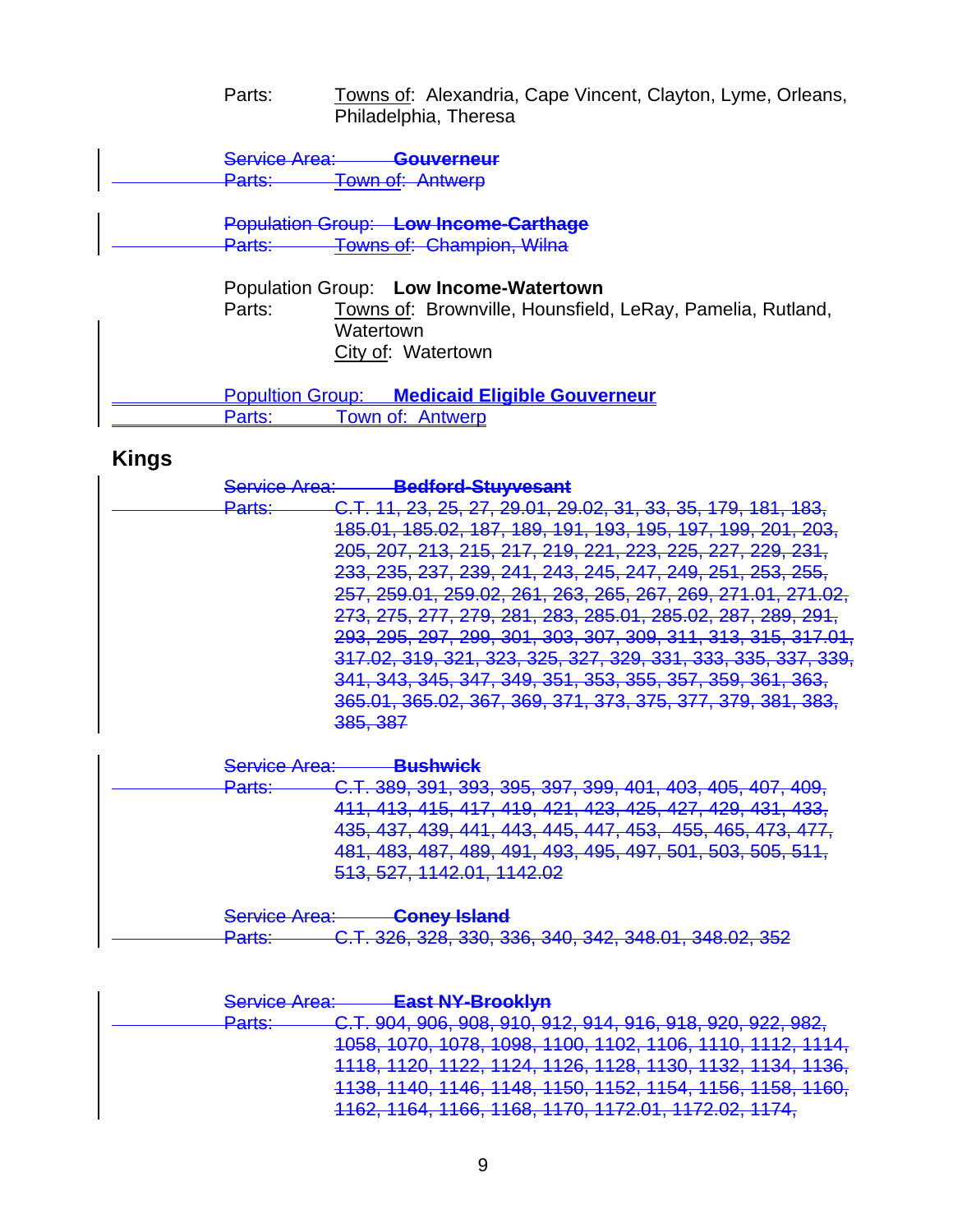|      |                         | 1176.01, 1176.02, 1178, , 1182.01, 1182.02, 1184, 1186,<br>1188, 1190, 1192, 1194, 1196, 1200, 1202, 1208, 1210, 1214,<br><b>1220</b>                                                                                                                                                                                                                                                                                                                                                                                                                                                                                                                                                                                                         |
|------|-------------------------|-----------------------------------------------------------------------------------------------------------------------------------------------------------------------------------------------------------------------------------------------------------------------------------------------------------------------------------------------------------------------------------------------------------------------------------------------------------------------------------------------------------------------------------------------------------------------------------------------------------------------------------------------------------------------------------------------------------------------------------------------|
| 563, | Service Area:<br>Parts: | Williamsburg<br>C.T. 499, 507, 509, 515, 517, 519, 523, 525, 529, 531, 533,<br>535, 537, 539, 545, 547, 549, 551, 553, 555, 557, <del>559561</del> ,<br>565, 567, 569, 571, 573, 575, 577, 579, 589, 591, 593                                                                                                                                                                                                                                                                                                                                                                                                                                                                                                                                 |
|      |                         | Population Group: Low income - Crown Heights<br>Parts: C.T. 506, 508.01, 508.03, 508.04, 510, 510.01, 510.02,<br>512, 514, 516, 516.01, 516.02, 518, 520, 790, 792, 794,<br>796.01, 796.02, 798.01, 798.02, 800, 802, 804, 806, 810, 812,<br>814, 816, 818, 820, 822, 824, 826, 828, 830, 856, 858, 860,<br>862, 864, 866, 868, 870, 872, 874.01, 874.02, 876, 878, 880,<br>882, 884, 886, 888, 890, 892, 894, 896, 898, 900, 902, 928,<br>930, 934, 938                                                                                                                                                                                                                                                                                      |
|      |                         | <b>Population Group: Medicaid Eligible - Bedford-Stuyvesant</b>                                                                                                                                                                                                                                                                                                                                                                                                                                                                                                                                                                                                                                                                               |
|      |                         | Parts: C.T. 1, 3.01, 5.01, 5.2.7.9, 11, 13, 15, 21, 23, 29.01, 31,                                                                                                                                                                                                                                                                                                                                                                                                                                                                                                                                                                                                                                                                            |
|      |                         | <u>33, 35, 37, 39, 41, 43, 45, 49, 67, 69, 71, 75, 127, 129.01,</u><br><u>129.2, 161, 163, 179, 181, 183, 185.01, 187, 191, 193, 195, </u><br>197, 199, 201, 23, 205, 207, 211, 213, 215, 217, 219, 221,<br><u>227, 229, 231, 233, 235, 241, 243, 245, 247, 249, 251, 253,</u><br><u>255, 257, 259.01, 259.2, 261, 263, 265, 267, 269, 271, 273, </u><br><u>275, 277, 279, 281, 283, 285.01, 285.02, 287, 289, 291, 293, </u><br><u>295, 297, 299, 301, 303, 305, 307, 309, 311, 313, 315, </u><br><u>317.01, 317.2, 319, 321, 323, 325, 327, 329, 331, 333. 335.</u><br><u>337, 339, 341, 343, 345, 347, 349, 351, 353, 355, 357, 359, </u><br>361, 363, 365.01, 365.02, 367, 369, 371, 373, 375, 377, 379,<br>381, 383, 385, 387, 543, 1237 |
|      |                         | Population Group: Medicaid Eligible - Bushwick                                                                                                                                                                                                                                                                                                                                                                                                                                                                                                                                                                                                                                                                                                |
|      | Parts:                  | C.T. 389, 391, 393, 395, 397, 399, 401, 403, 405, 407, 409,<br>411, 413, 415, 417, 419, 421, 423, 425, 427, 429, 431, 433,                                                                                                                                                                                                                                                                                                                                                                                                                                                                                                                                                                                                                    |
|      |                         | 435, 437, 439, 441, 443, 445, 447, 449, 453, 477, 481, 485,                                                                                                                                                                                                                                                                                                                                                                                                                                                                                                                                                                                                                                                                                   |
|      |                         | 489, 491, 493, 495, 497, 501, 503, 505, 511, 513, 527,                                                                                                                                                                                                                                                                                                                                                                                                                                                                                                                                                                                                                                                                                        |
|      |                         | 1142.01, 1142.02                                                                                                                                                                                                                                                                                                                                                                                                                                                                                                                                                                                                                                                                                                                              |
|      |                         | Population Group: Medicaid Eligible - Midwood<br>Parts: CT 431 438 440 442 444 450 452 454 456 458                                                                                                                                                                                                                                                                                                                                                                                                                                                                                                                                                                                                                                            |

Parts: U.T. 4<del>31, <u>438,</u> 4</del>40, 442, 444, 450, 452, 454, 456, 458, 460.01, 460.02,462.01, 462.02 480, 482, 528, 530, 532, 534, 536, 538,, 540, 542, 544, 546, 732, 734, 736, 738, 740, 742, 744, 746, 748, 750, 752, 754, 756, 758, 760, 762, 764, 766, 770, 772, 774, 776, 780, 782, 784, 786, 788

Population Group: **Medicaid Eligible - Red Hook**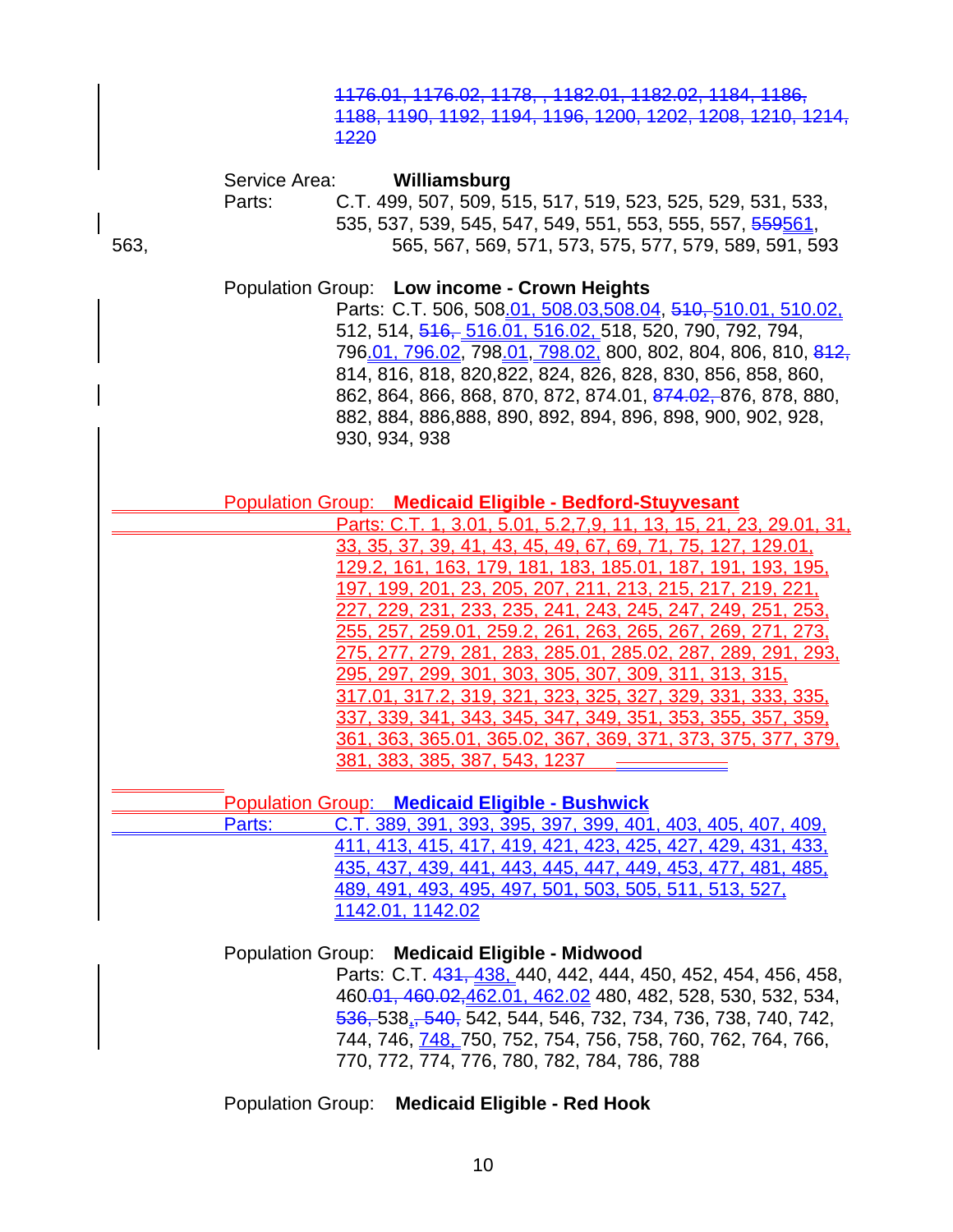Parts: C.T. 47, 51, 5553, 57, 59, 63, 65, 77, 85, 117, 119, 121, 123, 125, 131, 133, 135, 137, 139, 141, 143, 145, 147, 149, 151, 153, 155, 157, 165, 167, 169, 171, <del>173, 177, 1502</del>

Population Group: **Medicaid Eligible – Sunset Park** 

Parts: C.T. 72, 74, 76, 78, 80, 82, 84, 86, 88, 88, 90, 92, 94, 96, 98, 100, 101, 102, 104, 106, 108, 110, 112, 114, 116, 118, 122, 175, 192, 214, 216, 218, 220, 222, 224, 226, 228, 230, 232, 234, 236, 238, 240, 242, 244, 246, 248, 254, 436, 446, 464, 468, 470, 472, 474, 476, 478, 484, 486, 488, 490, 492, 494, 496, 498, 500, 502.01, 502.02, 504, 522, 524, 526, 1502, 1522

#### **Lewis**

Service Area: **Boonville** Parts: Towns of: Greig, Lewis, Leyden, Lyonsdale, Turin, West Turin

> Population Group: **Low Income - Lowville Service Area** Parts:Towns of: Croghan, Denmark, Diana, Harrisburg, Lowville, Martinsburg, Montague, New Bremen, Osceola, Pinckney, Watson

 Population Group: **Medicaid Eligible - Boonville** Parts: Towns of: Greig, Lewis, Leyden, Lyonsdale, Turin, West Turin

# **Livingston**

Population Group: Medicaid Eligible – Livingston Parts: Entire County

# **Madison**

 Population Group: **Low IncomeMedicaid Eligible – Hamilton**  Parts: Towns of: Brookfield, Eaton, Georgetown, Hamilton, Lebanon, Madison

# **Monroe**

Service Area: **Brockport**  Parts: C.T. 148.02, 148.03, 148.04, 149.01, 149.03, 149.0405, 149.06,151.01, 151.02, 152, 153.01, 153.0203, 153.04,154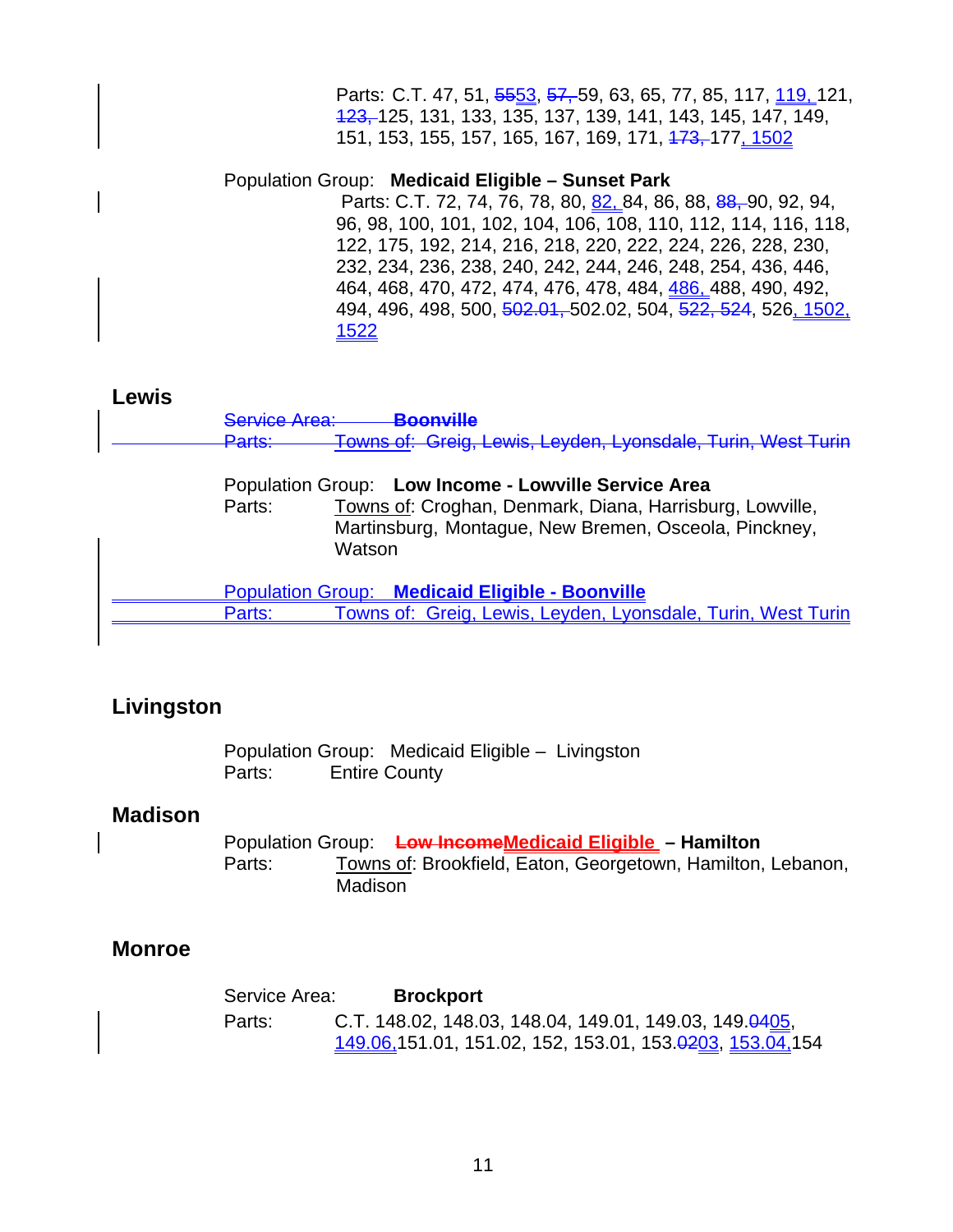#### **Service Area: Greece**

Parts: C.T.134.01, 134.02, 135.03, 135.04, 135.05, 135.06, 135.07, 135.08, 136.01, 136.03, 136.04, 137.01, 137.02, 138, 139.01 139.02, 140.01, 140.03, 140.04, 141.02, 141.03, 141.04

#### Service Area: **Jordan**

 Parts: C.T. 7, 10, 13, 15, 29-32, 39, 46.02, 47.02, 48-59, 79-82, 84, 92, 93.01, 93.02

 Service Area: **Westside (Rochester)** Parts: C.T. 2, 22, 23, 24, 27, 40, 41, 62-71, 63, 64, 65, 66, 67, 68, 69, 70, 71, 75, 87.01, 87.02, 88, 94, 95, 96.01, 96.02, 96.03, 96.04

#### **Montgomery**

Population Group**: Medicaid-Eligible Montgomery County**  Parts: Entire County

### **New York**

|        | Service Area: Washington Heights/Inwood                                 |
|--------|-------------------------------------------------------------------------|
| Parts: | C.T. 223.01, 223.02, 229, 233, 237, 241, 243.01, 245, 247,              |
|        | 249, 251, 253, 255, 261, 263, 265, 267, 269, 271, 273, 275,             |
|        | 277, 279, 281, 283, 285, 287, 289, 291, 293, 295, 297, 299,             |
|        | 301, 303, 307, 311 <del>, 313</del>                                     |
|        |                                                                         |
|        | Population Group: Medicaid-Eligible - Alphabet City/Lower East Side     |
| Parts: | C.T. 2.01, 2.02, 6, 8, 10.01, 10.02, 12, 14.01, 14.02, 16, 18,          |
|        | 20, 22.01, 22.02, 24, 25, 26.01, 26.02, 27, 28, 29, 30.01,              |
|        | 30.02, 32, 34, 36.01, 36.02, 38, 40, 41, 43                             |
|        |                                                                         |
|        | Service Area: West Central Harlem                                       |
|        | C.T. 186, 190, 197.02, 200, 201.02, 207.02, 208, 209.01,<br>Parts:      |
|        | 209.02, 211, 212, 213.01, 213.02, 214, 216, 217.01, 217.02,             |
|        | 218, 219, 220, 221.01, 221.02, 222, 223.01, 223.02, 224-226,            |
|        | 227.01, 227.02, 228-230, 231.01, 231.02, 232-234, 235.01,               |
|        | 235.02, 236, 237, 239, 241, 243.02                                      |
|        |                                                                         |
|        | <b>Population Group:</b> Homeless Population-Chelsea/Wards Island       |
|        | C.T. 91, 93, 95, 97, 99, 101, 103, 109, 111, 113, 115, 117,<br>Parts: — |
|        |                                                                         |
|        | Population Group: Low IncomeMedicaid Eligible East Harlem               |
| Parts: | C.T. 456.04-156.02, 158.02, 160.02, 162, 164, 166, 168, 170,            |
|        | 172, 04, 172.02, 174.01, 174.02, 178, 180, 182, 184, 188, 192,          |
|        | 194, 196, 198, 202, 204, 206, 210, 240, 242                             |
|        |                                                                         |
|        | <b>Population Group: Medicaid Eligible - West Central Harlem</b>        |
| Parts: | C.T. 186, 190, 197.02, 200, 201.02, 208, 209.01, 211, 212,              |
|        | <u> 213.03, 214, 215, 216, 217.03, 218, 219, 220, 221.02, 222, </u>     |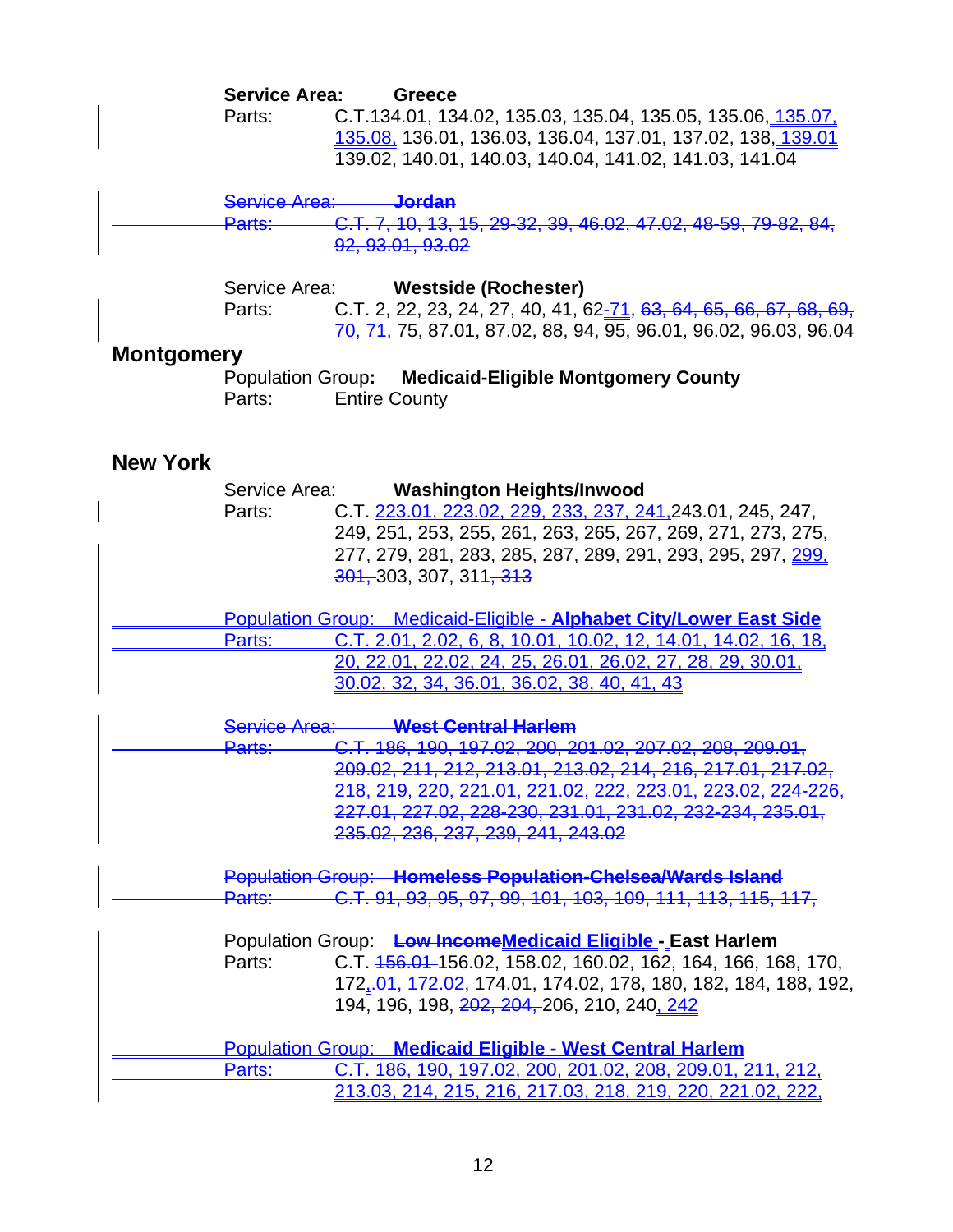|                     |                                                     |          | <u>223.01, 223.02, 224-234, 235.01, 235.02, 236, 237, 239, 241, </u><br>243.02, 257, 259                                                                                                                                                           |
|---------------------|-----------------------------------------------------|----------|----------------------------------------------------------------------------------------------------------------------------------------------------------------------------------------------------------------------------------------------------|
|                     | Parts:                                              |          | <b>Population Group: Low Income-Upper West Side</b><br>C.T. 177, 179, 181, 183, 185, 187, 189, 191, 193, 195, 197.01,<br>199, 201.01, 203, 205, 207.01                                                                                             |
|                     | Parts:                                              |          | Population Group: Medicaid-Eligible - Alphabet City/Lower East Side<br>C.T. 2.01, 2.02, 6, 8, 10.01, 10.02, 12, 14.01, 14.02, 16, 18,<br>20, 22.01, 22.02, 24, 25, 26.01, 26.02, 27, 28, 29, 30.01,<br>30.02, 32, 34, 36.01, 36.02, 38, 40, 41, 43 |
| <b>Niagara</b>      | Service Area:<br>Parts:                             |          | <b>Newfane</b><br>Towns of: Hartland, Newfane, Somerset, Wilson                                                                                                                                                                                    |
|                     | Service Area:<br>Parts:                             | 214, 217 | Niagara Falls<br>C.T. 202, 203, 204, 205, 206, 207, 209, 210, 211, 212, 213,                                                                                                                                                                       |
|                     |                                                     |          | Population Group: Tuscarora Nation: Tuscarora Reservation                                                                                                                                                                                          |
| <b>Oneida</b>       | Service Area: <b>Boonville</b><br><del>Parts:</del> |          | Towns of: Ava, Boonville, Forestport                                                                                                                                                                                                               |
|                     | Service Area:<br><u>Parts:</u>                      |          | Camden<br>Towns of: Annsville, Camden, Florence, Vienna                                                                                                                                                                                            |
|                     | Parts:                                              |          | Population Group: Low Income - Hamilton<br><b>Town of: Sangerfield</b>                                                                                                                                                                             |
|                     | Parts:                                              |          | <b>Population Group: Medicaid Eligible - Boonville</b><br>owns of: Ava, Boonville, Forestport                                                                                                                                                      |
| <b>Service Area</b> | <b>Population Group:</b>                            |          | Low IncomeMedicaid Eligible - Rome Primary Care                                                                                                                                                                                                    |
|                     | Parts:                                              | City of: | Towns of: Floyd, Lee, Rome, Verona, Western<br>Rome                                                                                                                                                                                                |

|        | Population Group: Low Income-Utica                                  |
|--------|---------------------------------------------------------------------|
| Parts: | C.T. 201, 203, $\frac{207.04}{207.052}$ , 208.02, 208.03, 209, 210, |
|        | 211.01, 211.02, 211.03, 212.01, 212.02, 213.01, 213.02,             |
|        | 213.03, 214.01, 214.02, 214.04, 215, 216.01, 216.02, 217.01,        |
|        | 217.02, 264, 265, 9800.02, 9800.03                                  |

# **Onondaga**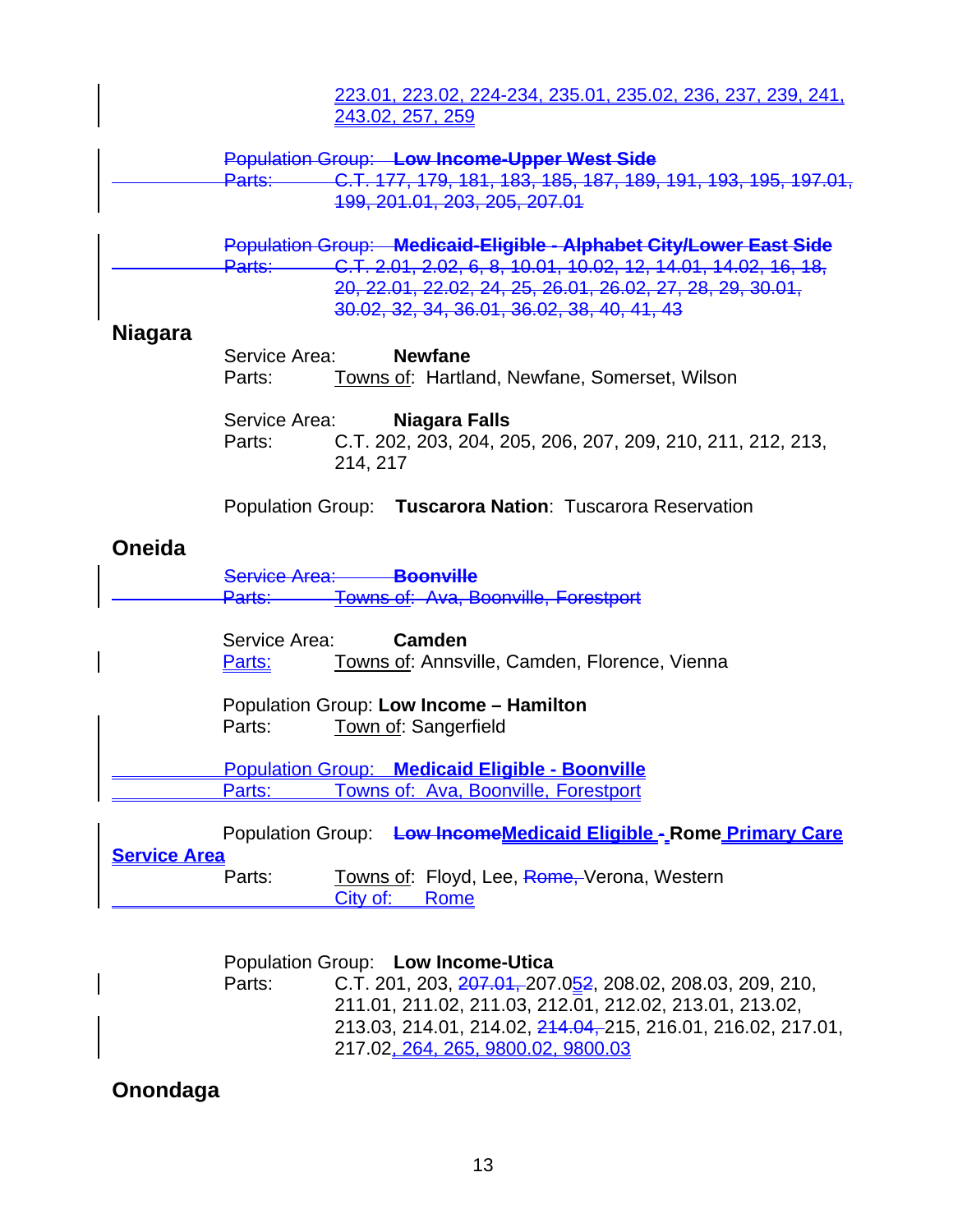|                |                          | Population Group: Medicaid Eligible - Syracuse                      |
|----------------|--------------------------|---------------------------------------------------------------------|
|                | Parts:                   | C.T. 5.01, 6, 7, $13, 14, 15, 16, 21.01, 22, 23, 24, 29.01, 30,$    |
|                |                          | $32, -34, 35, 36.01, 38, 39, 40, -42, 43.01, 43.02, 44, 45, 51,$    |
|                |                          | 52, 53, 54, 55, 57, 58, 59, 61.01, 61.02                            |
|                |                          |                                                                     |
| <b>Ontario</b> |                          | Service Area Population Group: Low Income - Finger Lakes Tri-County |
|                | Parts:                   | Towns of: Geneva, Gorham, Hopewell, Manchester, Phelps,             |
|                | Seneca                   |                                                                     |
|                |                          | City of: Geneva                                                     |
| Orange         |                          |                                                                     |
|                |                          | <b>Population Group: Low Income-Middletown</b>                      |
|                | Parts:                   | <b>City of: Middletown</b>                                          |
|                |                          | Population Group: Low Income-Newburgh City                          |
|                | Parts:                   | C.T. $1, -6, 4, 5, 01, 5, 02, 6$                                    |
|                |                          |                                                                     |
|                |                          | Population Group: Migrant and Seasonal Farm Workers - South         |
|                |                          | <b>Central</b>                                                      |
|                | Parts:                   | Towns of: Blooming Grove, Chester, Cornwall, Goshen,                |
|                |                          | Hamptonburgh, Highlands, Minisink, Monroe, Montgomery,              |
|                |                          | New Windsor, Tuxedo, Warwick, Wawayanda, Woodbury                   |
|                |                          |                                                                     |
| <b>Orleans</b> | <b>Population Group:</b> | <b>Medicaid Population - Orleans</b>                                |
|                | Parts:                   | <b>Entire County</b>                                                |
|                |                          |                                                                     |
| Oswego         | <b>Population Group:</b> | Low Income Medicaid Eligible - Oswego County                        |
|                | Parts:                   | <b>Entire County</b>                                                |
|                |                          |                                                                     |
| <b>Otsego</b>  | Service Area:            | <b>Northern Otsego</b>                                              |
|                | Parts:                   | Towns of: Burlington, Cherry Valley, Decatur, Edmeston,             |
|                |                          | Exeter, Hartwick, Middlefield, New Lisbon, Otsego, Pittsfield,      |
|                |                          | Plainfield, Richfield, Roseboom, Springfield, Westford              |
|                |                          |                                                                     |
|                |                          | Population Group: Medicaid Eligible-Masonville/Sidney/Unadilla      |
|                | Parts:                   | Town of: Unadilla                                                   |
|                |                          |                                                                     |

# **Queens**

|                           | <u>Long Island City</u>                                                                                                   |
|---------------------------|---------------------------------------------------------------------------------------------------------------------------|
| $D$ orto:<br><u>гано.</u> | $27.20.31.35.30.41.43.45.47.40.51.53.55$<br><del>o.r. 1,10, zu, z1, zu, o1, o0, o3, 41, 40, 40, 41, 40, 01, 00, 00,</del> |
|                           | 100.017.010.051<br>101<br>170 101<br><del>01, 00,101, 100, 101, 100, 111, 113, 101, 100, 241,243, 201,</del>              |
|                           | 253, 255, 257, 259, 261, 263, 265, 267, 481, 483, 485                                                                     |
|                           |                                                                                                                           |
| Candon Arao:<br>TUU ATUU  | <b>Cauth Inmains</b>                                                                                                      |

| ___________<br><del>oorvioo Alioa.</del> | <del>ovuul vamaiva</del>                                             |
|------------------------------------------|----------------------------------------------------------------------|
| $D$ orto:                                | <b>CT 100 106 108 202 204 206 208 212 214 220 01</b>                 |
|                                          | <del>U.T. 180, 180, 180, 202, 204, 200, 200, 212, 214, 220.01,</del> |
|                                          | 220.02.230.232.238.238.240.244.248.248.250.252.258                   |
|                                          | 260 262 264 266 270 272 274 276 278 280 410 414                      |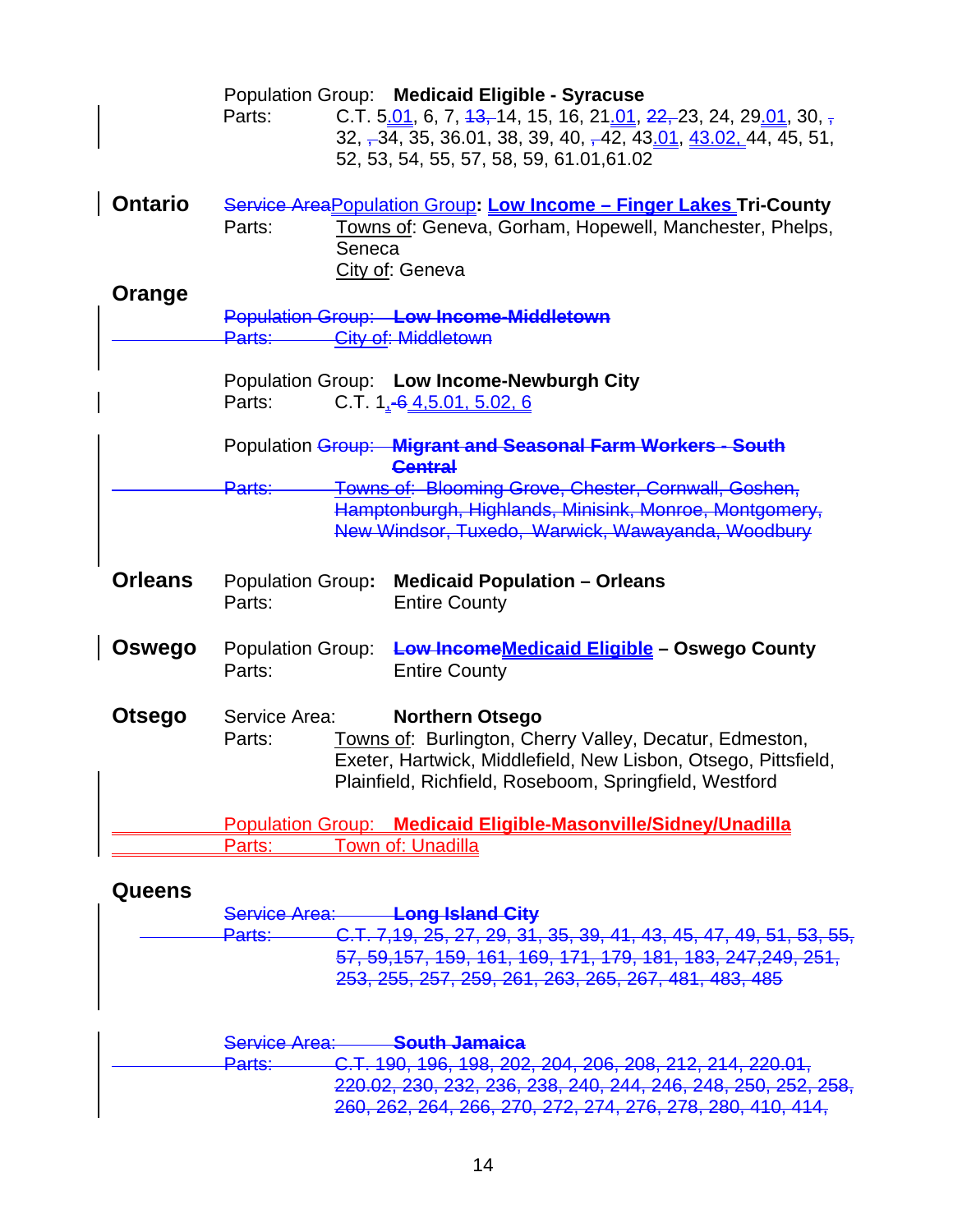#### 440, 442, 446.01, 446.02, 448, 450, 452, 454, 456, 458, 460, 462, , 468, 779.05, 1265, 1267

 Population Group**: Medicaid Eligible-Rockaway**  Parts: C.T. 916.01, 916.02, 918, 922, 928, 934.01, 934.02, 938, 942.01, - 942.02, 942.03, 952, 954, 962, 964, 972.01, 972.02, 972.03, 972.04, 992, 998.01, 998.02 1008.01, 998.02, 1010.01, 1010.02, 1032.01, 1032.02, 9901

#### Population Group**: Medicaid Eligible – Elmhurst**

 C.T. 269.01, 269.02, 271, 273, 275, 277, 279, 281, 283, 285, 287, 289, 291, 309.01, 309.02, 309.03, 327, 329, 337, 339, 347, 351, 353, 355<u>, 357,</u> 361, 363, 365, 367, <del>369,</del> 371, 373, 375, 377, 379, 381, 383.01, 383.02, 399, 401, 403, 405, 407, 409, 411, 413, 415, 427, 437.01, 437.02, 439, 443.01, 443.02, 455, 457, 459, 461, 463, 465, 467, 469, 471, 473, 683

#### **Richmond**

| Service Area: | <b>Port Richmond</b> |                                                          |  |
|---------------|----------------------|----------------------------------------------------------|--|
| Parts:        |                      | C.T. 97, 105, 125, 133.01, 133.02, 141, 207,             |  |
|               |                      | 213, <del>219, </del> 223, 231, 239, 247, 319.01, 319.02 |  |

| Service Area: | St. George                                                   |  |
|---------------|--------------------------------------------------------------|--|
| Parts:        | C.T. 3, 7, 9, 11, 17, 21, 27, 29, 33, 39, 40, 47, 75, 77, 81 |  |

#### **Rockland**

 Population Group: **Low Income-Monsey/New Square** Parts: C.T. 445.03, 115.04, 115.05, 115.06, 121.01, 121.02, 121.03,121.0405, 121.06, 122.01, 122.02, 122.03, 122.04, 123.00, 124.01, 124.02

#### **St**. **Lawrence**

 Service Area: **Alexandria Bay** Parts: Town of: Hammond

Service Area: **Star Lake** Parts: Towns of: Clare, Clifton, Fine, Pitcairn, Russell

 Service Area: **Tupper Lake** Parts: Town of: Piercefield

 Population Group: **Medicaid Eligible-Canton-Potsdam** Parts: Towns of: Canton, Colton, Hermon, Hopkinton, Madrid, Parishville, Pierrepont, Potsdam, Stockholm

 Population Group: **Medicaid Eligible Gouverneur Service Area** Parts: Towns of: De Kalb, Edwards, Fowler, Gouverneur, Macomb, Rossie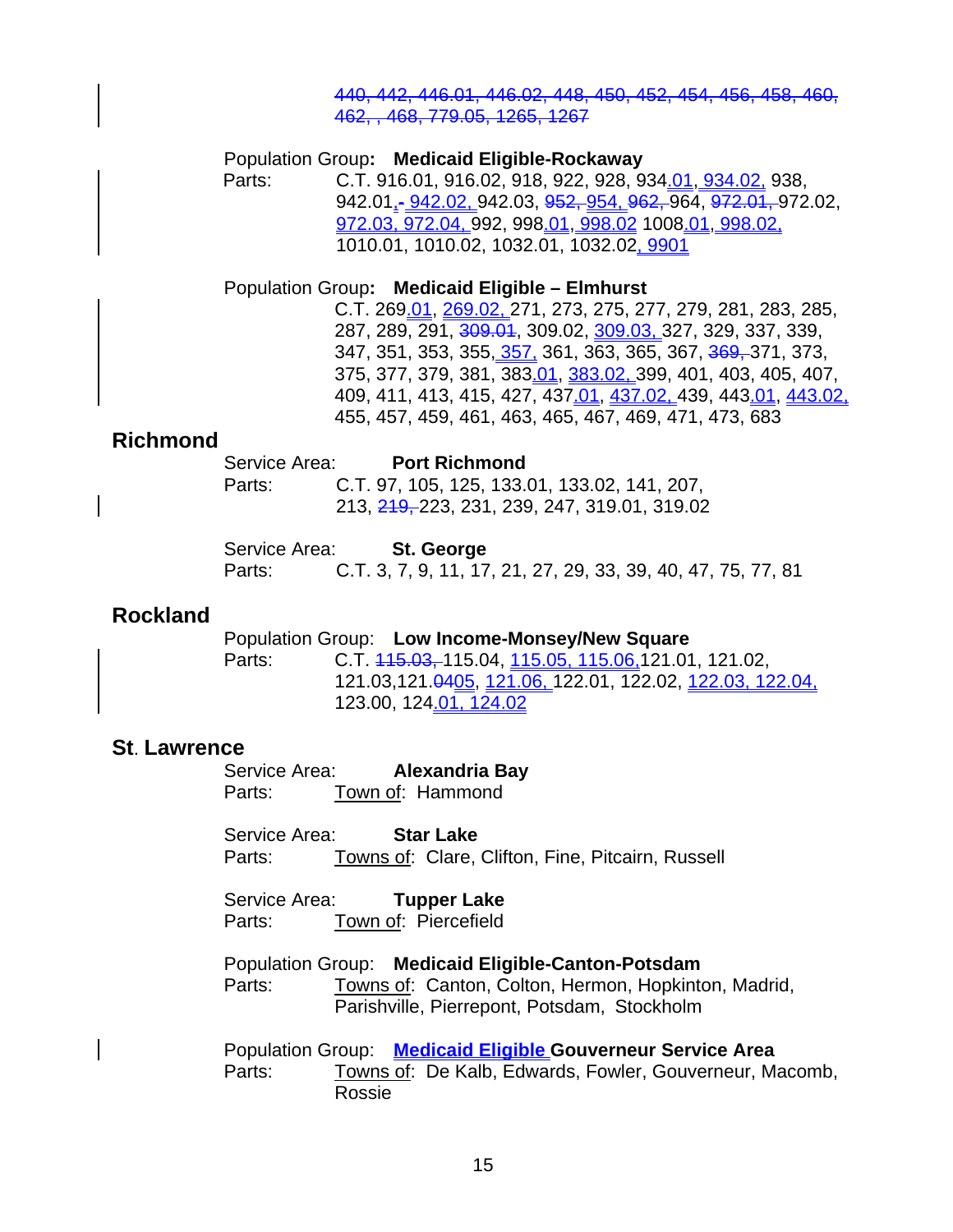|                    | Parts:                      | Population Group: Low IncomeMedicaid Eligible-Massena<br>Towns of: Brasher, Lawrence, Louisville, Massena, Norfolk                                                                                                                                                                                                        |
|--------------------|-----------------------------|---------------------------------------------------------------------------------------------------------------------------------------------------------------------------------------------------------------------------------------------------------------------------------------------------------------------------|
|                    | Parts:                      | Population Group: Medicaid Eligible-Ogdensburg<br>Towns of: DePeyster, Lisbon, Morristown, Oswegatchie,<br>Waddington<br>City of: Ogdensburg                                                                                                                                                                              |
| <b>Schenectady</b> | Parts:                      | Population Group: Low Income-Hamilton Hill/Mt. Pleasant<br>C.T. 207-209, 210.01, 210.02, 214, 215, 217                                                                                                                                                                                                                    |
| <b>Schoharie</b>   | Service Area:               | <b>Entire County</b>                                                                                                                                                                                                                                                                                                      |
| <b>Schuyler</b>    | Parts:                      | Population Group: Low Income- Schuyler County<br><b>Entire County</b>                                                                                                                                                                                                                                                     |
| <b>Seneca</b>      | Parts:                      | Service Area Population Group: Low Income - Finger Lakes Tri-County<br><b>Entire County</b>                                                                                                                                                                                                                               |
| <b>Steuben</b>     | Service Area:<br>Parts:     | <b>Elkland (PA/NY)</b><br>Towns of: Tuscarora, Woodhull                                                                                                                                                                                                                                                                   |
|                    | Service Area:<br>Parts:     | <b>Westfield Service Area</b><br><b>Towns of: Troupsburg, West Union</b>                                                                                                                                                                                                                                                  |
|                    | Parts:<br><u>Cities of:</u> | <b>Population Group: Medicaid Eligible - Greater Steuben</b><br><u>Fowns of: Addison, Avoca, Bath, Bradford, Cameron,</u><br>Campbell, Canisteo, Caton, Cohocton, Corning, Dansville,<br>Erwin, Fremont, Greenwood, Hartsville, Hornby, Hornellsville,<br>Howard, Jasper, Lindley, Prattsburgh<br><b>Corning, Hornell</b> |
| <b>Sullivan</b>    | Service Area:<br>Parts:     | <b>Cochecton</b><br>Towns of: Callicoon, Cochecton, Delaware, Fremont,<br>Highland, Tusten<br><b>Popualtion Group: Medicaid Eligible - Liberty Service Area</b>                                                                                                                                                           |
|                    | <del>Parts:</del>           | Towns of: Bethel, Liberty, Neversink, Rockland, Thompson<br>Service Area: Rockland/Neversink                                                                                                                                                                                                                              |

 $\begin{array}{c} \hline \end{array}$ 

16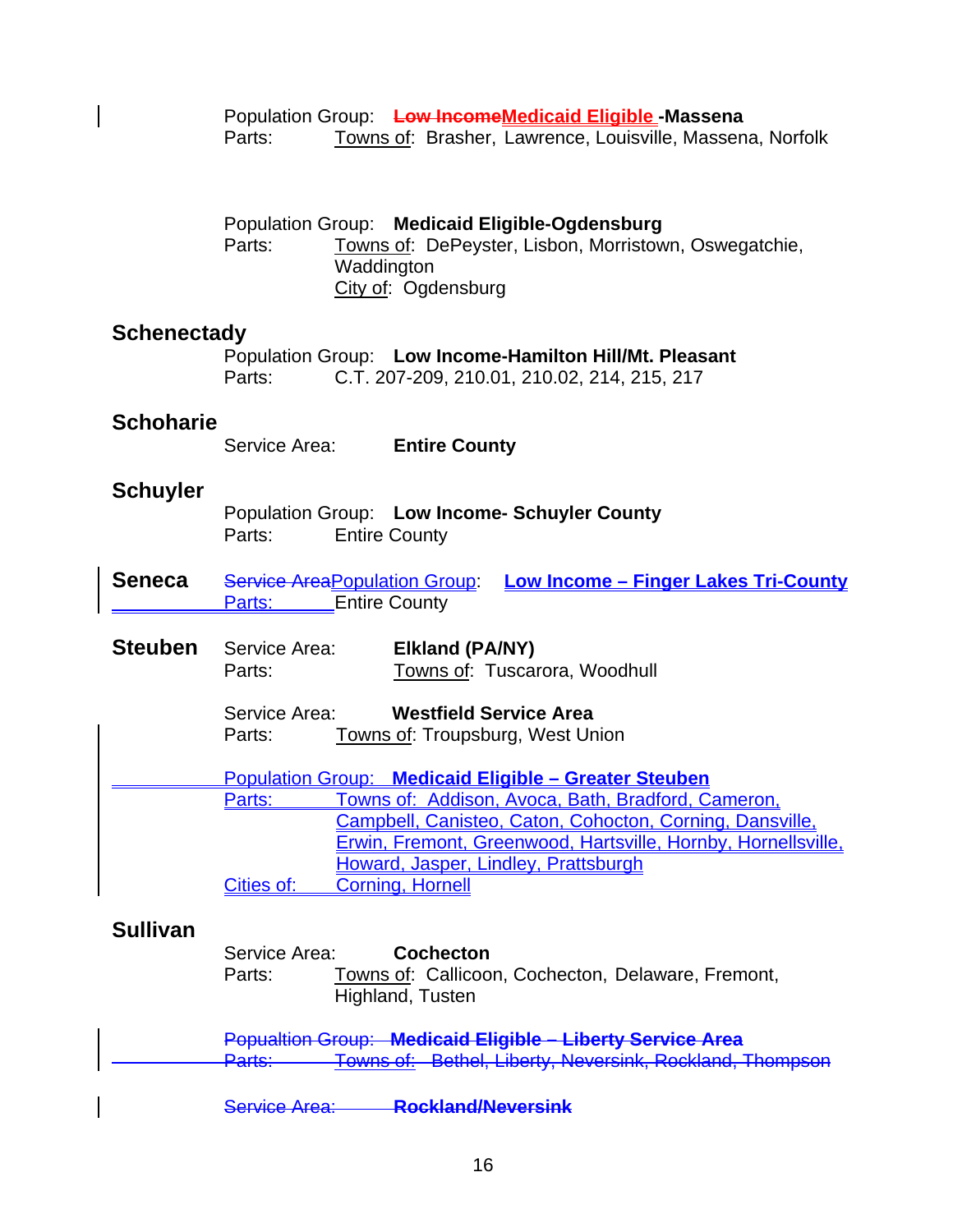|               | <b>Towns of: Neversink, Rockland</b><br><del>Parts:-</del>                                                                       |
|---------------|----------------------------------------------------------------------------------------------------------------------------------|
|               | Service Area:<br><b>Wawarsing/Fallsburg</b><br>Town of: Fallsburg<br>Parts:                                                      |
|               | Population Group: Medicaid Eligible - Liberty Service Area<br>Towns of: Bethel, Liberty, Neversink, Rockland, Thompson<br>Parts: |
| <u>Tioqa</u>  |                                                                                                                                  |
|               | Population Group: Medicaid Eligible - Tioga County<br><b>Entire County</b><br>Parts:                                             |
| Tompkins      | Population Group: Medicaid Eligible - Tompkins County<br><b>Entire County</b><br>Parts:                                          |
| <b>Ulster</b> | Service Area:<br><b>Wawarsing/Fallsburg</b><br>Town of: Rochester, Wawarsing<br>Parts:                                           |
| <b>Warren</b> |                                                                                                                                  |
| Ticonderoga   | <b>Service Area Population Group:</b><br><b>Medicaid Eligible - Schroon-</b>                                                     |
|               | Parts:<br>Town of: Hague                                                                                                         |
|               | Population Group: Low Income - Warrensburg<br>Parts:<br>Towns of: Chester, Horicon, Johnsburg, Thurman,<br>Warrensburg           |
| Washington    | Cahraan Tioondorogo<br>ConriocArea                                                                                               |

 Service Area: **Schroon-Ticonderoga** Parts: Towns of: Dresden, Putnam

**Wayne** Service Area: **Entire County**

# **Westchester**

**Population Group: Medicaid-Port Chester**<br>Parts: C.T. 78 - 80 Parts: C.T. 78 - 80

# **Wyoming**

 Population Group: Medicaid Eligible – Wyoming County **Entire County** 

#### **Yates**

Service AreaPopulation Goup: Low Income – Finger Lakes Tri-County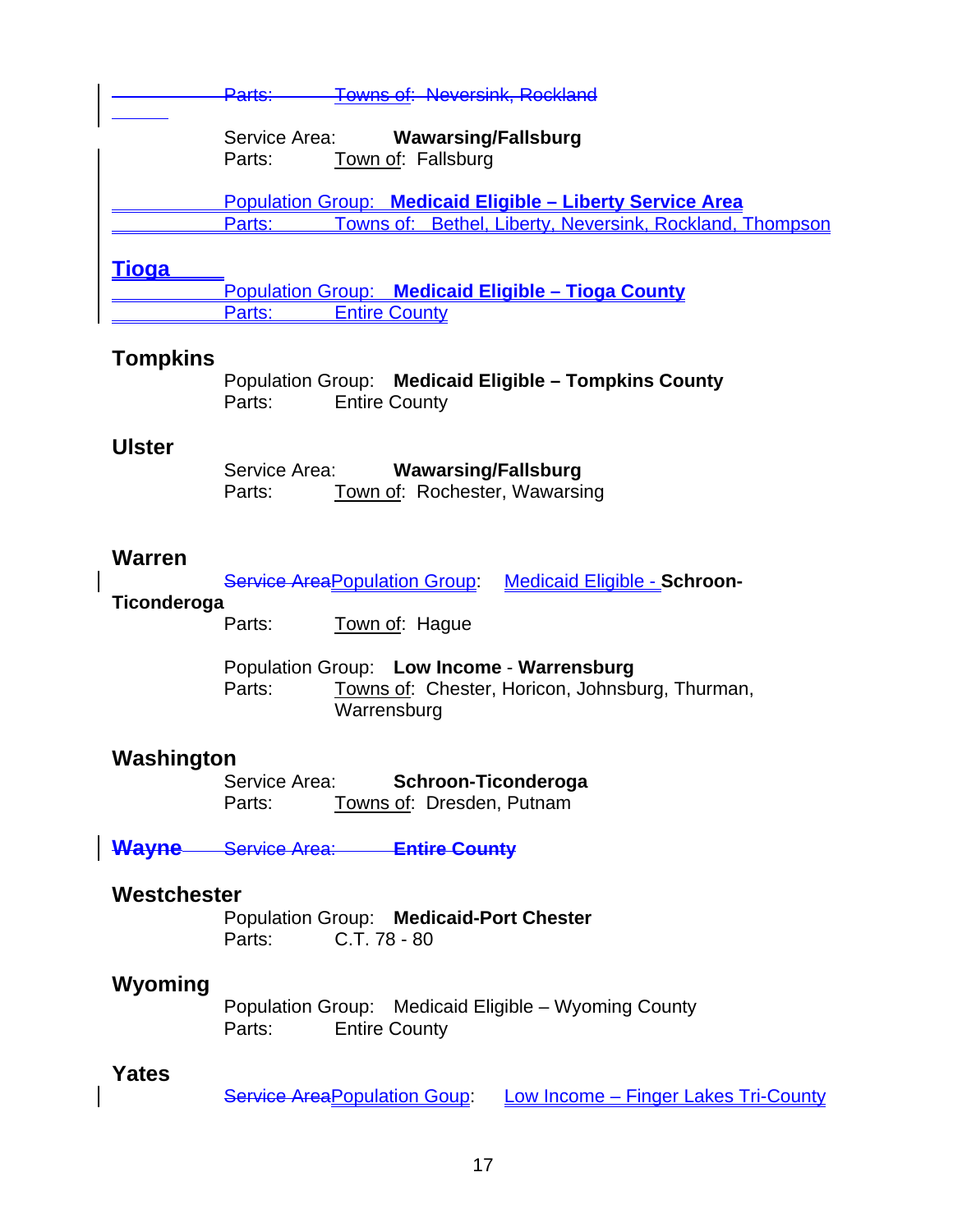**Parts:** Entire County

 $\overline{1}$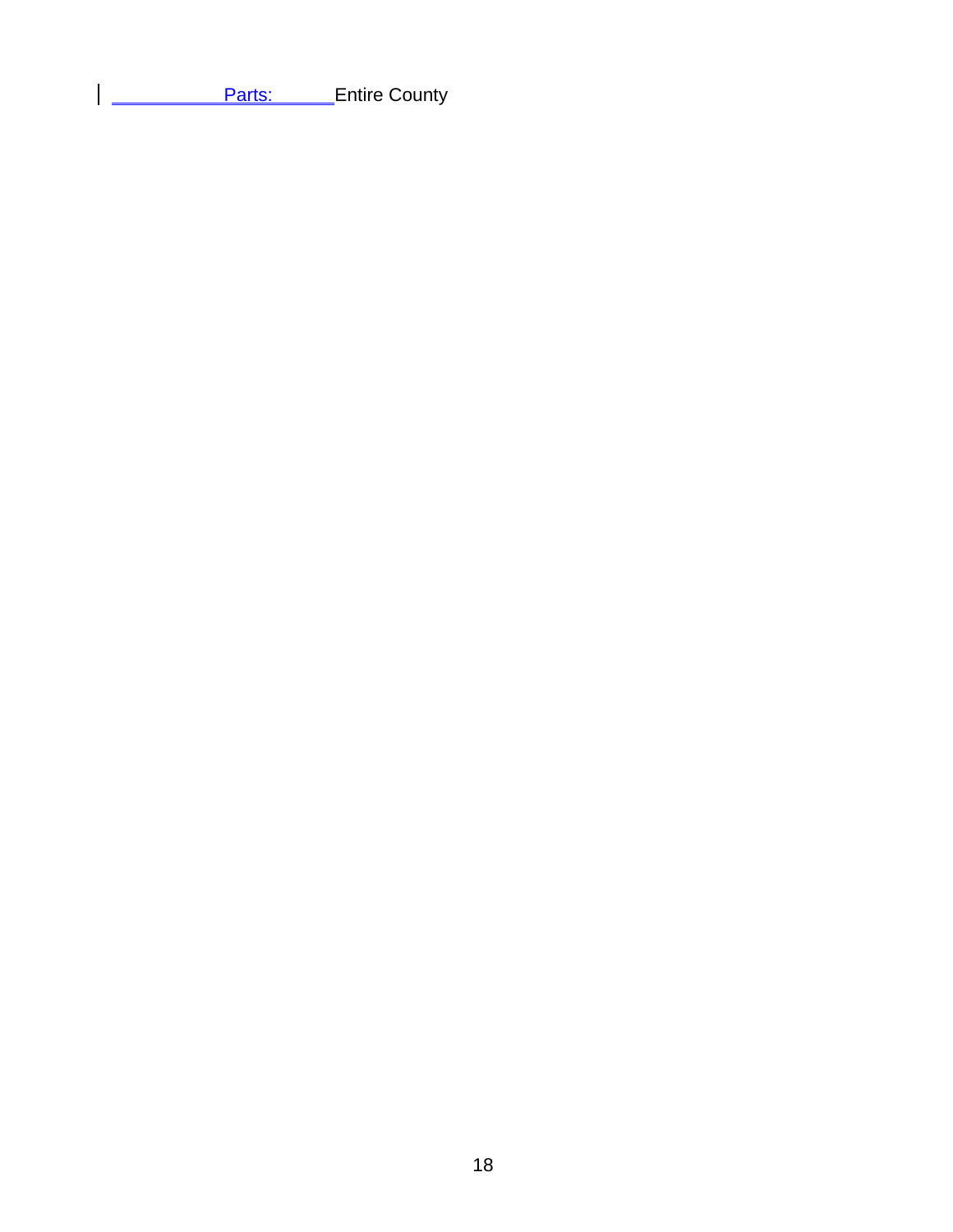### **Facilities Eligible for Primary Care and Mental Health Shortage Area Designation by County**

| County          | <b>Facility</b>                                                                                                                                                     |
|-----------------|---------------------------------------------------------------------------------------------------------------------------------------------------------------------|
| Albany          | <b>Whitney M. Young, Jr. Community Health Center</b>                                                                                                                |
| <b>Bronx</b>    | <b>Bronx Community Health Network, Inc.</b>                                                                                                                         |
|                 | <b>Bronx-Lebanon Integrated Services System</b>                                                                                                                     |
|                 | <b>Care for the Homeless</b>                                                                                                                                        |
|                 | <b>Community Healthcare Network</b>                                                                                                                                 |
|                 | <b>Comprehensive Community Development Corporation</b><br><b>Help/Psi Services Corporation</b><br>Hunts Point Multi-Service Center, Inc.                            |
|                 | <b>Institute for Urban Family Health</b>                                                                                                                            |
|                 | <b>Montefiore Medical Center</b>                                                                                                                                    |
|                 | <b>Morris Heights Health Center</b>                                                                                                                                 |
|                 | <b>Saint Vincent Catholic Medical Centers Of New York</b>                                                                                                           |
|                 | <b>Soundview Health Center</b>                                                                                                                                      |
|                 | <b>The Floating Hospital</b>                                                                                                                                        |
|                 | Urban Health Plan, Inc.                                                                                                                                             |
|                 | <b>Union Community Health Center</b>                                                                                                                                |
| Cattaraugus     | <b>Southern Tier Community Health Center Network</b>                                                                                                                |
| Cayuga          | East Hill Family Medical, Inc.                                                                                                                                      |
|                 | Family Health Network Of Central New York, Inc.                                                                                                                     |
|                 | <b>Finger Lakes Migrant Health Project</b>                                                                                                                          |
| Chautauqua      | <b>Finger Lakes Migrant Health Project</b>                                                                                                                          |
| Columbia        | <b>Hudson River Health Care</b>                                                                                                                                     |
| Cortland        | Family Health Network Of Central New York, Inc.                                                                                                                     |
| <b>Dutchess</b> | <b>Hudson River Health Care</b>                                                                                                                                     |
|                 | <b>Institute for Urban Family Health</b>                                                                                                                            |
| Erie            | <b>Community Health Center of Buffalo, Inc.</b>                                                                                                                     |
| Essex           | <b>Neighborhood Health Care Center</b><br><b>Northwest Buffalo Community Health Center</b><br><b>Association of Community Action of Northeast Adirondack Region</b> |
|                 | <b>Hudson Headwaters Health Network</b>                                                                                                                             |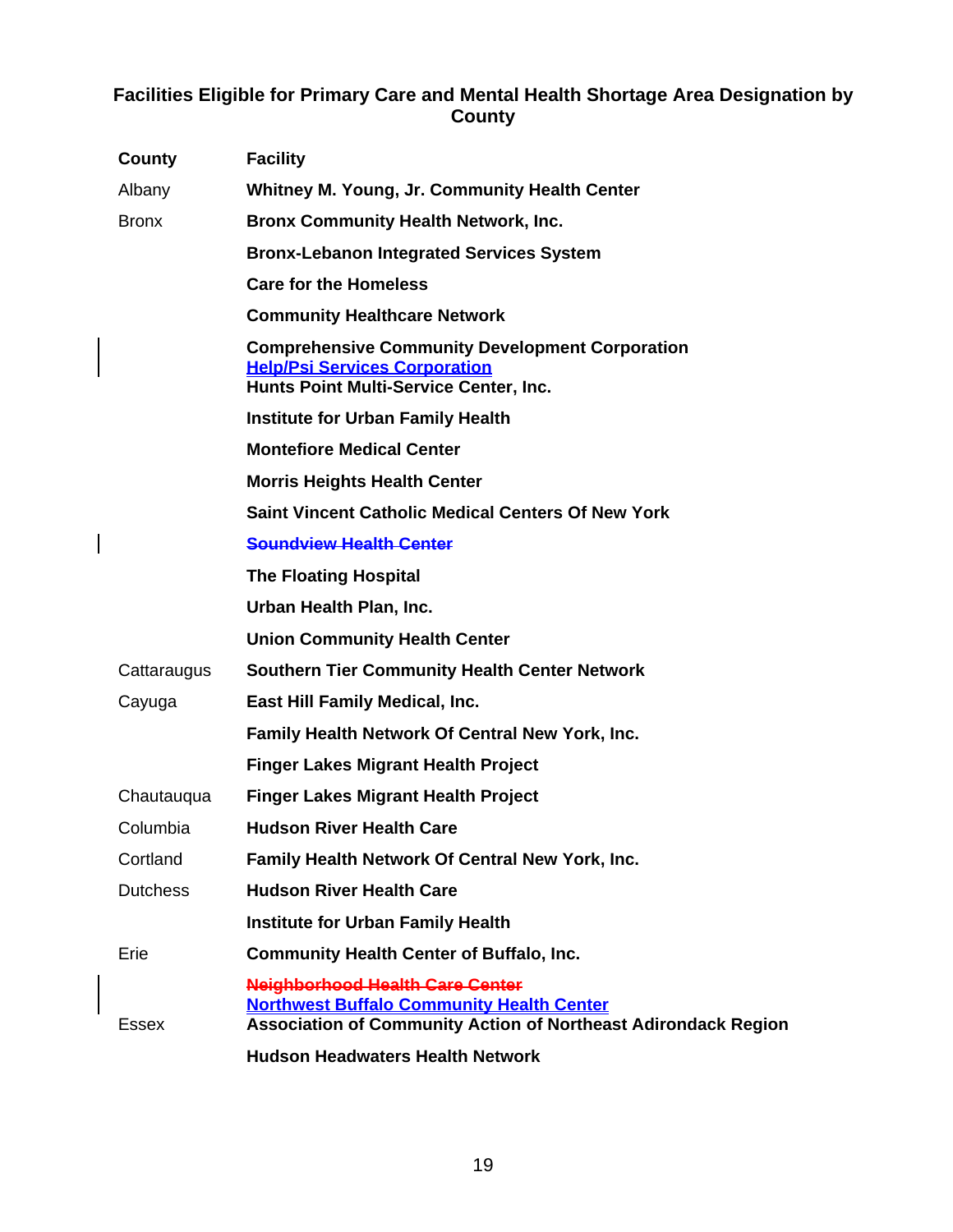| County                                                | <b>Facility</b>                                                                                                           |
|-------------------------------------------------------|---------------------------------------------------------------------------------------------------------------------------|
| Franklin                                              | <b>Cerebral Palsy Association Of The North Country</b><br><b>St. Regis Mohawk Health Services</b>                         |
| <b>Genesee</b><br><b>Hamilton</b><br><u>Jefferson</u> | <b>Tonawanda Seneca Nation</b><br><b>Hudson Headwaters Health Network</b><br><b>North Country Children's Clinic</b>       |
| Kings                                                 | <b>Bedford Stuyvesant Family Health Center, Inc.</b>                                                                      |
|                                                       | <b>Brooklyn Plaza Medical Center, Inc.</b>                                                                                |
|                                                       | <b>Brownsville Community Development Center</b>                                                                           |
|                                                       | <b>Care for the Homeless</b>                                                                                              |
|                                                       | <b>Community Healthcare Network</b>                                                                                       |
|                                                       | <b>Ezra Medical Center</b>                                                                                                |
|                                                       | <b>Harlem United Community AIDS Center</b><br><b>Housing Works, Inc.</b><br><b>Institute for Family Health</b>            |
|                                                       | Icl Healthcare Choices, Inc.                                                                                              |
|                                                       | <b>Montefiore Medical Center</b>                                                                                          |
|                                                       | <b>ODA Primary Care Health Center</b>                                                                                     |
|                                                       | <b>Saint Vincents Catholic Medical Centers Of New York</b>                                                                |
|                                                       | <b>Sunset Park Health Council, Inc, DBA Lutheran Family Health Centers</b>                                                |
|                                                       | <b>The Floating Hospital</b>                                                                                              |
|                                                       | <b>William F. Ryan Community Health Center, Inc.</b>                                                                      |
| Livingston                                            | <b>Finger Lakes Migrant Health Project</b>                                                                                |
| Madison                                               | Family Health Network Of Central New York, Inc.                                                                           |
| Monroe                                                | <b>Anthony Jordan Health Center</b><br>Oak Orchard Community Health Center, Inc.<br><b>Rochester Primary Care Network</b> |
|                                                       | <b>St. Mary's Hospital of the Sisters</b>                                                                                 |
|                                                       | <b>Unity Health System</b>                                                                                                |
|                                                       | <b>Westside Health Services, Inc.</b>                                                                                     |
| New York                                              | <b>AHRC NYC</b><br><b>American Indian Community House</b><br><b>Betances Health Center</b>                                |
|                                                       | Bowery Residents Community/BRC Human Services, Corp.                                                                      |
|                                                       | <b>Boriken Neighborhood</b>                                                                                               |
|                                                       |                                                                                                                           |

 $\overline{\phantom{a}}$ 

 $\overline{\phantom{a}}$ 

 $\begin{array}{c} \hline \end{array}$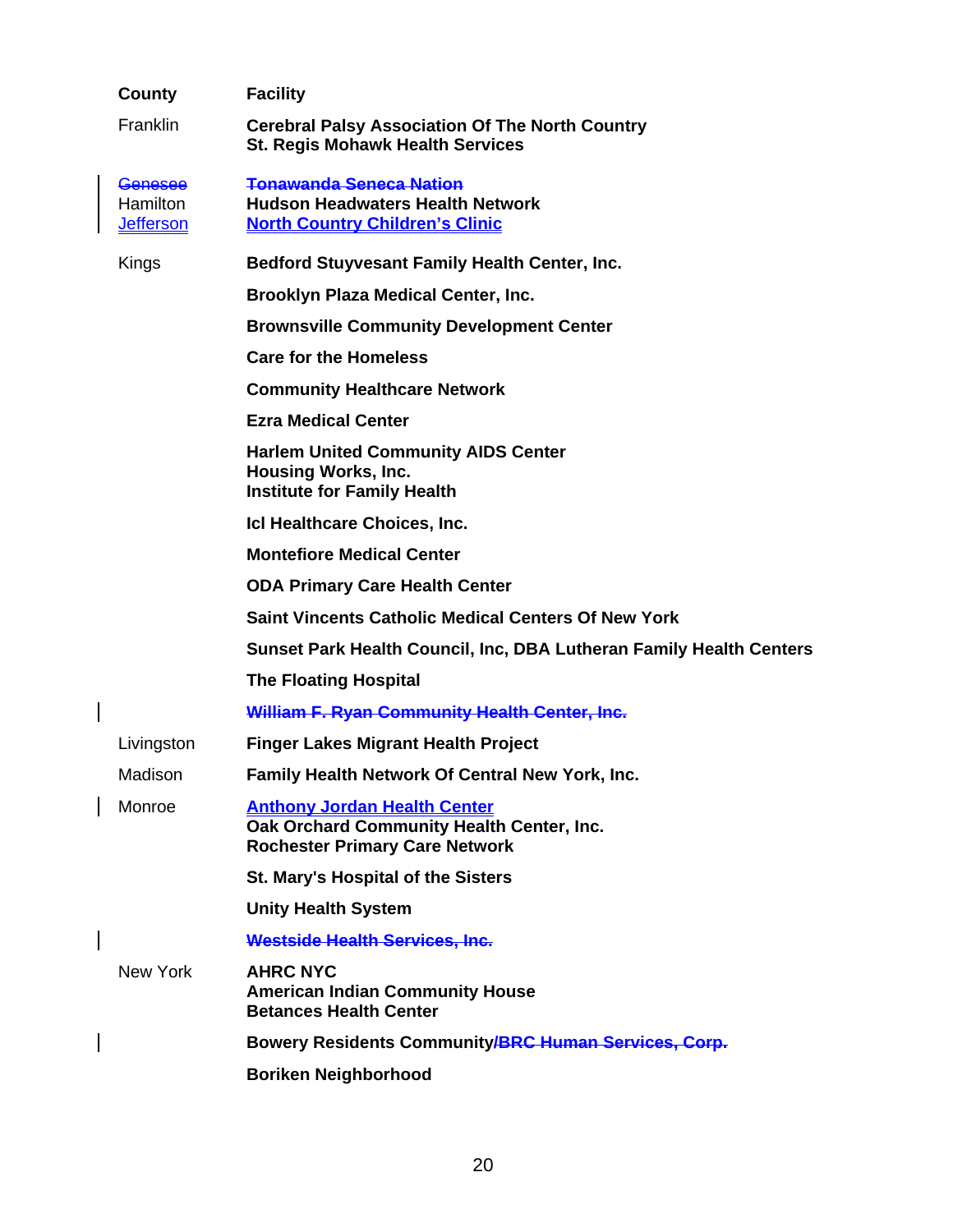| <b>County</b> | <b>Facility</b>                                                                                                        |  |  |  |
|---------------|------------------------------------------------------------------------------------------------------------------------|--|--|--|
|               | <b>Care for the Homeless</b>                                                                                           |  |  |  |
|               | <b>Charles B. Wang Community Health Center, Inc.</b>                                                                   |  |  |  |
|               | <b>Community Healthcare Network</b>                                                                                    |  |  |  |
|               | <b>Covenant House</b>                                                                                                  |  |  |  |
|               | East Harlem Council For Human Services, Inc.                                                                           |  |  |  |
|               | <b>Harlem United Community AIDS Center</b>                                                                             |  |  |  |
|               | <b>Health Care for the Homeless</b>                                                                                    |  |  |  |
|               | Heritage Health And Housing, Inc.                                                                                      |  |  |  |
|               | Institute for Urban-Family Health                                                                                      |  |  |  |
|               | <b>Montefiore Medical Center</b>                                                                                       |  |  |  |
|               | <b>Morningside Clinic</b><br><b>Mount Sinai Adolescent Health Center</b>                                               |  |  |  |
|               | <b>New York Children's Health Project</b>                                                                              |  |  |  |
|               | <b>Project Renewal, Inc.</b>                                                                                           |  |  |  |
|               | <b>Saint Vincent's Catholic Medical Centers Of New York</b>                                                            |  |  |  |
|               | <b>Settlement Health And Medical Services</b>                                                                          |  |  |  |
|               | <b>Sunset Park Health Council, Inc</b>                                                                                 |  |  |  |
|               | <b>The Floating Hospital</b><br><b>Upper Room AIDS Ministry, Inc.</b><br>William F. Ryan Community Health Center, Inc. |  |  |  |
|               |                                                                                                                        |  |  |  |
| Niagara       | <b>Finger Lakes Migrant Health Project</b>                                                                             |  |  |  |
| Oneida        | <b>Rochester Primary Care Network</b>                                                                                  |  |  |  |
| Onondaga      | <b>Syracuse Community Health Center</b>                                                                                |  |  |  |
| Ontario       | <b>Finger Lakes Migrant Health Project</b>                                                                             |  |  |  |
| Orange        | Ezras Cholim Health Center, Inc.                                                                                       |  |  |  |
|               | <b>Hudson River Health Care</b>                                                                                        |  |  |  |
|               | Middletown Community Health Center, Inc.                                                                               |  |  |  |

 $\overline{\phantom{a}}$ 

 $\overline{\phantom{a}}$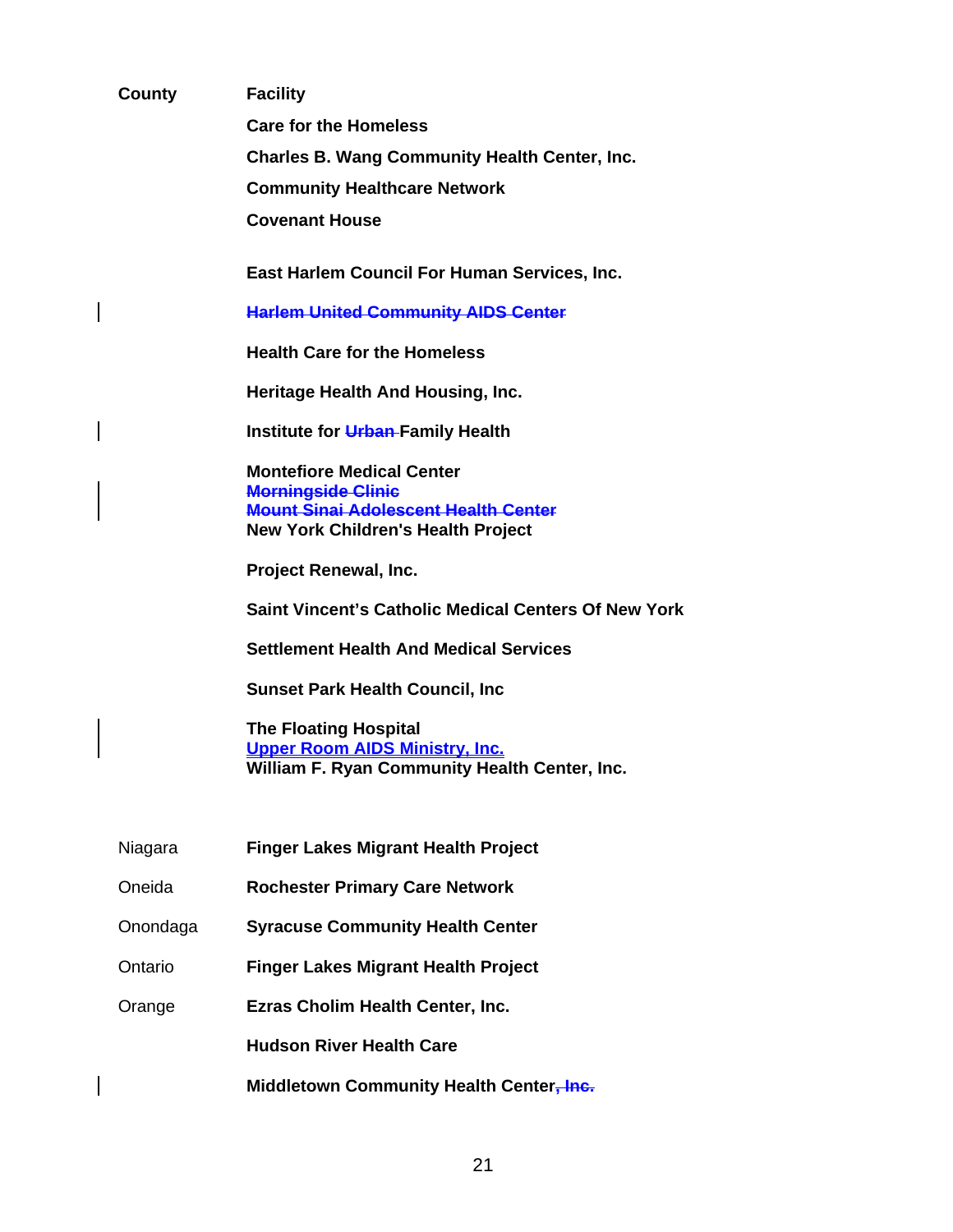|              | Open Door Family Medical Center, Inc.                     |
|--------------|-----------------------------------------------------------|
|              | The Greater Hudson Valley Family Health Center, Inc.      |
| Orleans      | Oak Orchard Community Health Center, Inc.                 |
| Oswego       | <b>Finger Lakes Migrant Health Project</b>                |
|              | Northern Oswego County Health Services, Inc.              |
| Putnam       | <b>Hudson River Health Care</b>                           |
| Queens       | <b>Care for the Homeless</b>                              |
|              | <b>Charles B. Wang Community Health Center, Inc.</b>      |
|              | <b>Community Healthcare Network</b>                       |
|              | Joseph P. Addabbo Family Health Center                    |
|              | <b>Montefiore Medical Center</b>                          |
|              | Project Samaritan Health Services, Inc.                   |
|              | Saint Vincent's Catholic Medical Centers Of New York      |
|              | <b>Sunset Park Health Council, Inc</b>                    |
|              | <b>The Floating Hospital</b>                              |
| Rensselaer   | Whitney M. Young, Jr. Community Health Center             |
| Richmond     | <b>Beacon Christian Community Health Center</b>           |
|              | <b>Community Health Center of Richmond</b>                |
|              | <b>Saint Vincent Catholic Medical Centers Of New York</b> |
|              | <b>Sunset Park Health Council, Inc</b>                    |
| Rockland     | <b>Community Medical And Dental Care, Inc.</b>            |
|              | <b>Hudson River Health Care</b>                           |
|              | <b>Refuah Health Center</b>                               |
| Schenectady  | <b>Hometown Health Centers</b>                            |
| St. Lawrence | Cerebral Palsy Association <b>oOf</b> The North Country   |
| Suffolk      | <b>Hudson River Health Care</b>                           |

 $\begin{array}{c} \rule{0pt}{2ex} \rule{0pt}{2ex} \rule{0pt}{2ex} \rule{0pt}{2ex} \rule{0pt}{2ex} \rule{0pt}{2ex} \rule{0pt}{2ex} \rule{0pt}{2ex} \rule{0pt}{2ex} \rule{0pt}{2ex} \rule{0pt}{2ex} \rule{0pt}{2ex} \rule{0pt}{2ex} \rule{0pt}{2ex} \rule{0pt}{2ex} \rule{0pt}{2ex} \rule{0pt}{2ex} \rule{0pt}{2ex} \rule{0pt}{2ex} \rule{0pt}{2ex} \rule{0pt}{2ex} \rule{0pt}{2ex} \rule{0pt}{2ex} \rule{0pt}{$ 

 $\overline{\phantom{a}}$ 

 $\begin{array}{c} \rule{0pt}{2ex} \rule{0pt}{2ex} \rule{0pt}{2ex} \rule{0pt}{2ex} \rule{0pt}{2ex} \rule{0pt}{2ex} \rule{0pt}{2ex} \rule{0pt}{2ex} \rule{0pt}{2ex} \rule{0pt}{2ex} \rule{0pt}{2ex} \rule{0pt}{2ex} \rule{0pt}{2ex} \rule{0pt}{2ex} \rule{0pt}{2ex} \rule{0pt}{2ex} \rule{0pt}{2ex} \rule{0pt}{2ex} \rule{0pt}{2ex} \rule{0pt}{2ex} \rule{0pt}{2ex} \rule{0pt}{2ex} \rule{0pt}{2ex} \rule{0pt}{$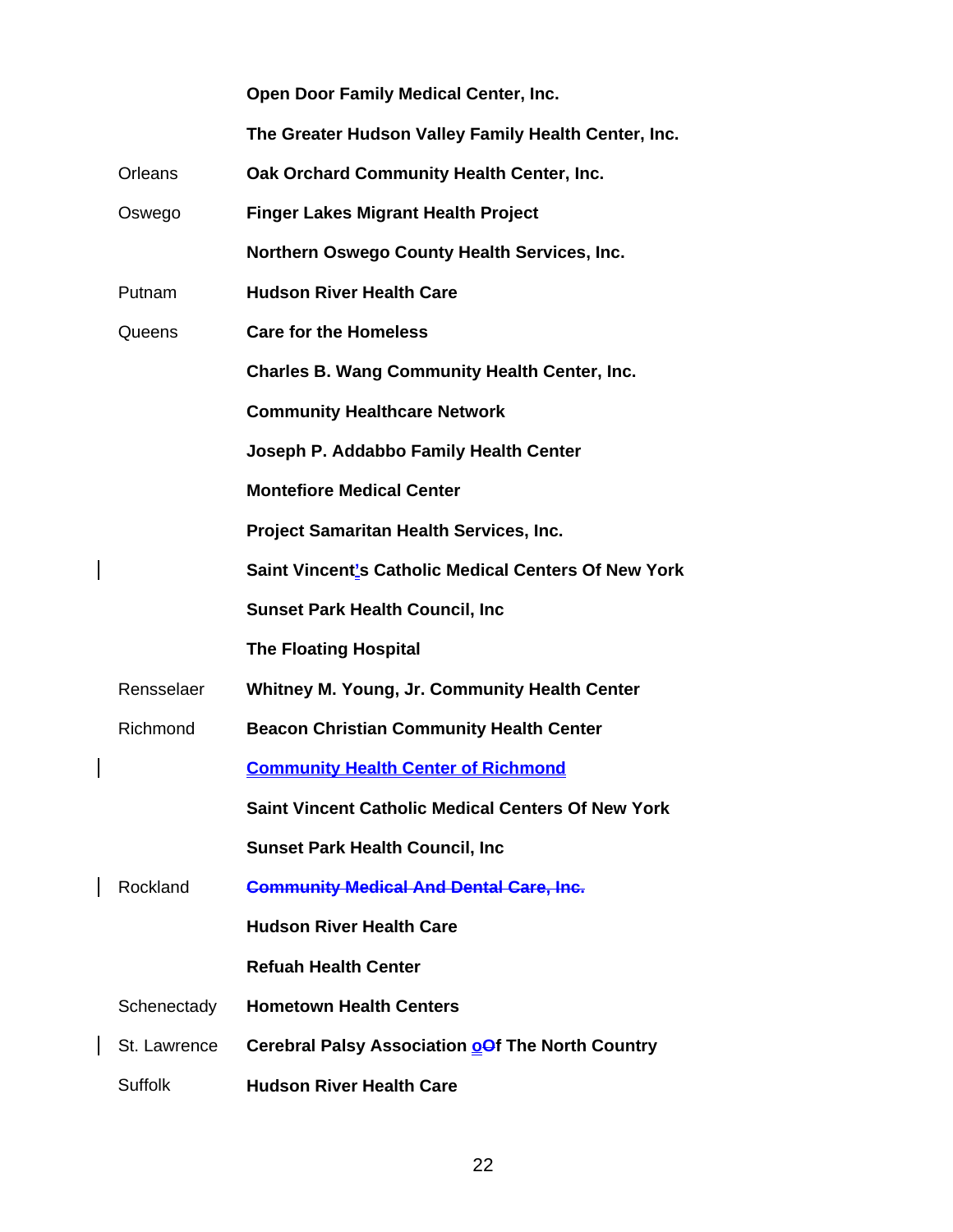| Sullivan    | <b>Hudson River Health Care</b>                |  |  |
|-------------|------------------------------------------------|--|--|
|             | <b>Mount Vernon Neighborhood Health Center</b> |  |  |
|             | <b>Refuah Health Center</b>                    |  |  |
| Ulster      | <b>Hudson River Health Care</b>                |  |  |
|             | <b>Institute for Urban Family Health</b>       |  |  |
| Warren      | <b>Hudson Headwaters Health Network</b>        |  |  |
| Washington  | <b>Hudson Headwaters Health Network</b>        |  |  |
| Wayne       | <b>Finger Lakes Migrant Health Project</b>     |  |  |
| Westchester | <b>Hudson River Health Care</b>                |  |  |
|             | <b>Mount Vernon Neighborhood Health Center</b> |  |  |
|             | <b>Open Door Family Medical Center, Inc.</b>   |  |  |
| Yates       | <b>Finger Lakes Migrant Health Project</b>     |  |  |
|             | <b>Rochester Primary Care Network</b>          |  |  |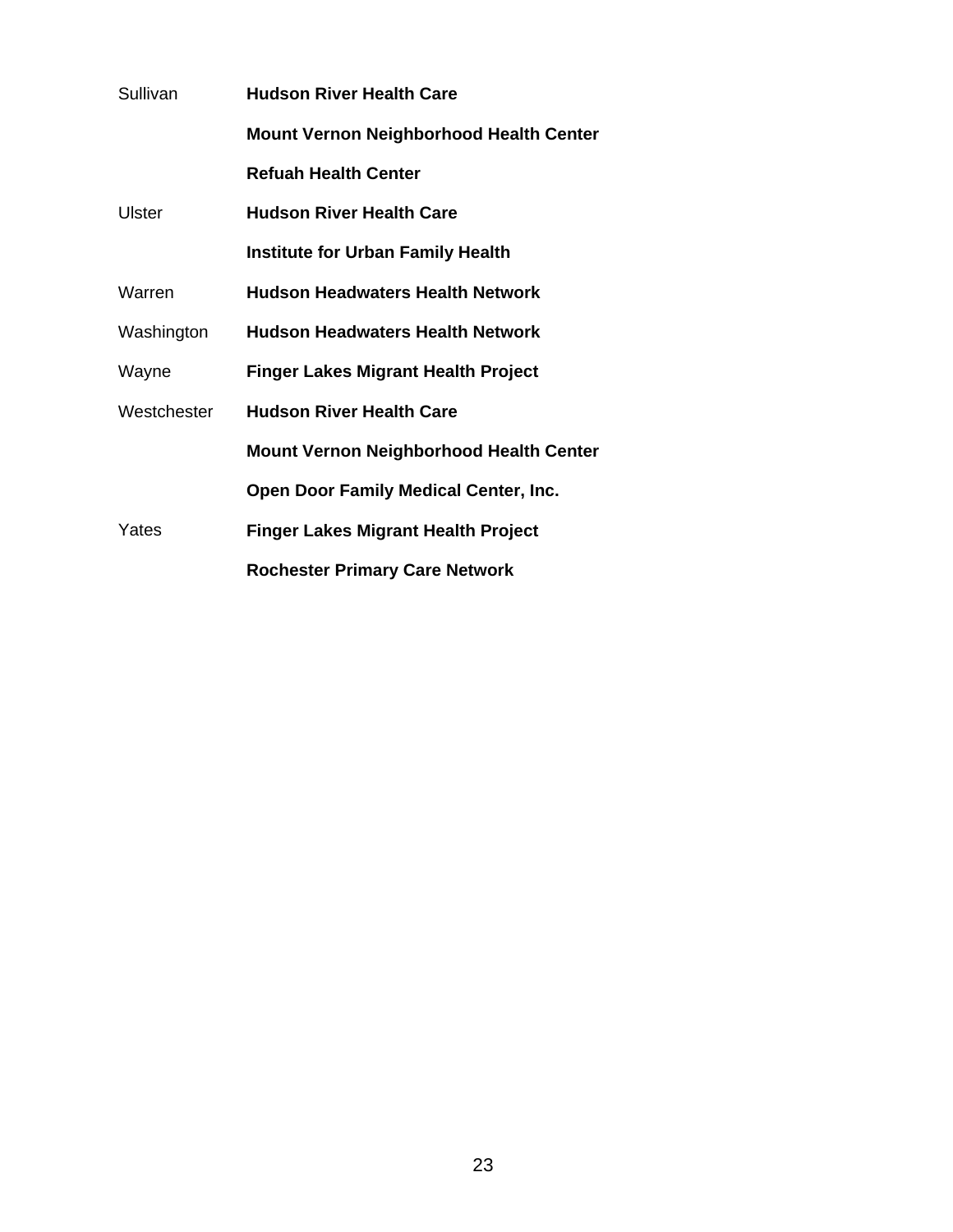#### **NY STATE OPERATED FACILITIES DESIGNATED AS REGENTS PHYSICIAN SHORTAGE AREAS FOR PRIMARY CARE PHYSICIANS AND PSYCHIATRISTS**

#### **OFFICE FOR PEOPLE WITH DEVELOPMENTAL DISABILITIES DEVELOPMENTAL DISABILITIES SERVICES OFFICES (DDSO)**

Bernard Fineson DDSO, Queens Village (Queens County) Brooklyn DDSO, Brooklyn (Kings County) Broome DDSO, Binghamton (Broome County) Capital District DDSO, Schenectady (Schenectady County) Central New York DDSO, Rome (Oneida County) Finger Lakes DDSO, Rochester (Monroe County) Hudson Valley DDSO, Thiells (Rockland County) Long Island DDSO, Commack (Suffolk County) Metro New York DDSO, Manhattan (New York County) Staten Island DDSO, Staten Island (Richmond County) Sunmount DDSO, Tupper Lake (Franklin County Taconic DDSO, Wassaic (Dutchess County) Western New York DDSO, West Seneca (Erie County)

# **OFFICE OF MENTAL HEALTH**

Bronx Children's Psychiatric Center, Bronx (Bronx County) Bronx Psychiatric Center, Bronx (Bronx County) Brooklyn Children's Psychiatric Center, Brooklyn (Kings County) Buffalo Psychiatric Center, Buffalo (Erie County) Capital District Psychiatric Center, Albany (Albany County) Central New York Psychiatric Center, Marcy (Oneida County) Creedmoor Psychiatric Center, Queens Village (Queens County) Elmira Psychiatric Center, Elmira (Chemung County) Greater Binghamton Health Center, Binghamton (Broome County) Hudson River Psychiatric Center, Poughkeepsie (Dutchess County) Hutchings Psychiatric Center, Syracuse (Onondaga County) Kingsboro Psychiatric Center, Brooklyn (Kings County) Kirby Forensic Psychiatric Center, Wards Island, Manhattan (New York County) Manhattan Psychiatric Center, Wards Island, Manhattan (New York County) Mid-Hudson Forensic Psychiatric Center, New Hampton (Orange County) Mohawk Valley Psychiatric Center, Utica (Oneida County) Nathan S. Kline Institute, Orangeburg (Rockland County) New York City Children's Center, New York (New York County) New York Psychiatric Institute, New York (New York County) Pilgrim Psychiatric Center, West Brentwood (Suffolk County) Queens Children's Psychiatric Center, Bellerose (Queens County) Rochester Psychiatric Center, Rochester (Monroe County) Rockland Children's Psychiatric Center, Orangeburg (Rockland County) Rockland Psychiatric Center, Orangeburg (Rockland County)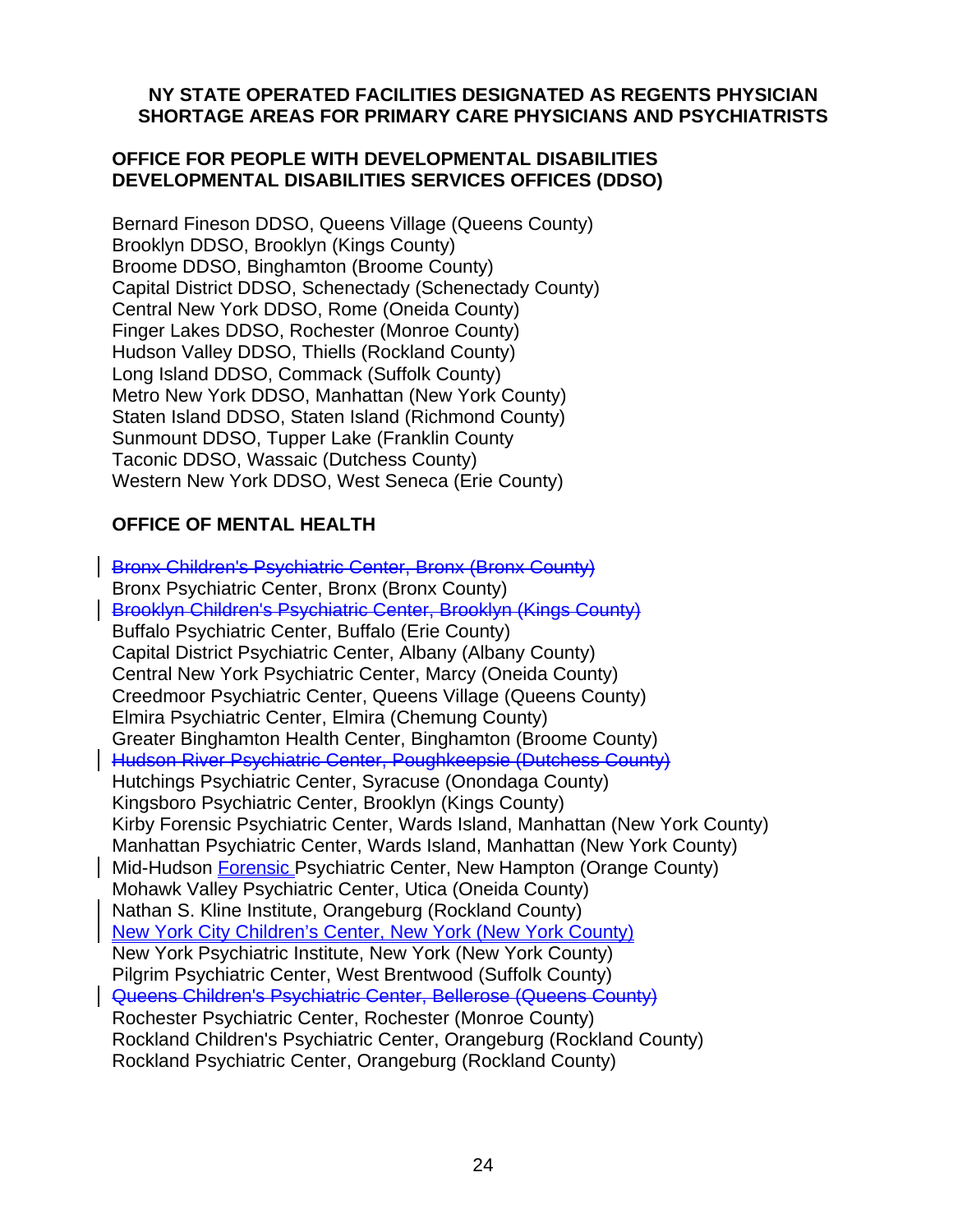# **OFFICE OF MENTAL HEALTH (cont.)**

Sagamore Children's Psychiatric Center, Dix Hills (Suffolk County) St. Lawrence Psychiatric Center, Ogdensburg, (St. Lawrence County) South Beach Psychiatric Center, Staten Island (Richmond County) Western New York Children's Psychiatric Center, West Seneca (Erie County)

#### **DEPARTMENT OF CORRECTIONS AND COMMUNITY SUPERVISION**

Adirondack Correctional Facility, Ray Brook (Essex County) Albion Correctional Facility, Albion (Orleans County) Altona Correctional Facility, Altona (Clinton County) Arthur Kill Correctional Facility, Staten Island (Richmond County) Attica Correctional Facility, Attica (Wyoming County) Auburn Correctional Facility, Auburn (Cayuga County) Bare Hill Correctional Facility, Malone (Franklin County) Bayview Correctional Facility, Manhattan (New York County) Bedford Hills Correctional Facility, Bedford Hills (Westchester County) Butler Correctional Facility, Red Creek (Wayne County) Cape Vincent Correctional Facility, Cape Vincent (Jefferson County) Cayuga Correctional Facility, Moravia (Cayuga County) Chateaugay Correctional Facility, Chateaugay (Franklin County) Clinton Correctional Facility, Dannemora (Clinton County) Collins Correctional Facility, Collins (Erie County) Coxsackie Correctional Facility, Coxsackie (Greene County) Downstate Correctional Facility, Fishkill (Dutchess County) Eastern New York Correctional Facility, Napanoch (Ulster County) Elmira Correctional Facility, Elmira (Chemung County) Fishkill Correctional Facility, Beacon (Dutchess County) Five Points Correctional Facility, Romulus (Seneca County) Franklin Correctional Facility, Malone (Franklin County) Gouverneur Correctional Facility, Gouverneur (St. Lawrence County) Gowanda Correctional Facility, Gowanda (Erie County) Great Meadow Correctional Facility, Comstock (Washington County) Greene Correctional Facility, Coxsackie (Greene County) Green Haven Correctional Facility, Stormville (Dutchess County) Groveland Correctional Facility, Sonyea (Livingston County) Hale Creek ASACTC Correctional Facility, Johnstown (Fulton County) Hudson Correctional Facility, Hudson (Columbia County) Lakeview Shock Incarceration Correctional Facility, Brocton (Chautauqua County) Livingston Correctional Facility, Sonyea (Livingston County) Marcy Correctional Facility, Marcy (Oneida County) Mid-Orange Correctional Facility, Warwick (Orange County) Mid-State Correctional Facility, Marcy (Oneida County) Mohawk Correctional Facility, Rome (Oneida County) Mt. McGregor Correctional Facility, Wilton (Saratoga County) Ogdensburg Correctional Facility, Ogdensburg (St. Lawrence County) Oneida Correctional Facility, Rome (Oneida County)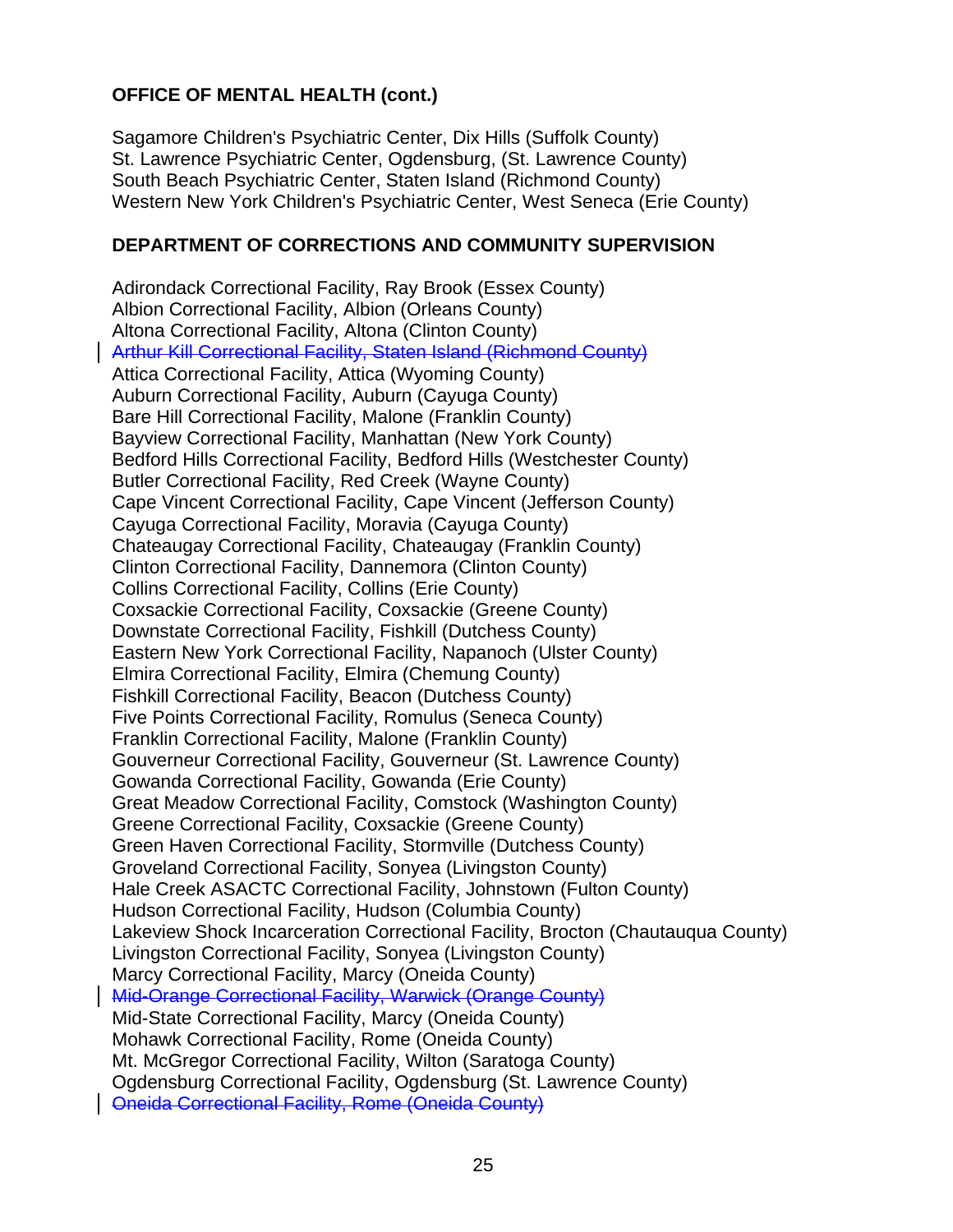#### **DEPARTMENT OF CORRECTIONS AND COMMUNITY SUPERVISION(cont.)**

Orleans Correctional Facility, Albion (Orleans County) Otisville Correctional Facility, Otisville (Orange County) Riverview Correctional Facility, Ogdensburg (St. Lawrence County) Shawangunk Correctional Facility, Wallkill (Ulster County) Sing Sing Correctional Facility, Ossining (Westchester County) Southport Correctional Facility, Pine City (Chemung County) Sullivan Correctional Facility, Fallsburg (Sullivan County) Taconic Correctional Facility, Bedford Hills (Westchester County) Ulster Correctional Facility, Napanoch (Ulster County) Upstate Correctional Facility, Malone (Franklin County) Wallkill Correctional Facility, Wallkill (Ulster County) Washington Correctional Facility, Comstock (Washington County) Watertown Correctional Facility, Watertown (Jefferson County) Wende Correctional Facility, Alden (Erie County) Willard Drug Treatment Center, Willard (Seneca County) Woodbourne Correctional Facility, Woodbourne (Sullivan County) Wyoming Correctional Facility, Attica (Wyoming County)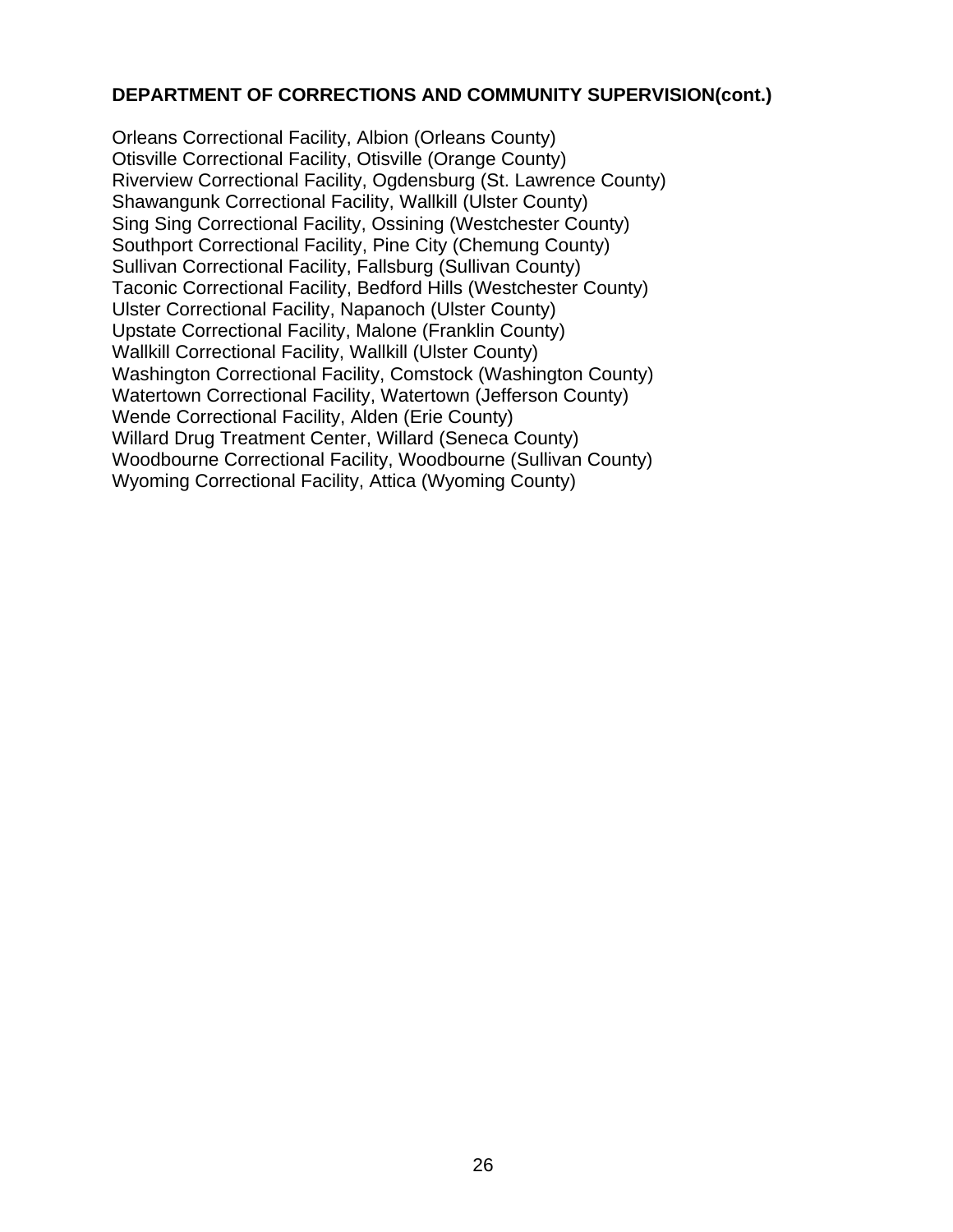#### **OTHER FACILITIES ELIGIBLE FOR PRIMARY CARE SHORTAGE AREA DESIGNATION ONLY, BY COUNTY**

#### **Bronx**

Jacobi Women's Health Center Tremont Health Center (FP/PED)

**Cattaraugus**  Lionel R. John Health Center

**Chautauqua**  Cattaraugus Indian Reservation Health Center Community Health & Wellness Center

#### **Erie**

 Cattaraugus Indian Reservation Health Center Hertel-Elmwood Health Center Lionel R. John Health Center – Buffalo Program Office

#### **Essex**

FCI Raybrook

**Franklin**  Saint Regis Mohawk Health Services

#### **Genesee**

Immigration and Customs Enforcement (ICE) Medical Facility – Batavia

#### **Greene**

Greenville Family Health Center

#### **Kings**

Metropolitan Detention Center – Brooklyn

**Monroe**

Women's Health Center of Lattimore (URMC)

#### **New York**

**American Indian Community House**  Metropolitan Correctional Center Morningside Clinic Mount Sinai Adolescent Health Center

#### **Orange**

FCI-Otisville Phoenix House

**Onondaga**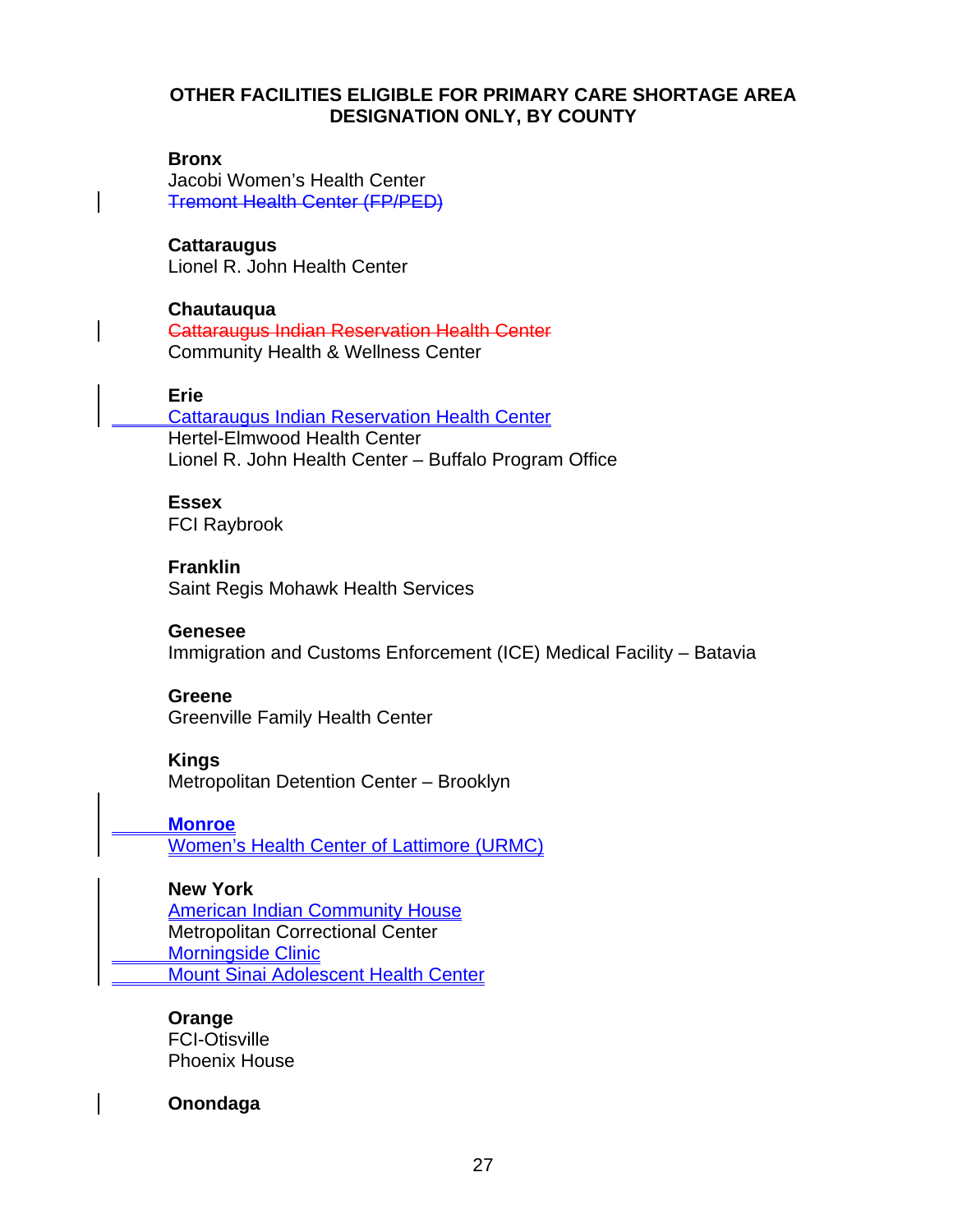Oneida Nation of New York Health Program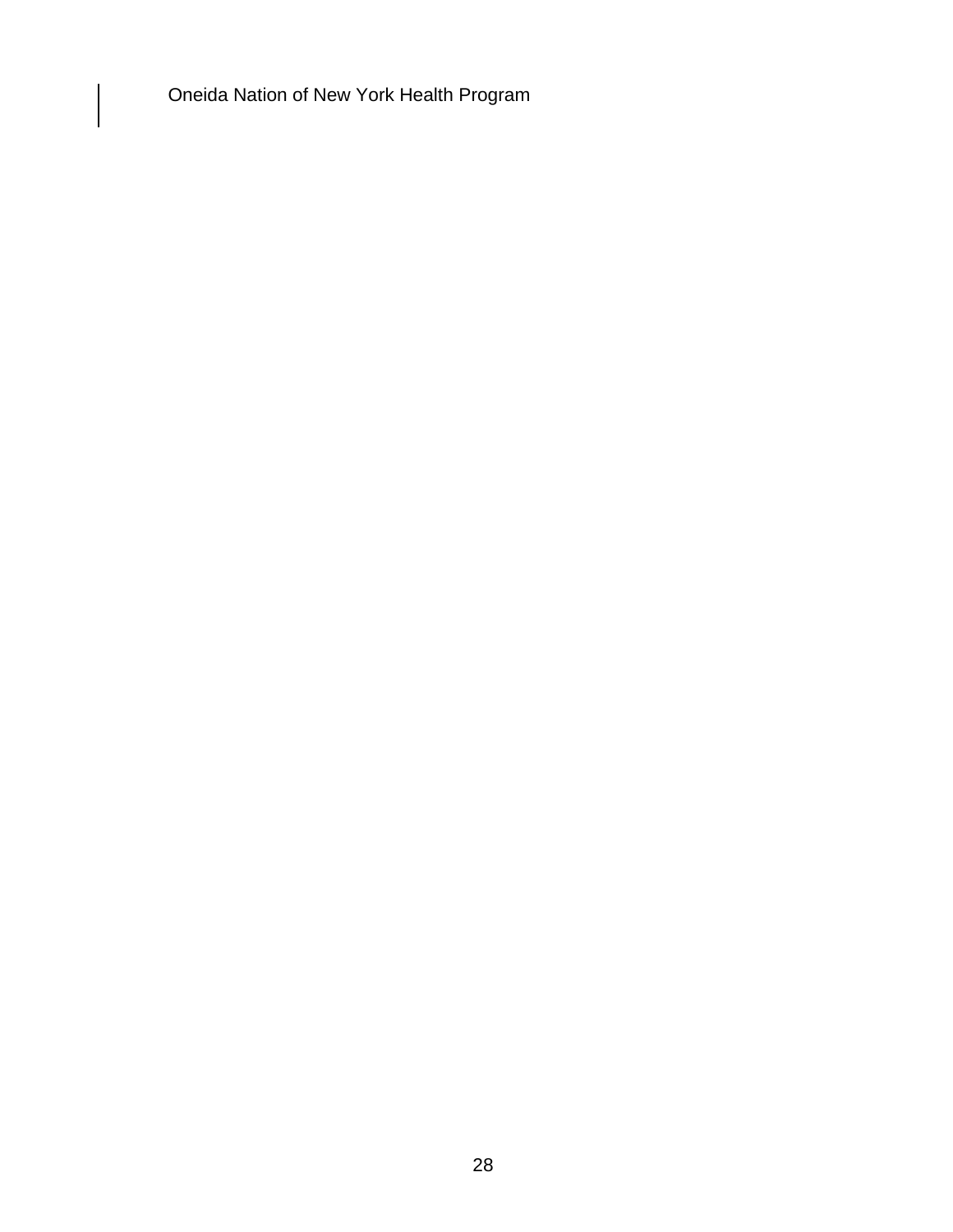#### **Suffolk**  Phoenix House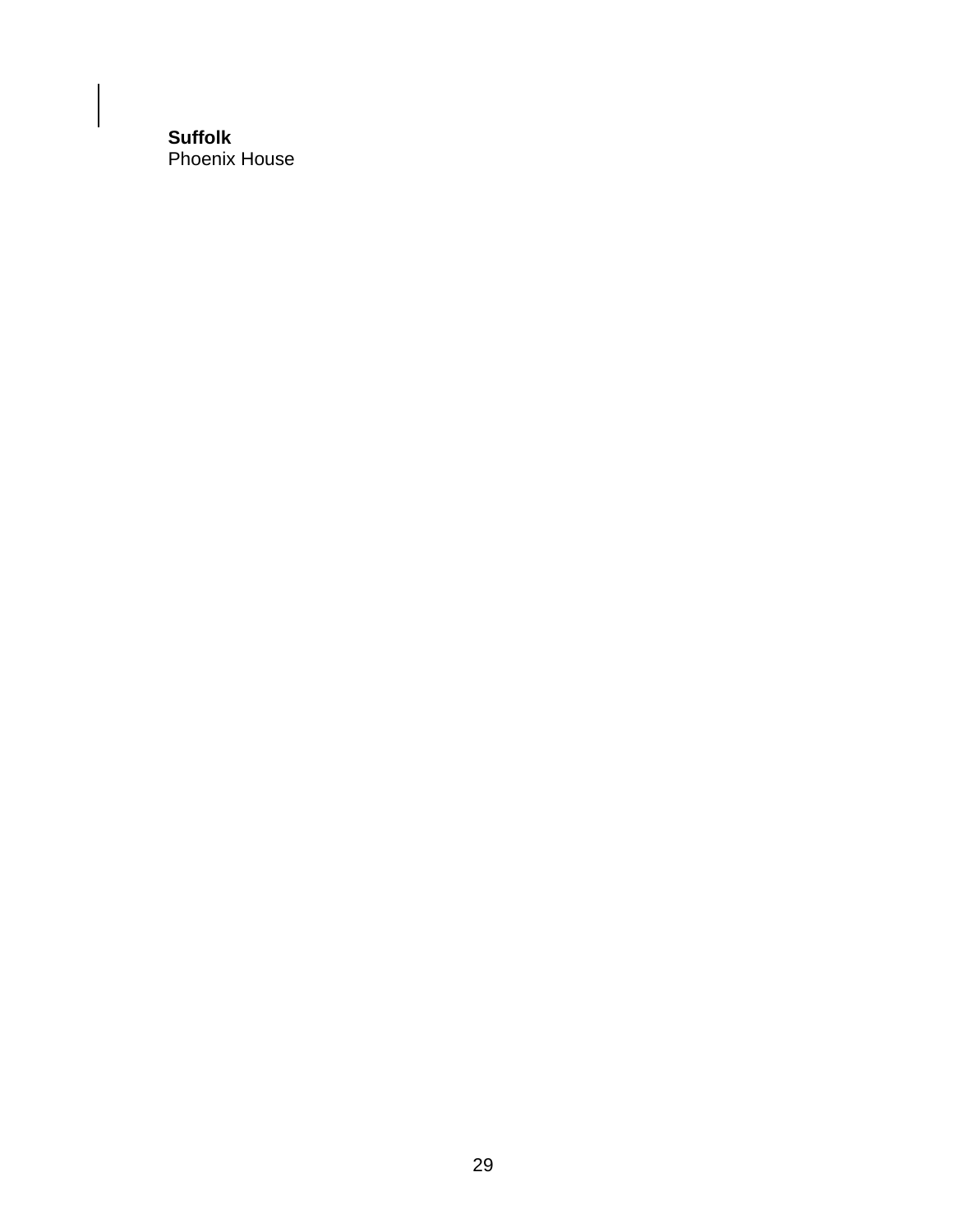#### **ADDITIONAL FACILITIES DESIGNATED AS PRIMARY AND NON-PRIMARY CARE SHORTAGE AREAS FOR SERVICE TO A SPECIAL POPULATION**

Albert Einstein College of Medicine, The Substance abusers Division of Substance Abuse, Bronx (22 health facilities)

Bronx Municipal Hospital Center, Bronx AIDS/HIV infected individuals

Community Health Network, Rochester AIDS/HIV infected individuals

Comprehensive Pediatrics (Ozone Park) Medicaid eligible and medically

Finger Lakes Community Health Network AIDS/HIV infected individuals

Hillside Polymedic Clinic PC (Jamaica) Medicaid eligible and medically

Mid-Manhattan Physician Services, P.C. Medicaid eligible and medically

Poughkeepsie Mental Health Clinic Medicaid eligible and medically

Ulster County Mental Health Department Children with psychiatric disorders

#### **Facility Special Population**

indigent

Hari Shukla, MD, P.C. The Contract of the Medicaid eligible and medically indigent children and adolescents

indigent

indigent

indigent

Rochester General Hospital Medicaid eligible and medically indigent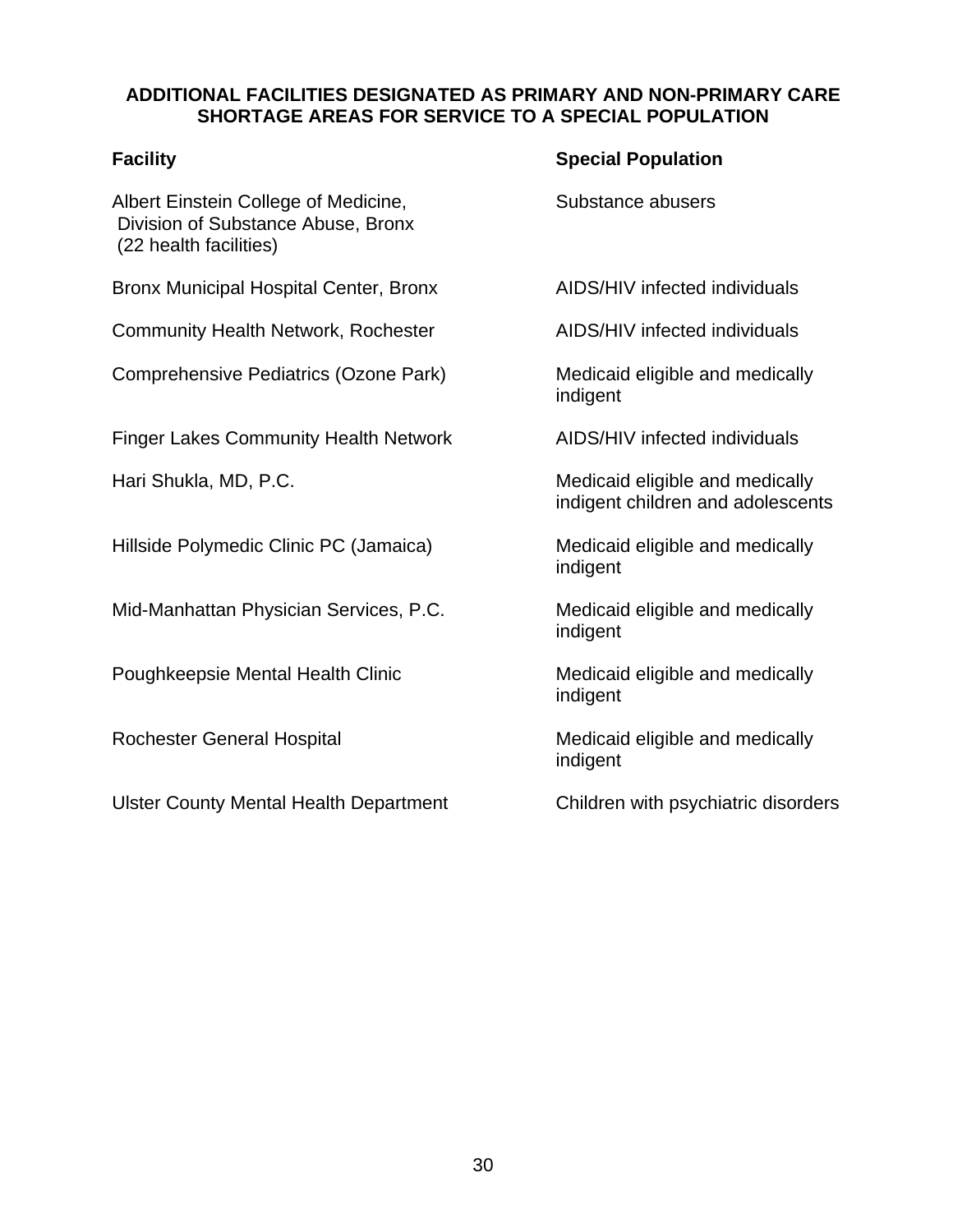#### **NON-PRIMARY CARE SHORTAGE AREAS BY COUNTY**

#### **ANESTHESIOLOGY**

Chenango Essex Livingston Schoharie<br>
Columbia Greene Crleans Tioga Columbia Greene Orleans Tioga

**CARDIOLOGY** 

Allegany Delaware Lewis Saratoga Oswego

Allegany Greene Madison Seneca Chenango Hamilton Orleans Sullivan Delaware Herkimer Oswego Tioga Essex Jefferson St. Lawrence Washington Franklin Christelle Lewis Communication Christelle Market Vates Fulton **Livingston** Schuyler

# **DERMATOLOGY**  Allegany Fulton Montgomery Steuben<br>Chautaugus Greene Creater Crises Tiese

| Chautauqua                | Greene     | <b>Orleans</b> | Tioga      |
|---------------------------|------------|----------------|------------|
| Chenango                  | Hamilton   | Oswego         | Washington |
| Columbia                  | Herkimer   | Rensselaer     | Wayne      |
| Cortland                  | Jefferson  | St. Lawrence   | Wyoming    |
| Delaware                  | Lewis      | Schoharie      | Yates      |
| <b>Essex</b>              | Livingston | Schuyler       |            |
| Franklin                  | Madison    | Seneca         |            |
| <b>EMERGENCY MEDICINE</b> |            |                |            |
| Essay:                    |            |                |            |

| <b>Essex</b> | Seneca |
|--------------|--------|
| Greene       | Tioga  |
| Livingston   |        |

#### **GASTROENTEROLOGY**

| Allegany               | Delaware                   | Lewis      | Schoharie  |
|------------------------|----------------------------|------------|------------|
| Cayuga                 | <b>Essex</b>               | Livingston | Schuyler   |
| Chautauqua             | <b>Fulton</b>              | Madison    | Seneca     |
| Chenango               | Greene                     | Niagara    | Tioga      |
| Clinton                | Hamilton                   | Orleans    | Washington |
| Columbia               | Herkimer                   | Oswego     | Wayne      |
| Cortland               | Jefferson                  | Saratoga   | Yates      |
| <b>GENERAL SURGERY</b> |                            |            |            |
| $C_1$ umbio            | $H$ orl $\dot{\theta}$ mor | Cohohorio  | Tiogra     |

| Columbia     | <b>Herkimer</b> | Schoharie | Tioga      |
|--------------|-----------------|-----------|------------|
| <b>Essex</b> | Livingston      | Seneca    | Washington |
| Greene       | Saratoga        | Sullivan  | Wyoming    |
| Hamilton     |                 |           |            |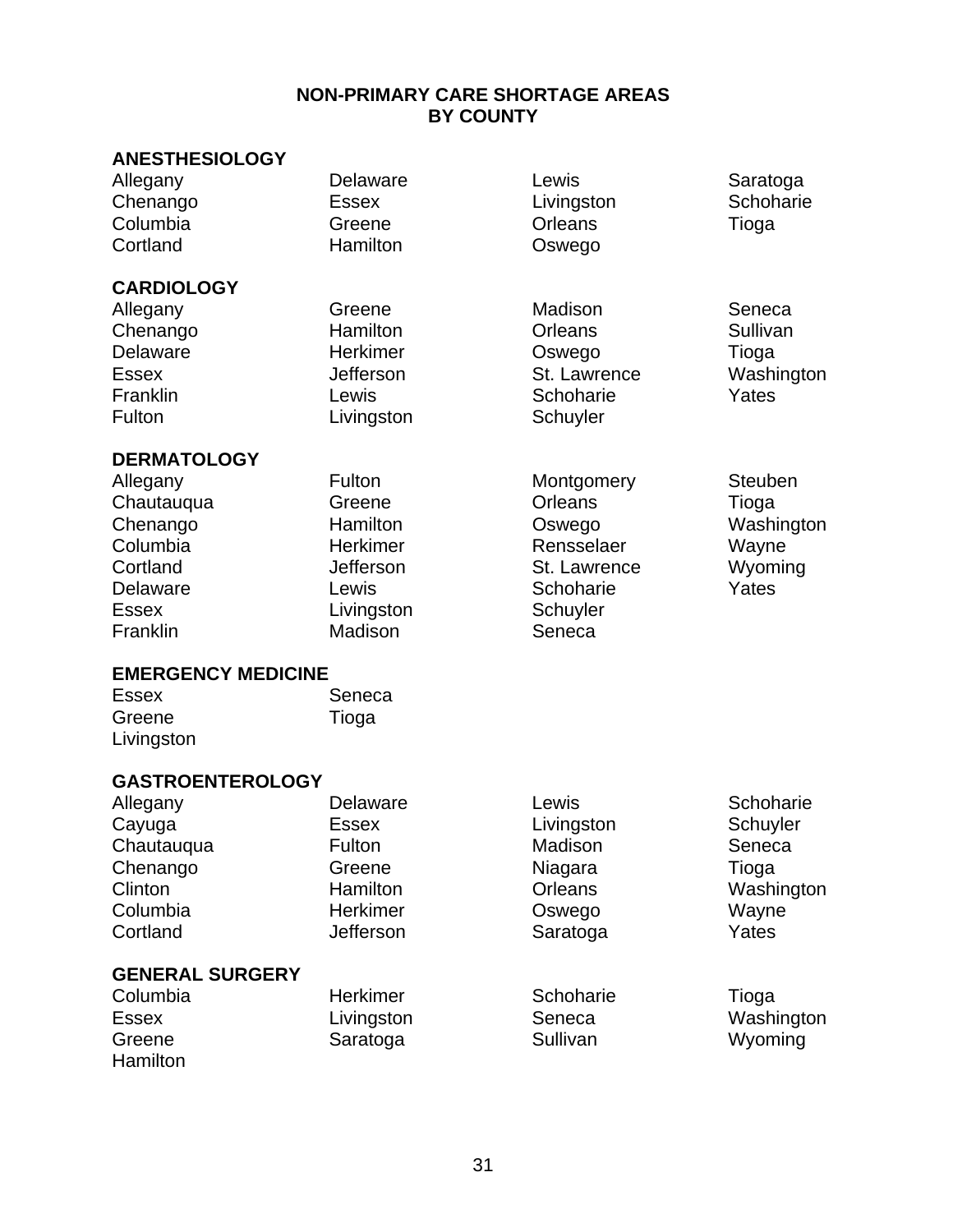# **NEUROLOGY**

| ו טשטחטבו<br>Allegany<br>Chautauqua<br>Chenango<br>Columbia<br>Cortland<br><b>Delaware</b><br><b>Essex</b> | Fulton<br>Genesee<br>Greene<br>Hamilton<br>Lewis<br>Madison | Montgomery<br>Orange<br><b>Orleans</b><br>Oswego<br>Schoharie<br>Schuyler | Seneca<br>Tioga<br>Washington<br>Wayne<br>Wyoming<br>Yates |
|------------------------------------------------------------------------------------------------------------|-------------------------------------------------------------|---------------------------------------------------------------------------|------------------------------------------------------------|
| OBSTETRICS/GYNECOLOGY                                                                                      |                                                             |                                                                           |                                                            |
| Allegany                                                                                                   | <b>Essex</b>                                                | Livingston                                                                | Sullivan                                                   |
| Columbia                                                                                                   | Greene                                                      | Schoharie                                                                 | Tioga                                                      |
| Cortland                                                                                                   | Hamilton                                                    | Seneca                                                                    |                                                            |
| <b>OPHTHALMOLOGY</b>                                                                                       |                                                             |                                                                           |                                                            |
| Delaware                                                                                                   | Herkimer                                                    | Schoharie                                                                 | Tioga                                                      |
| <b>Essex</b>                                                                                               | Lewis                                                       | Schuyler                                                                  | Washington                                                 |
| Greene                                                                                                     | Livingston                                                  | Seneca                                                                    | Yates                                                      |
| Hamilton                                                                                                   | Madison                                                     | Sullivan                                                                  |                                                            |
| <b>ORTHOPEDIC SURGERY</b>                                                                                  |                                                             |                                                                           |                                                            |
| Allegany                                                                                                   | Franklin                                                    | Jefferson                                                                 | Schoharie                                                  |
| Cattaraugus                                                                                                | Fulton                                                      | Livingston                                                                | Seneca                                                     |
| Columbia                                                                                                   | Greene                                                      | <b>Orleans</b>                                                            | Tioga                                                      |
| Delaware                                                                                                   | Hamilton                                                    | Oswego                                                                    | Washington                                                 |
| <b>Dutchess</b>                                                                                            | Herkimer                                                    | Richmond                                                                  | Yates                                                      |
| <b>OTOLARYNGOLOGY</b>                                                                                      |                                                             |                                                                           |                                                            |
| Allegany                                                                                                   | Hamilton                                                    | St. Lawrence                                                              | <b>Steuben</b>                                             |
| Cayuga                                                                                                     | Herkimer                                                    | Saratoga                                                                  | Tioga                                                      |
| Columbia                                                                                                   | Lewis                                                       | Schoharie                                                                 | Washington                                                 |
| Delaware                                                                                                   | Niagara                                                     | Schuyler                                                                  | Wyoming                                                    |
| <b>Essex</b>                                                                                               | Queens                                                      | Seneca                                                                    | Yates                                                      |
| Fulton                                                                                                     |                                                             |                                                                           |                                                            |
| <b>PATHOLOGY</b>                                                                                           |                                                             |                                                                           |                                                            |
| Chenango                                                                                                   | Hamilton                                                    | Oswego                                                                    | Tioga                                                      |
| Delaware                                                                                                   | Herkimer                                                    | Putnam                                                                    | <b>Tompkins</b>                                            |
| <b>Essex</b>                                                                                               | Jefferson                                                   | Saratoga                                                                  | <b>Ulster</b>                                              |
| Fulton                                                                                                     | Lewis                                                       | Schoharie                                                                 | Washington                                                 |
| Genesee                                                                                                    | Livingston                                                  | Schuyler                                                                  | Wayne                                                      |
| Greene                                                                                                     | Madison                                                     | Seneca                                                                    |                                                            |
| PHYSICAL AND REHABILITATIVE MEDICINE                                                                       |                                                             |                                                                           |                                                            |
| Allegany                                                                                                   | Greene                                                      | Orleans                                                                   | Seneca                                                     |
| Cattaraugus                                                                                                | Hamilton                                                    | Oswego                                                                    | <b>Steuben</b>                                             |
| Cayuga                                                                                                     | Herkimer                                                    | Otsego                                                                    | Tioga                                                      |
| Chenango                                                                                                   | Jefferson                                                   | Putnam                                                                    | <b>Tompkins</b>                                            |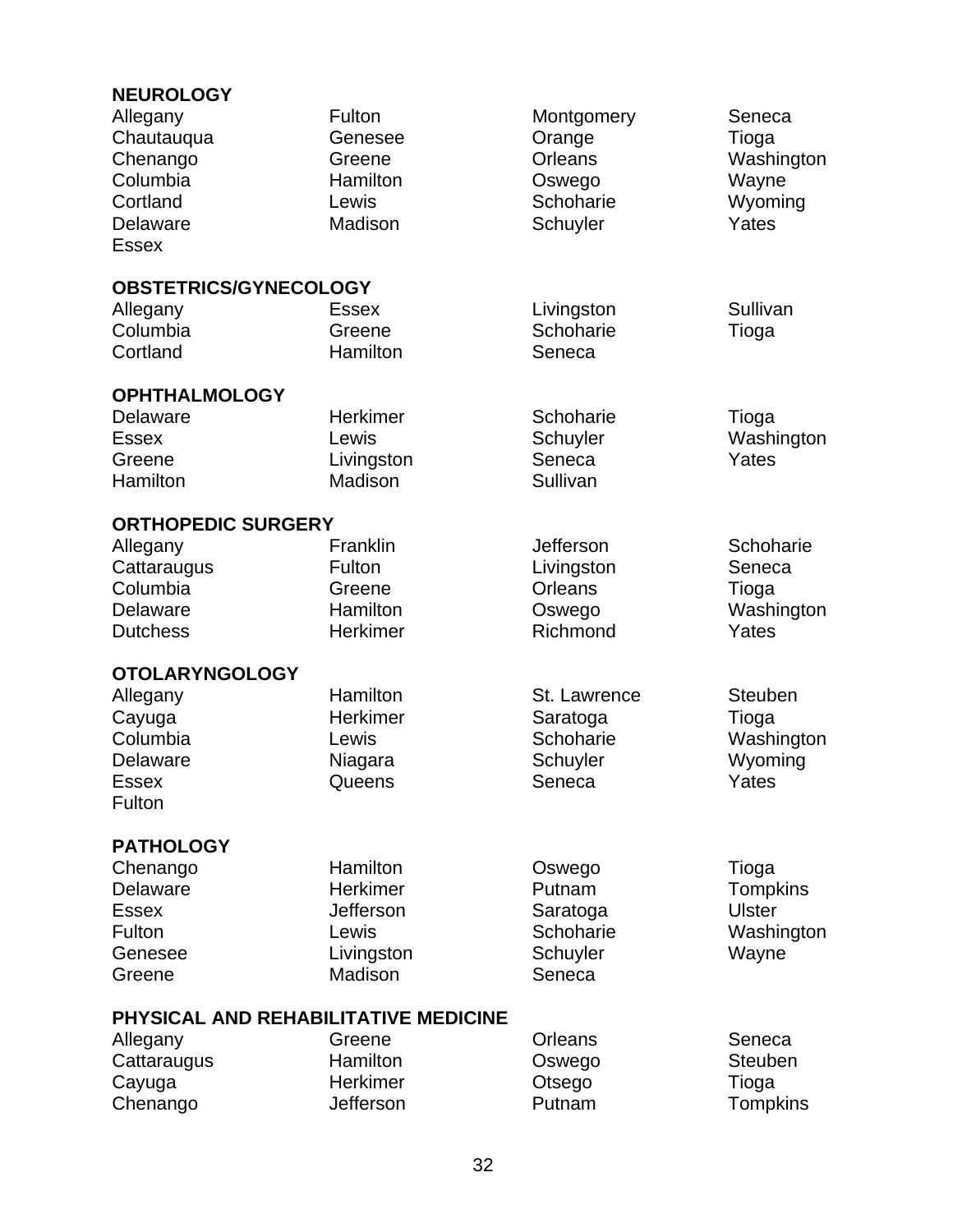| Columbia<br>Delaware<br><b>Essex</b><br>Franklin<br>Fulton                                                        | Lewis<br>Livingston<br>Madison<br>Montgomery<br>Niagara                                        | St. Lawrence<br>Saratoga<br>Schoharie<br>Schuyler                                                 | Washington<br>Wayne<br>Wyoming<br>Yates                                                                                   |
|-------------------------------------------------------------------------------------------------------------------|------------------------------------------------------------------------------------------------|---------------------------------------------------------------------------------------------------|---------------------------------------------------------------------------------------------------------------------------|
| <b>PREVENTIVE MEDICINE</b>                                                                                        |                                                                                                |                                                                                                   |                                                                                                                           |
| Albany<br>Allegany<br><b>Bronx</b><br><b>Broome</b><br>Cattaraugus<br>Cayuga<br>Chautauqua<br>Chemung<br>Chenango | Franklin<br>Fulton<br>Genesee<br>Greene<br>Hamilton<br>Herkimer<br>Jefferson<br>Kings<br>Lewis | Oneida<br>Onondaga<br>Ontario<br>Orange<br><b>Orleans</b><br>Oswego<br>Otsego<br>Putnam<br>Queens | Schuyler<br>Seneca<br><b>Steuben</b><br><b>Suffolk</b><br>Sullivan<br>Tioga<br><b>Tompkins</b><br><b>Ulster</b><br>Warren |
| Clinton<br>Columbia<br>Cortland<br>Delaware<br>Erie<br><b>Essex</b>                                               | Livingston<br>Madison<br>Monroe<br>Montgomery<br><b>Nassau</b><br>Niagara                      | Rensselaer<br>Richmond<br>Rockland<br>St. Lawrence<br>Saratoga<br>Schenectady                     | Washington<br>Wayne<br>Westchester<br>Wyoming<br>Yates                                                                    |
| <b>PULMONARY DISEASE</b>                                                                                          |                                                                                                |                                                                                                   |                                                                                                                           |
| Allegany<br>Cayuga<br>Chenango<br>Cortland<br><b>Delaware</b><br><b>Dutchess</b><br><b>Essex</b>                  | Franklin<br>Fulton<br>Greene<br>Hamilton<br><b>Herkimer</b><br>Lewis<br>Livingston             | Madison<br>Orleans<br>St. Lawrence<br>Schoharie<br>Schuyler<br>Seneca<br><b>Steuben</b>           | Sullivan<br>Tioga<br>Tompkins<br>Washington<br>Wayne<br>Wyoming<br>Yates                                                  |
| <b>RADIOLOGY</b><br>Allegany<br>Cattaraugus<br>Greene<br>Hamilton                                                 | Herkimer<br>Lewis<br>Livingston                                                                | Saratoga<br>Schuyler<br>Tioga                                                                     | Washington<br>Wyoming<br>Yates                                                                                            |
| <b>UROLOGY</b><br>Allegany<br>Delaware<br><b>Essex</b><br>Fulton<br>Greene                                        | Hamilton<br><b>Herkimer</b><br>Lewis<br>Livingston<br>Orleans                                  | Oswego<br>Saratoga<br>Schoharie<br>Schuyler<br>Seneca                                             | Tioga<br>Washington<br>Wyoming<br>Yates                                                                                   |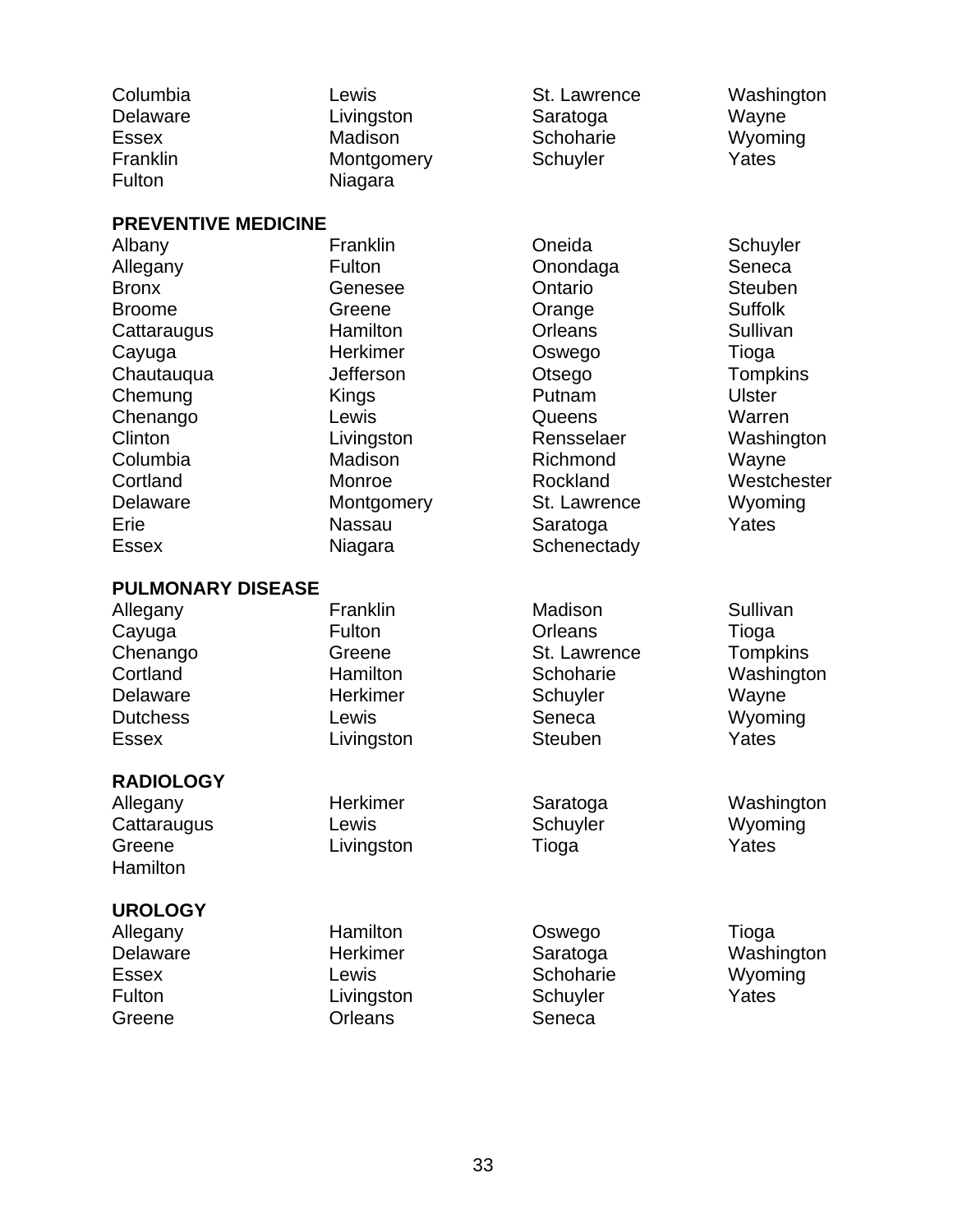### **HOSPITALS ELIGIBLE FOR PRIMARY CARE AND NON-PRIMARY CARE SHORTAGE AREA DESIGNATION**

| <b>COUNTY</b>   | <b>HOSPITAL</b>                                                                                                                                                                                                                                                                                                             |
|-----------------|-----------------------------------------------------------------------------------------------------------------------------------------------------------------------------------------------------------------------------------------------------------------------------------------------------------------------------|
| Albany          | Albany Medical Center Hospital (Albany)                                                                                                                                                                                                                                                                                     |
| Allegany        | Cuba Memorial Hospital (Cuba)<br>Jones Memorial Hospital (Wellsville)                                                                                                                                                                                                                                                       |
| <b>Bronx</b>    | Bronx-Lebanon Hospital Center (Bronx)<br><b>Bronx VA Medical Center (Bronx)</b><br>Calvary Hospital (Bronx)<br>Jacobi Medical Center (Bronx)<br>Lincoln Medical and Mental Health Center (Bronx)<br>Montefiore Hospital and Medical Center (Bronx)<br>North Central Bronx Hospital (Bronx)<br>St. Barnabas Hospital (Bronx) |
| <b>Broome</b>   | United Health Services (Binghamton)<br>United Health Services (Johnson City)                                                                                                                                                                                                                                                |
| Cattaraugus     | Olean General Hospital (Olean)                                                                                                                                                                                                                                                                                              |
| Cayuga          | Auburn Memorial Hospital (Auburn)                                                                                                                                                                                                                                                                                           |
| Chautauqua      | <b>Brooks Memorial Hospital (Dunkirk)</b><br><b>Westfield Memorial Hospital (Westfield)</b><br>Women's Christian Association (Jamestown)                                                                                                                                                                                    |
| Chemung         | Arnot Ogden Medical Center (Elmira)<br>St. Joseph's Hospital of Elmira (Elmira)                                                                                                                                                                                                                                             |
| Chenango        | Chenango Memorial Hospital (Norwich)                                                                                                                                                                                                                                                                                        |
| Clinton         | Champlain Valley Physicians' Hospital Medical Center<br>(Clinton)                                                                                                                                                                                                                                                           |
| Columbia        | Columbia Memorial Hospital (Hudson)                                                                                                                                                                                                                                                                                         |
| Cortland        | <b>Cortland Regional Medical Center (Cortland)</b>                                                                                                                                                                                                                                                                          |
| <b>Delaware</b> | Delaware Valley Hospital Inc. (Walton)<br><b>The HospitalTri-Town Regional Hospital (Sidney)</b>                                                                                                                                                                                                                            |
| <b>Dutchess</b> | St. Francis Hospital (Beacon)<br>St. Francis Hospital (Poughkeepsie)<br>Vassar Brothers Medical Center (Poughkeepsie)                                                                                                                                                                                                       |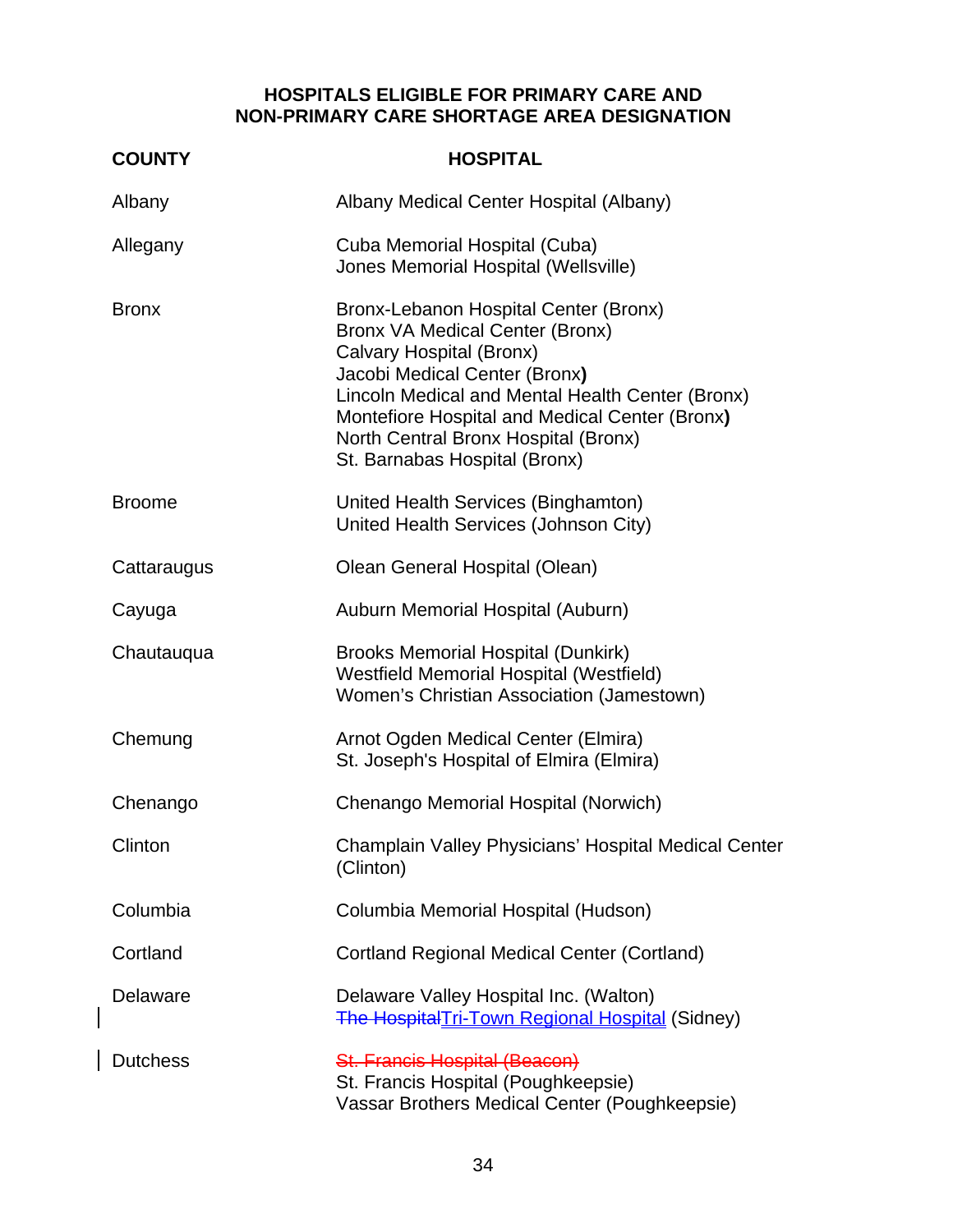| Erie<br>(Buffalo) | Kaleida Health/Buffalo General Hospital Medical Center                                                                                                                                                                                                                                                                                                                                                                                                                                                                                                                                                                                                                                                                                                                                                                                                                                                                                                                                                                   |  |
|-------------------|--------------------------------------------------------------------------------------------------------------------------------------------------------------------------------------------------------------------------------------------------------------------------------------------------------------------------------------------------------------------------------------------------------------------------------------------------------------------------------------------------------------------------------------------------------------------------------------------------------------------------------------------------------------------------------------------------------------------------------------------------------------------------------------------------------------------------------------------------------------------------------------------------------------------------------------------------------------------------------------------------------------------------|--|
|                   | Erie County Medical Center (Buffalo)<br>Kaleida Health/Millard Fillmore Gates Circle Hospital                                                                                                                                                                                                                                                                                                                                                                                                                                                                                                                                                                                                                                                                                                                                                                                                                                                                                                                            |  |
|                   | (Buffalo)<br>Kaleida Health/Millard Fillmore Suburban Hospital (Amherst)<br>Sisters of Charity Hospital (Buffalo)<br>Women and Children's Hospital of Buffalo (Buffalo)                                                                                                                                                                                                                                                                                                                                                                                                                                                                                                                                                                                                                                                                                                                                                                                                                                                  |  |
| Franklin          | Alice Hyde Medical Center (Malone)                                                                                                                                                                                                                                                                                                                                                                                                                                                                                                                                                                                                                                                                                                                                                                                                                                                                                                                                                                                       |  |
| Fulton            | Nathan Littauer Hospital (Gloversville)                                                                                                                                                                                                                                                                                                                                                                                                                                                                                                                                                                                                                                                                                                                                                                                                                                                                                                                                                                                  |  |
| Genesee           | United Memorial Medical Center (Batavia)                                                                                                                                                                                                                                                                                                                                                                                                                                                                                                                                                                                                                                                                                                                                                                                                                                                                                                                                                                                 |  |
| Jefferson         | Samaritan Medical Center (Watertown)                                                                                                                                                                                                                                                                                                                                                                                                                                                                                                                                                                                                                                                                                                                                                                                                                                                                                                                                                                                     |  |
| Kings             | <b>Brookdale University Hospital Medical Center (Brooklyn)</b><br>Brooklyn Hospital/Caledonian (Brooklyn)<br>Brooklyn Hospital/Downtown (Brooklyn)<br>Coney Island Hospital (Brooklyn)<br>Interfaith Medical Center <del>/Jewish Hospital</del> (Brooklyn)<br>Interfaith Medical Center/St. John's Division (Brooklyn)<br>Kings County Hospital Center (Brooklyn)<br>Kingsbrook Jewish Medical Center (Brooklyn)<br>Lutheran Medical Center (Brooklyn)<br>Maimonides Medical Center (Brooklyn)<br>New York Methodist Hospital of Brooklyn (Brooklyn)<br>New York Community Hospital (Brooklyn)<br>St. Mary's Hospital of Brooklyn (Brooklyn)<br>University Hospital of Brooklyn at Long Island College<br>Hospital (Brooklyn)<br>University Hospital of Brooklyn/SUNY Downstate<br>Medical Center (Brooklyn)<br>VA New York Harbor Healthcare System - Brooklyn VA<br>Medical Center Campus (and clinics - Brooklyn)<br>Woodhull Medical & Mental Health Center (Brooklyn)<br><b>Wyckoff Heights Hospital (Brooklyn)</b> |  |
| Lewis             | Lewis County General Hospital (Lowville)                                                                                                                                                                                                                                                                                                                                                                                                                                                                                                                                                                                                                                                                                                                                                                                                                                                                                                                                                                                 |  |
| Madison           | <b>Community Memorial Hospital (Hamilton)</b><br>Oneida Health Care Center (Oneida)                                                                                                                                                                                                                                                                                                                                                                                                                                                                                                                                                                                                                                                                                                                                                                                                                                                                                                                                      |  |
| Monroe            | <b>Highland Hospital (Rochester)</b><br><b>Strong Memorial Hospital (Rochester)</b><br>Unity Health Systems Park Ridge Hospital (Rochester)<br>Unity St. Mary's Campus (Rochester)                                                                                                                                                                                                                                                                                                                                                                                                                                                                                                                                                                                                                                                                                                                                                                                                                                       |  |

 $\overline{\phantom{a}}$ 

 $\overline{\phantom{a}}$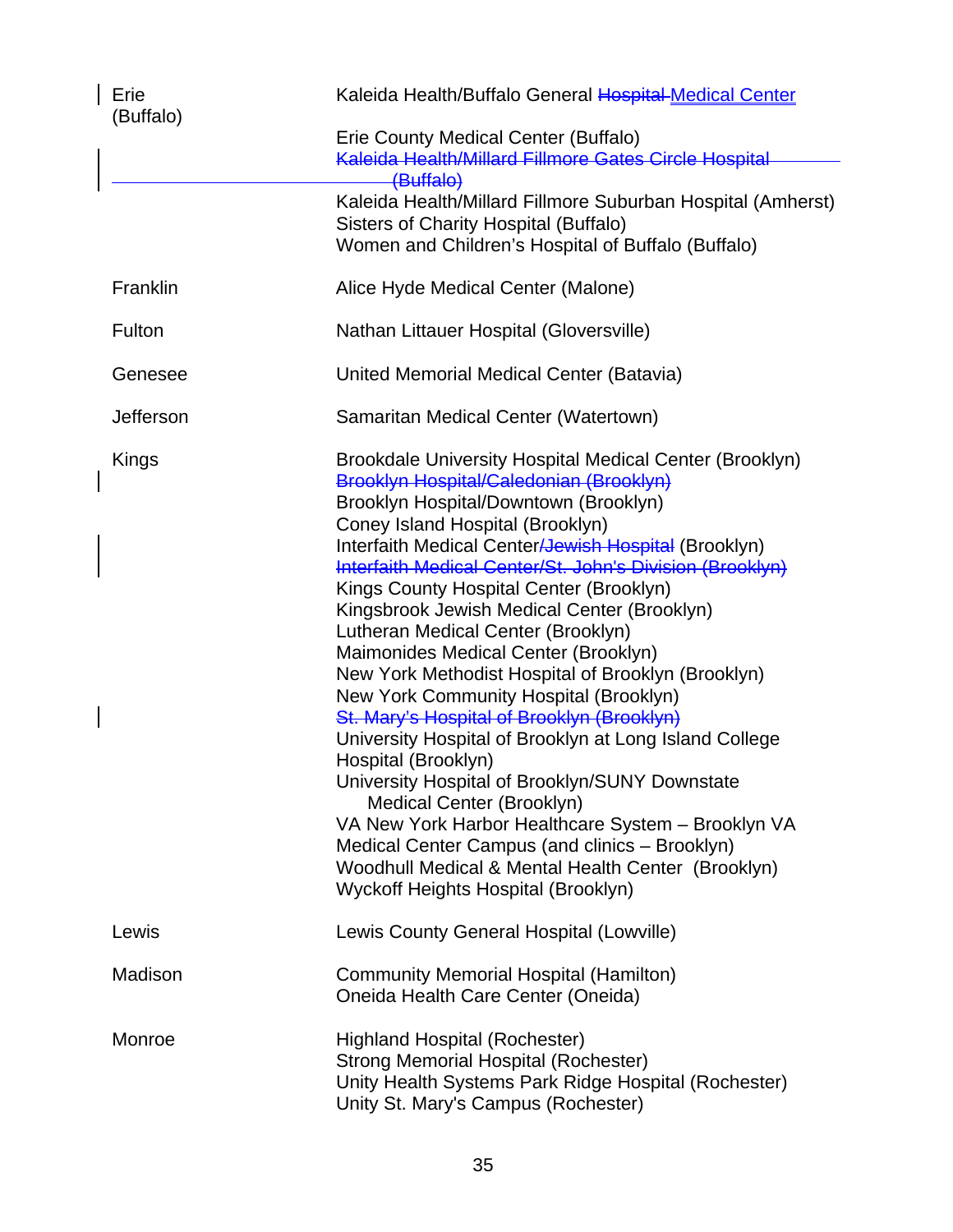| Montgomery    | St. Mary's Hospital at Amsterdam (Amsterdam)                                                                                                                                                                                                                                                                                                                                                                                                                                                                                                                                                                                                                                                                                                                                                                                      |
|---------------|-----------------------------------------------------------------------------------------------------------------------------------------------------------------------------------------------------------------------------------------------------------------------------------------------------------------------------------------------------------------------------------------------------------------------------------------------------------------------------------------------------------------------------------------------------------------------------------------------------------------------------------------------------------------------------------------------------------------------------------------------------------------------------------------------------------------------------------|
| <b>Nassau</b> | Franklin Hospital Medical Center (Valley Stream)<br>Long Beach Medical Center (Long Beach)<br>Nassau University Medical Center/Nassau Health Care<br>Corporation (East Meadow)                                                                                                                                                                                                                                                                                                                                                                                                                                                                                                                                                                                                                                                    |
| New York      | Allen Pavilion - New York Presbyterian Hospital (Manhattan)<br>Bellevue Hospital Center (Manhattan)<br>Beth Israel Medical Center (Manhattan)<br>Coler-Goldwater Specialty Hospital and Nursing Facility/<br>Coler Hospital Site (Manhattan)<br>Coler-Goldwater Specialty Hospital and Nursing Facility/<br>Goldwater Hospital Site (Manhattan)<br>Harlem Hospital Center (Manhattan)<br>Metropolitan Hospital Center (Manhattan)<br>Mount Sinai Hospital (Manhattan)<br>New York Columbia-Presbyterian Hospital (Manhattan)<br>New York VA Medical Center (Manhattan)<br>New York Downtown Hospital (Manhattan)<br>New York Eye and Ear Infirmary (Manhattan)<br>Rockefeller University Hospital (Manhattan)<br>St. Luke's-Roosevelt Hospital Center (Manhattan)<br>New York VA Medical Center Campus and clinics<br>(Manhattan) |
| Niagara       | DeGraff Memorial Hospital (North Tonawanda)<br>Niagara Falls Memorial Medical Center (Niagara Falls)                                                                                                                                                                                                                                                                                                                                                                                                                                                                                                                                                                                                                                                                                                                              |
| Oneida        | Faxton-St Luke's Healthcare (Utica and New Hartford)<br>Rome Memorial Hospital (Rome)<br>St. Elizabeth Medical Center (Utica)                                                                                                                                                                                                                                                                                                                                                                                                                                                                                                                                                                                                                                                                                                     |
| Onondaga      | <b>Community General Hospital of Greater Syracuse</b><br>Upstate University Hospital at Crouse Hospital (Syracuse)<br><b>SUNY Upstate Medical University Hospital (Syracuse)</b>                                                                                                                                                                                                                                                                                                                                                                                                                                                                                                                                                                                                                                                  |
| Ontario       | Geneva General Hospital (Geneva)                                                                                                                                                                                                                                                                                                                                                                                                                                                                                                                                                                                                                                                                                                                                                                                                  |
| Orange        | Bon Secours Community Hospital (Port Jervis)<br>Orange Regional Medical Center (Middletown)<br>St. Luke's Cornwall Hospital of Newburgh (Newburgh)                                                                                                                                                                                                                                                                                                                                                                                                                                                                                                                                                                                                                                                                                |
| Oswego        | Oswego Hospital (Oswego)                                                                                                                                                                                                                                                                                                                                                                                                                                                                                                                                                                                                                                                                                                                                                                                                          |

 $\begin{array}{c} \rule{0pt}{2.5ex} \rule{0pt}{2.5ex} \rule{0pt}{2.5ex} \rule{0pt}{2.5ex} \rule{0pt}{2.5ex} \rule{0pt}{2.5ex} \rule{0pt}{2.5ex} \rule{0pt}{2.5ex} \rule{0pt}{2.5ex} \rule{0pt}{2.5ex} \rule{0pt}{2.5ex} \rule{0pt}{2.5ex} \rule{0pt}{2.5ex} \rule{0pt}{2.5ex} \rule{0pt}{2.5ex} \rule{0pt}{2.5ex} \rule{0pt}{2.5ex} \rule{0pt}{2.5ex} \rule{0pt}{2.5ex} \rule{0$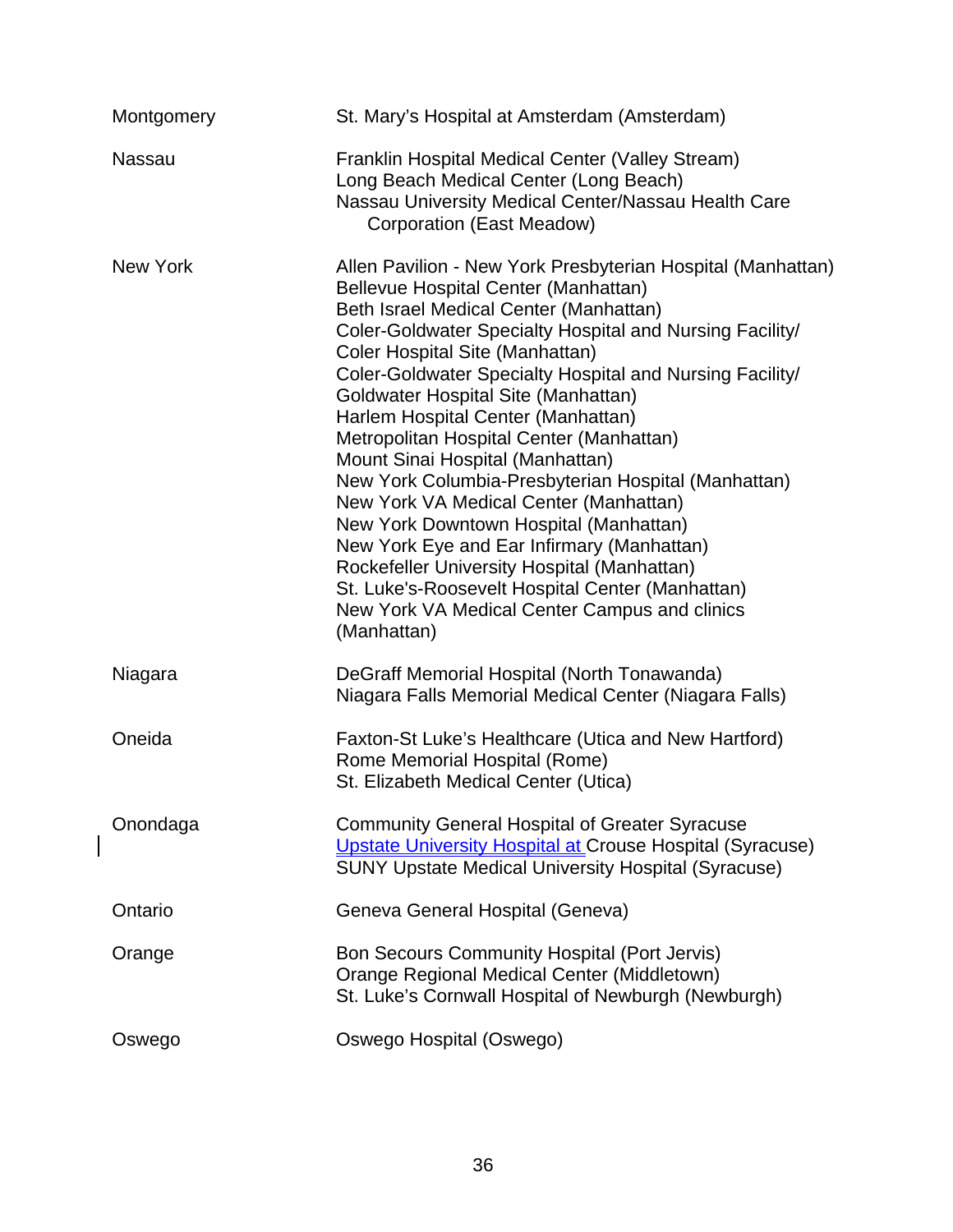| Otsego         | Aurelia Osborn Fox Memorial Hospital (Oneonta)<br><b>Bassett Healthcare (Cooperstown)</b>                                                                                                                                                                                                                                                                                                                                                                                                                                                                            |
|----------------|----------------------------------------------------------------------------------------------------------------------------------------------------------------------------------------------------------------------------------------------------------------------------------------------------------------------------------------------------------------------------------------------------------------------------------------------------------------------------------------------------------------------------------------------------------------------|
| Queens         | City Hospital Center at Elmhurst/Elmhurst Hospital Center<br>(Elmhurst)<br>Episcopal Health Services/St. John's Episcopal Hospital<br>South Shore (Far Rockaway)<br>Flushing Hospital and Medical Center (Flushing)<br>Jamaica Hospital Medical Center (Jamaica)<br>Mount Sinai Hospital of Queens (Long Island City)<br>New York Hospital Medical Center of Queens (Flushing)<br>North Shore University Hospital at Forest Hills (Queens)<br>Peninsula Hospital Center (Far Rockaway)<br>Queens Hospital Center (Jamaica)<br><b>Parkway Hospital (Forest Hills)</b> |
| Rensselaer     | Samaritan Hospital of Troy (Troy)<br>Seton Health System/St. Mary's Campus (Troy)                                                                                                                                                                                                                                                                                                                                                                                                                                                                                    |
| Richmond       | Richmond University Medical Center (RUMC) Staten Island)<br>RUMC - Bayley Seton Hospital (Staten Island)<br>Staten Island University Hospital- North and<br>South Divisions (Staten Island)                                                                                                                                                                                                                                                                                                                                                                          |
| Rockland       | Good Samaritan Hospital (Suffern)<br>Nyack Hospital (Nyack)                                                                                                                                                                                                                                                                                                                                                                                                                                                                                                          |
| St. Lawrence   | Canton-Potsdam Hospital (Potsdam)<br>Claxton-Hepburn Medical Center (Ogdensburg)<br>Edward John Noble Hospital (Gouverneur)<br>Massena Memorial Hospital (Massena)                                                                                                                                                                                                                                                                                                                                                                                                   |
| Schenectady    | Ellis Hospital (Schenectady)                                                                                                                                                                                                                                                                                                                                                                                                                                                                                                                                         |
| Schuyler       | <b>Schuyler Hospital (Montour Falls)</b>                                                                                                                                                                                                                                                                                                                                                                                                                                                                                                                             |
| <b>Steuben</b> | <b>Corning Hospital (Corning)</b><br>Ira Davenport Memorial Hospital, Inc. (Bath)<br>St. James Mercy Hospital (Hornell)                                                                                                                                                                                                                                                                                                                                                                                                                                              |
| <b>Suffolk</b> | Brookhaven Memorial Hospital Medical Center (Patchogue)<br>Eastern Long Island Hospital (Greenport)<br>Peconic Bay Medical Center (Riverhead)<br>Southside Hospital (Bay Shore)<br>University Hospital at Stony Brook (Stony Brook)<br>Northport VA Medical Center (and clinics - Northport)                                                                                                                                                                                                                                                                         |
| Sullivan       | <b>Catskill Regional Medical Center (Harris)</b>                                                                                                                                                                                                                                                                                                                                                                                                                                                                                                                     |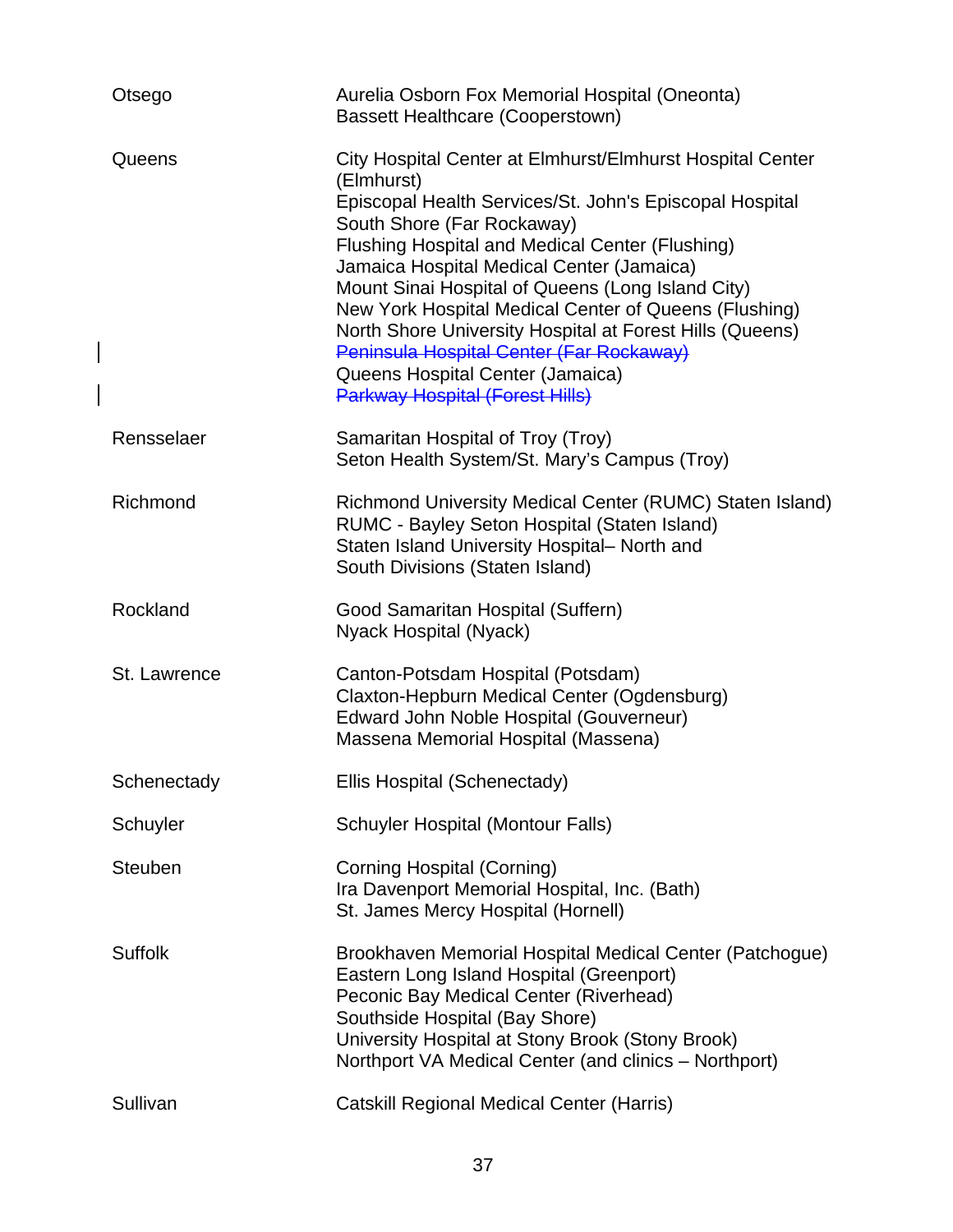| <b>Tompkins</b> | Cayuga Medical Center (Ithaca)                                                                                                                                                                                                                                                                                                                                                                                     |
|-----------------|--------------------------------------------------------------------------------------------------------------------------------------------------------------------------------------------------------------------------------------------------------------------------------------------------------------------------------------------------------------------------------------------------------------------|
| <b>Ulster</b>   | Benedictine Hospital (Kingston)<br>Kingston Hospital (Kingston)                                                                                                                                                                                                                                                                                                                                                    |
| Wayne           | <b>Newark-Wayne Community HospitalHealth Care (Newark)</b>                                                                                                                                                                                                                                                                                                                                                         |
| Westchester     | Blythedale Children's Hospital (Valhalla)<br>Mount Vernon Hospital (Mt. Vernon)<br>St. John's Riverside Hospital SJRH St. John's Division<br>(Yonkers)<br><b>SJRH Park Care Pavilion (Yonkers)</b><br>St. Joseph's Hospital-Medical Center Yonkers (Yonkers)<br>St. Vincent's Hospital/Westchester (Harrison)<br>Sound Shore Medical Center of Westchester (New Rochelle)<br>Westchester Medical Center (Valhalla) |

 $\begin{array}{c} \hline \end{array}$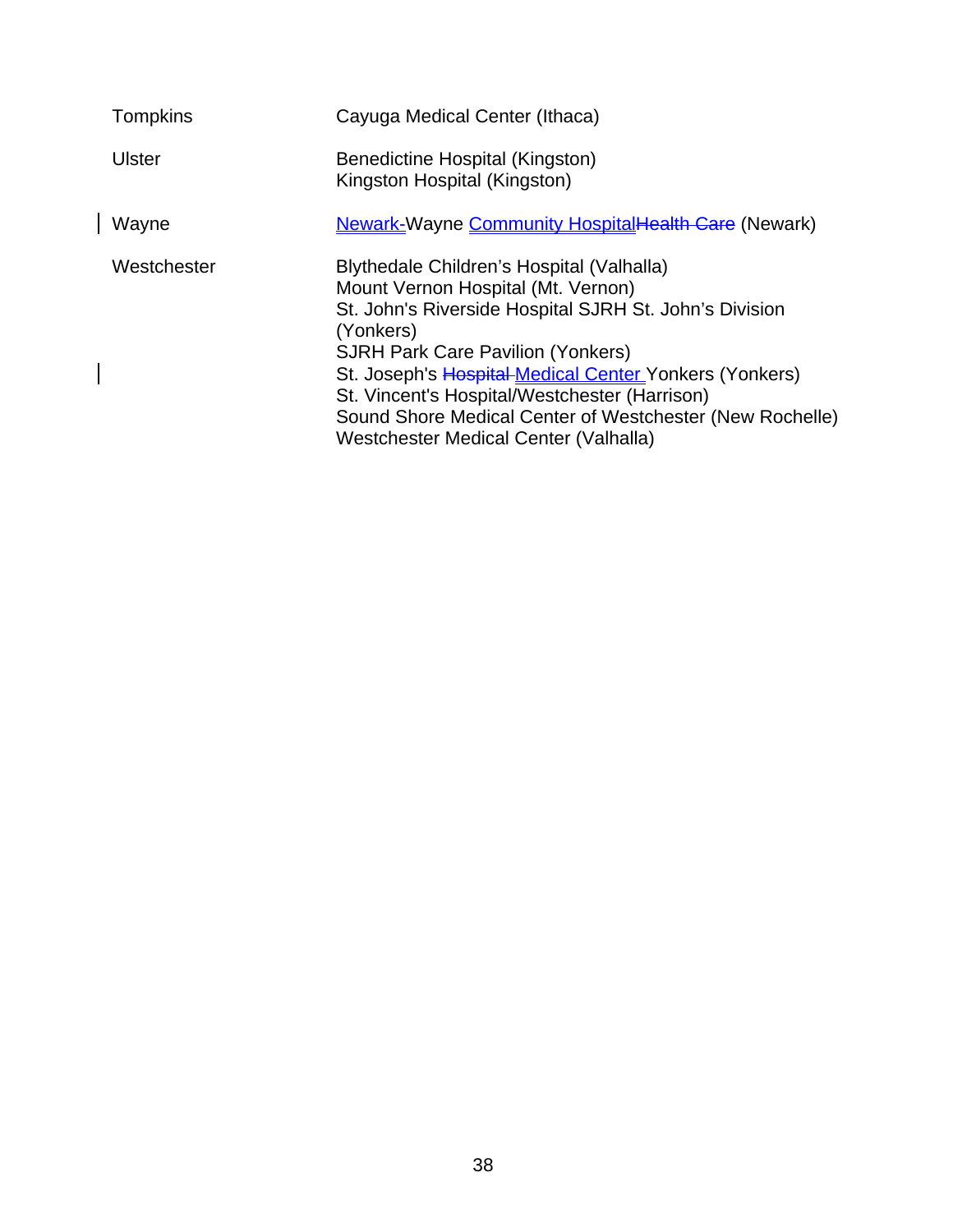### **MENTAL HEALTH REGENTS PHYSICIAN SHORTAGE AREAS WHOLE COUNTY MENTAL HEALTH RPSAS**

| Allegany                    | Genesee           | Otsego                      |
|-----------------------------|-------------------|-----------------------------|
| <b>Broome</b>               | Greene            | Rensselaer                  |
| Cattaraugus                 | Hamilton          | St. Lawrence                |
| Cayuga                      | <b>Herkimer</b>   | Schoharie                   |
| Chautauqua                  | Jefferson         | Schuyler                    |
| Chenango                    | Lewis             | Seneca                      |
| <b>Chemung</b><br>Clinton   | Livingston        | <b>Steuben</b>              |
| <u>Columbia</u><br>Cortland | Madison           | Sullivan<br><b>Tompkins</b> |
| Delaware                    | Montgomery        | Washington                  |
| <b>Essex</b>                | Niagara<br>Oneida | Wayne                       |
| Franklin                    | <b>Orleans</b>    | Wyoming                     |
| Fulton                      | Oswego            | Yates                       |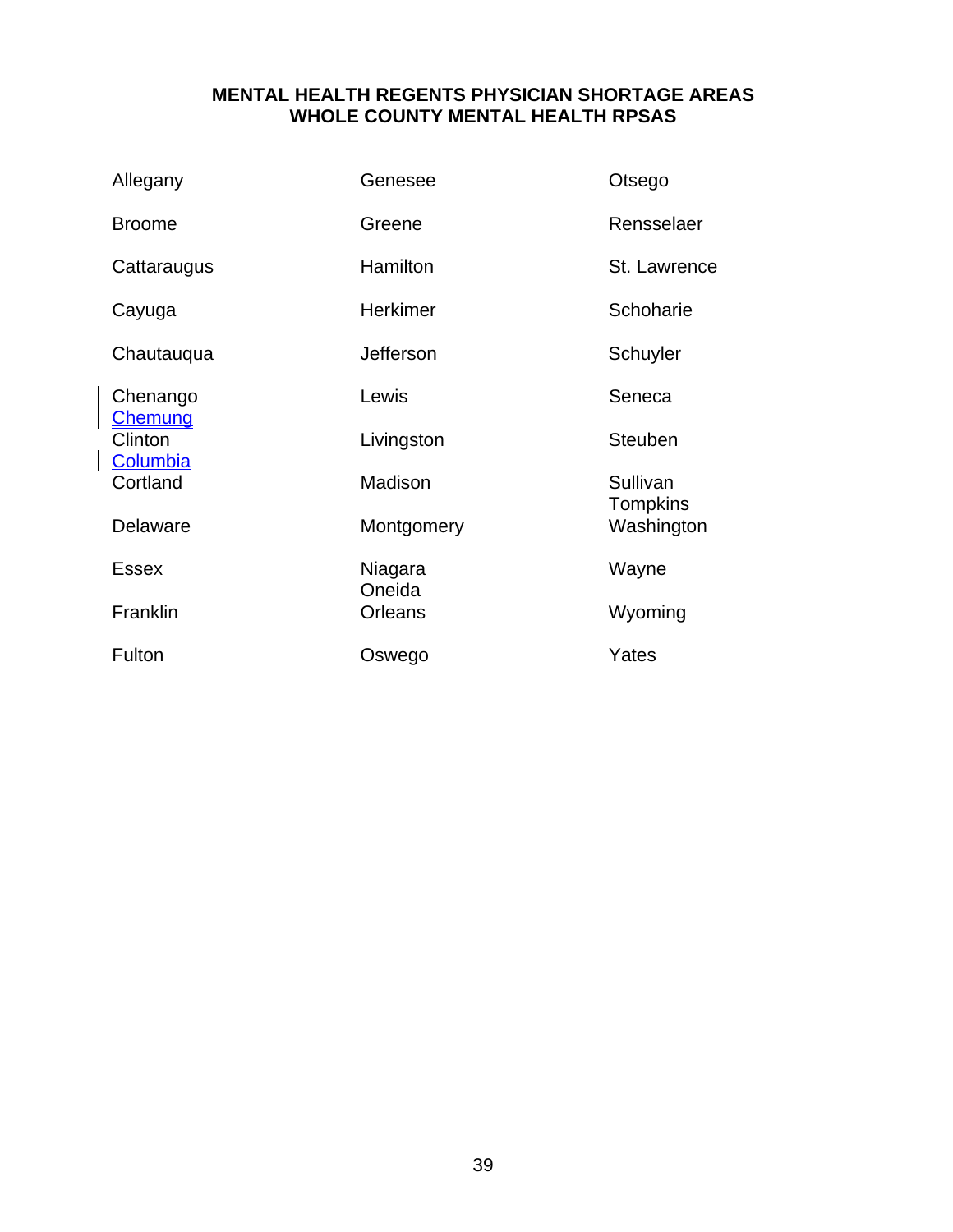#### **FACILITIES AND SUB-COUNTY AREAS ELIGIBLE FOR MENTAL HEALTH SHORTAGE AREA DESIGNATION ONLY, BY COUNTY**

#### **COUNTY RPSA**

Bronx Help/Psi Services Corporation

Fordham/Norwood – Medicaid Eligible (Census Tracts: 0237.01, 237.02, 239, 253, 255, 257, 261, 263, 265, 267, 269, 271.02, 328, 330, 332, 334, 336, 338, 340, 372, 374, 376, 378, 380, 383, 385, 0387, 389, 391, 397, 399.01, 399.02, 401, 403.01, 403.02, 405, 407.01, 407.02, 409, 411, 413, 415, 419, 421, 423, 425, 429.01, 429.02, 431)

Homeless - West Central Bronx(Census tracts: 87, 89, 91, 99, 115.01, 115.02, 119, 121.01, 121.02, 123, 125, 127.01, 127.02, 129.01, 129.02, 131, 133, 135, 137, 139, 143, 145, 147,149, 151, 153, 155, 157, 161, 163, 165, 167, 169, 171, 173, 175, 177, 179, 181, 183, 187, 189, 193, 195, 197, 199, 201, 205, 211, 213.01, 213.02, 215.01, 215.02, 217.01, 217.02, 219, 221, 223, 225, 227.01, 227.02, 227.03, 229.01, 229.02, 231, 233.01, 233.02, 235.01, 235.02, 241, 243, 245, 247, 249, 251, 359, 361, 363, 365.01, 365.02, 367, 369.01, 369.02, 371, 373, 375.01, 375.02, 375.03, 377, 379, 381, 393

Hunts Point / Mott Haven (Census tracts: 1, 5, 11, 15, 1719, 23, 25, 27.01, 27.02, 31, 33, 35, 37, 39, 41, 43, 47, 4951, 59.02, 61, 65, 67, 69, 71, 73, 75, 77, 79, 81, 83, 85, 9793, 105, 117)

Kingsbridge/Riverdale - Medicaid Eligible (Census tracts: 271.01, 273, 277, 279, 281, 283, 285, 287, 289, 293293.01, 293.02, 295, 297, 301, 307.01, 317309, 319, 323, 329, 333335, 339337, 341, 343, 345, 351, 435)

Park Chester / Throgs Neck Medicaid Eligible (Census tracts: 60, 90, 92, 94, 110, 118, 130, 132, 138, 144, <del>154152, 156, </del>158, 160, 162, 164, 166, 184, 194, 196,200 198, 202, 204, 206.01, 206.02, 208, 210.01, 210.02, 212, 216.01, 216.02, 218, 220, 222, 224.01, 224.0203, 224.04, 228, 230, 232, 234, 236, 240, 242, 244, 246, 248, 250, 252, 254, 256, 258, 264, 266.01, 266.02, 274.01, 274.02, 276, 284, 286, 288, 296, 300)

Soundview Service Area (Census tracts: 2, 4, 16, 20, 24, 28, 3638, 40.01, 40.02, 44, 46, 48, 50.01, 50.02, 52, 54, 56, 5860, 62, 64, 66, 68, 70, 72, 74, 76, 78, 84, 86, 8890, 98, 102, 123, 214)

Dutchess Downstate Correctional Facility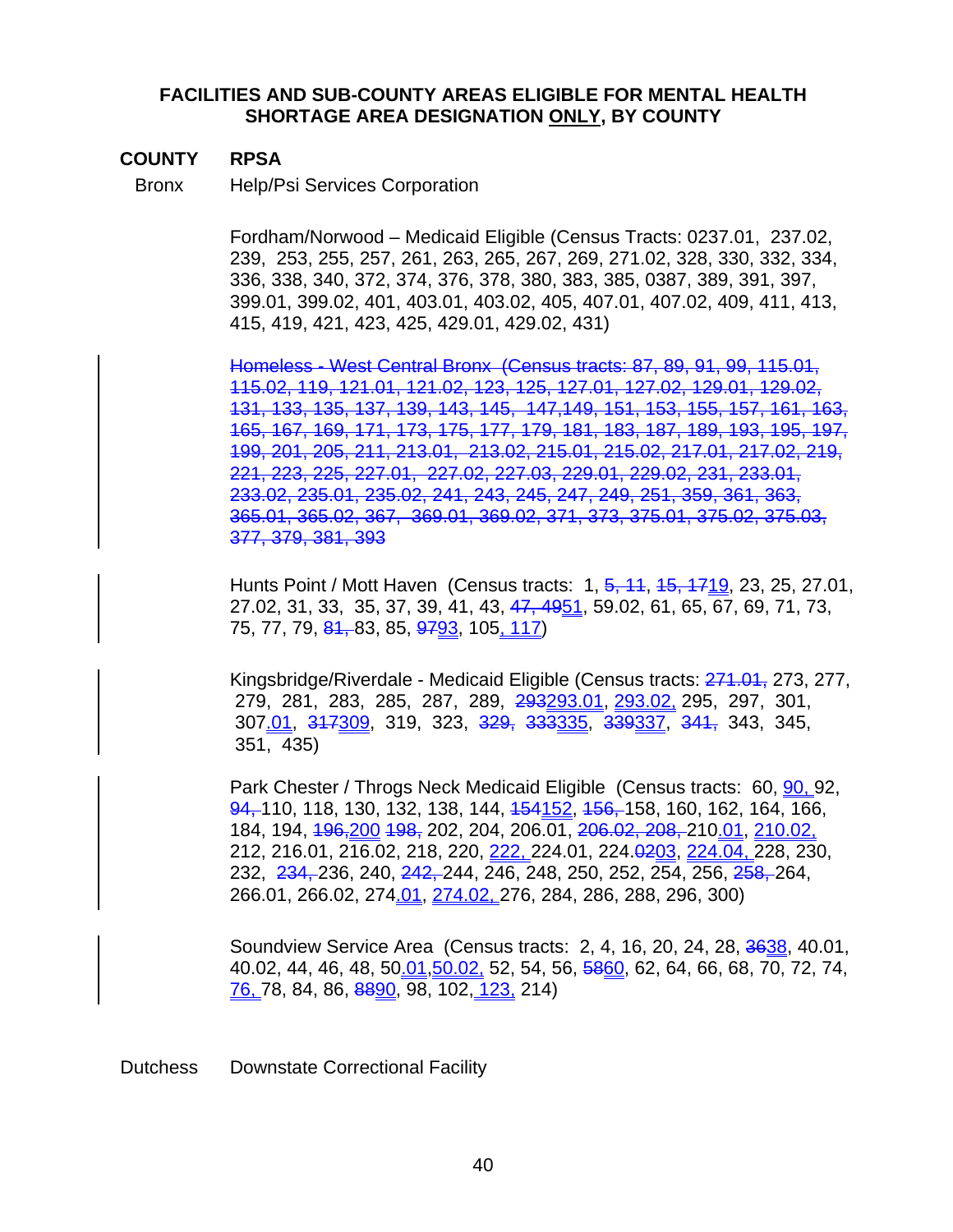#### **COUNTY RPSA**

Fulton Medicaid Eligible-Fulton

Erie Medicaid Eligible – Buffalo Service Area (Census tracts: 3, 41.1, 5, 42, 13.01, 13.02, 14.01, 14.02, 15, 16, 17, 18, 20, 21, 23, 24, 25.01, 25.02, 26, 27.01, 27.02, 28, 29, 30, 31, 31.01, 32.01, 32.02, 33.01, 33.02, 34, 35, 36, 37, 38, 39.01, 39.02, 40.01, 40.02, 41, 42, 43, 44.01, 44.02, 45, 46.01, 46.02, 47, 48, 49, 50, 51, 52.01, 52.02, 53-6457, 58.01, 58.02, 59, 61, 62.01, 62.02, 63.01, 63.02, 64, 65.01, 65.02, 66.01, 66.02, 67.02, 68, 69, 69.01, 69.02, 70, 71.01, 71.02, 72.01, 72.02, 163-171, 9900)

Genesee Immigration and Customs Enforcement Medical Facility - Batavia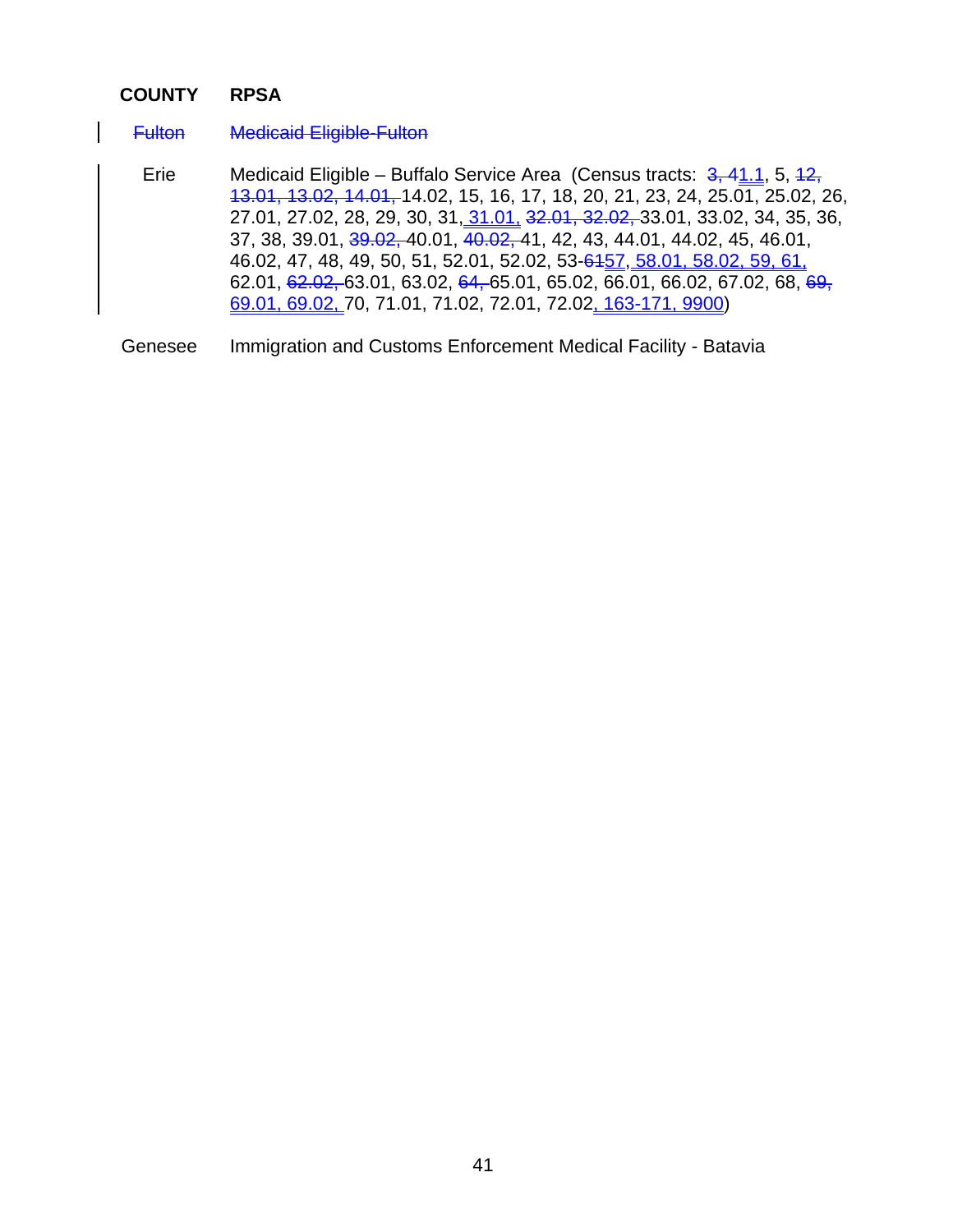#### **COUNTY RPSA**

Kings

Coney Island / Grovesend (Census tracts: 308, 326, 328, 330, 336, 340, 342, 348.04, 348.02, 350, 352, 354, 356.01, 356.02, 360.01, 360.02, 362, 364, 366, 370, 374.01, 374.02, 382, 386, 388, 390, 392, 394, 396, 398, 400, 402, 404, 406, 408, 410, 412, 414.01, 414.02, 416, 418, 420, 422, 424, 426, 428, 9901)

Southwest Brooklyn (Census tracts: 72, 74, 76, 78, 80, 82, 84, 86, 88, 90, 92, 94, 96, 98, 100, 102, 104, 106, 108, 110, 112, 114, 116, 118, 120, 122, 128.01, 150, 182, 184, 186, 188, 190, 192, 194, 196, 198, 210, 212, 214, 216, 218, 220, 222, 224, 226, 228, 230, 232, 234, 236, 238, 240, 242, 244, 246, 248, 250, 252, 254, 256, 258, 260, 262, 264, 266, 268, 270, 272, 274, 276, 464, 468, 470, 472, 474, 476, 478, 496, 498)

Homeless - Northwest Brooklyn (Census tracts: 1, 3.01, 3.02, 5, 7, 9, 13, 21, 23, 25, 27, 29.01, 29.02, 31, 33, 35, 37, 39, 41, 43, 45, 47, 49, 55, 57, 59, 63, 65, 67, 69, 71, 75, 77, 85, 117, 121, 123, 125, 127, 129.01, 129.02, 131, 133, 135, 137, 139, 141, 143, 147, 149, 151, 153, 155, 157, 159, 161, 163, 165, 167, 169, 171, 173, 177, 179, 181, 183, 185.01, 185.02, 187, 189, 191, 193, 195, 197, 199, 201, 203, 205, 207, 215, 217, 219, 221, 223, 225, 227, 229, 231, 233, 235, 237, 239, 241, 243, 245, 247, 249, 251, 267, 269, 313, 315, 317.01, 317.02, 543

Kings County Hospital Center

Lutheran Medical Center-Sunset Park Mental Health Center.

Southwest Brooklyn (Census tracts: 72, 74, 76, 78, 80, 82, 84, 86, 88, 90, 92, 94, 96, 98, 100, 102, 104, 106, 108, 110, 112, 114, 116, 118, 120, 122, 128.01, 150, 182, 184, 186, 188, 190, 192, 194, 196, 198, 210, 212, 214, 216, 218, 220, 222, 224, 226, 228, 230, 232, 234, 236, 238, 240, 242, 244, 246, 248, 250, 252, 254, 256, 258, 260, 262, 264, 266, 268, 270, 272, 274, 276, 464, 468, 470, 472, 474, 476, 478, 496, 498)

Woodhull Mental Health Monroe Medicaid Population – Jordan (Census tracts: 7, 10, 13, 15, 29, 30, 31, 39, 46.02, 47.02, 48-59, 79, 80, 81, 82,-84, 92, 93.01, 93.02)

Westside (Rochester) (Census tracts: 2, 22, 23, 24, 27, 40, 41, 62-71, 75, 87.01, 87.02, 88, 94, 95, 96.01, 96.02, 96.03, 96.04)

Nassau Nassau Health Care Corporation